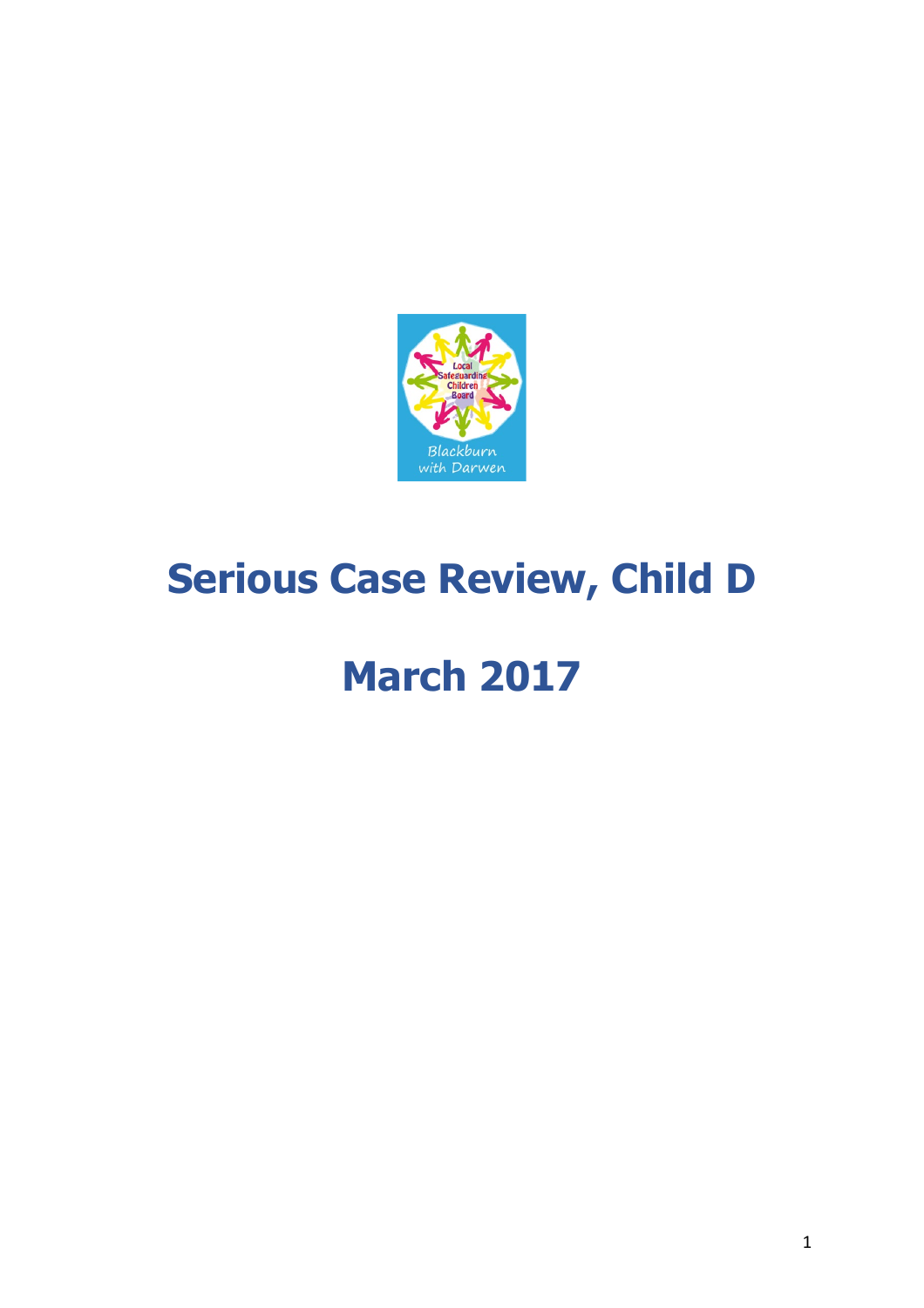| <b>Contents</b>                                                      | <b>Page number</b> |
|----------------------------------------------------------------------|--------------------|
| <b>Introduction</b>                                                  | 3                  |
| <b>Terms of Reference</b>                                            | 4                  |
| <b>Glossary</b>                                                      | $5 - 7$            |
| Synopsis - Summary of contact with Child D<br>and significant events | $8 - 29$           |
| <b>Analysis</b>                                                      | $30 - 53$          |
| <b>Findings and Recommendations</b>                                  | 54-59              |
| <b>Appendix A</b><br><b>Process by which SCR conducted</b>           | 60-61              |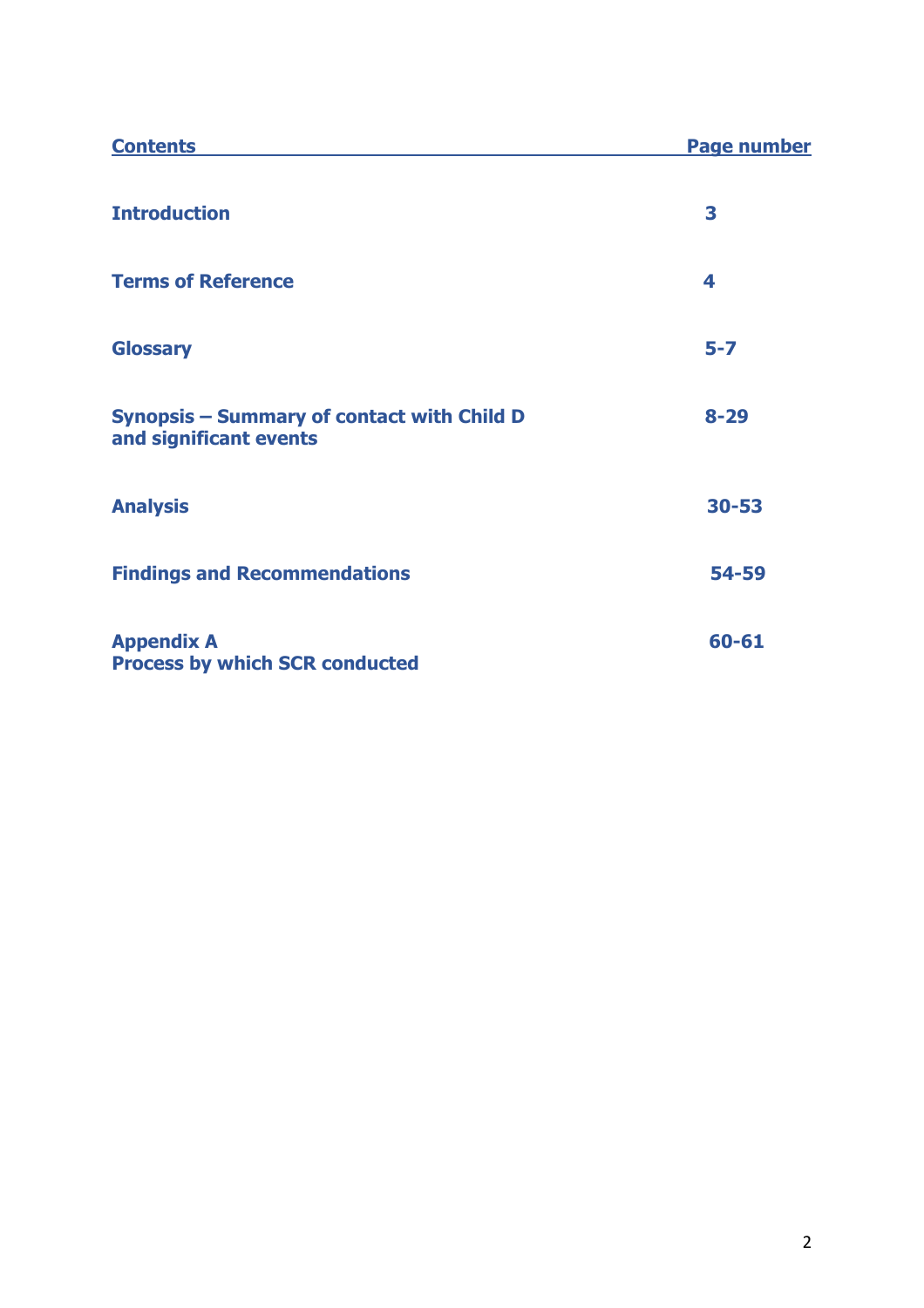## **1.0 Introduction**

**1.1** Child D was diagnosed as having microcephaly and very severe developmental delay at an early age. Child D had profound and multiple learning difficulties, epilepsy, very limited movement, was partly gastrostomy fed from 2008 and nil by mouth from October 2014 and was only able to communicate primarily through facial expressions. Child D was reliant on others to meet his care and support needs.

**1.2** Following the death of Child D in hospital in July 2015 Blackburn with Darwen Local Safeguarding Children Board (LSCB) decided to commission a serious case review (SCR) on the grounds that during the months prior to Child D's death there had been concerns over alleged parental neglect which a range of partner agencies had been working together with Child D's parents to address. During this period Child D's health had been in sharp decline which had created a very challenging decision making environment for all agencies involved and from which it was anticipated much valuable learning could be obtained.

**1.3** The LSCB decided to adopt a "systems approach" to conducting the SCR. The process by which the SCR was conducted is shown in more detail in Appendix A.

**1.4** The LSCB appointed David Mellor as the lead reviewer and independent chair of the review group established to oversee the SCR. The membership of the review group is also shown in Appendix A. David Mellor is a retired chief police officer, a former independent chair of several safeguarding boards and has conducted a number of previous SCRs.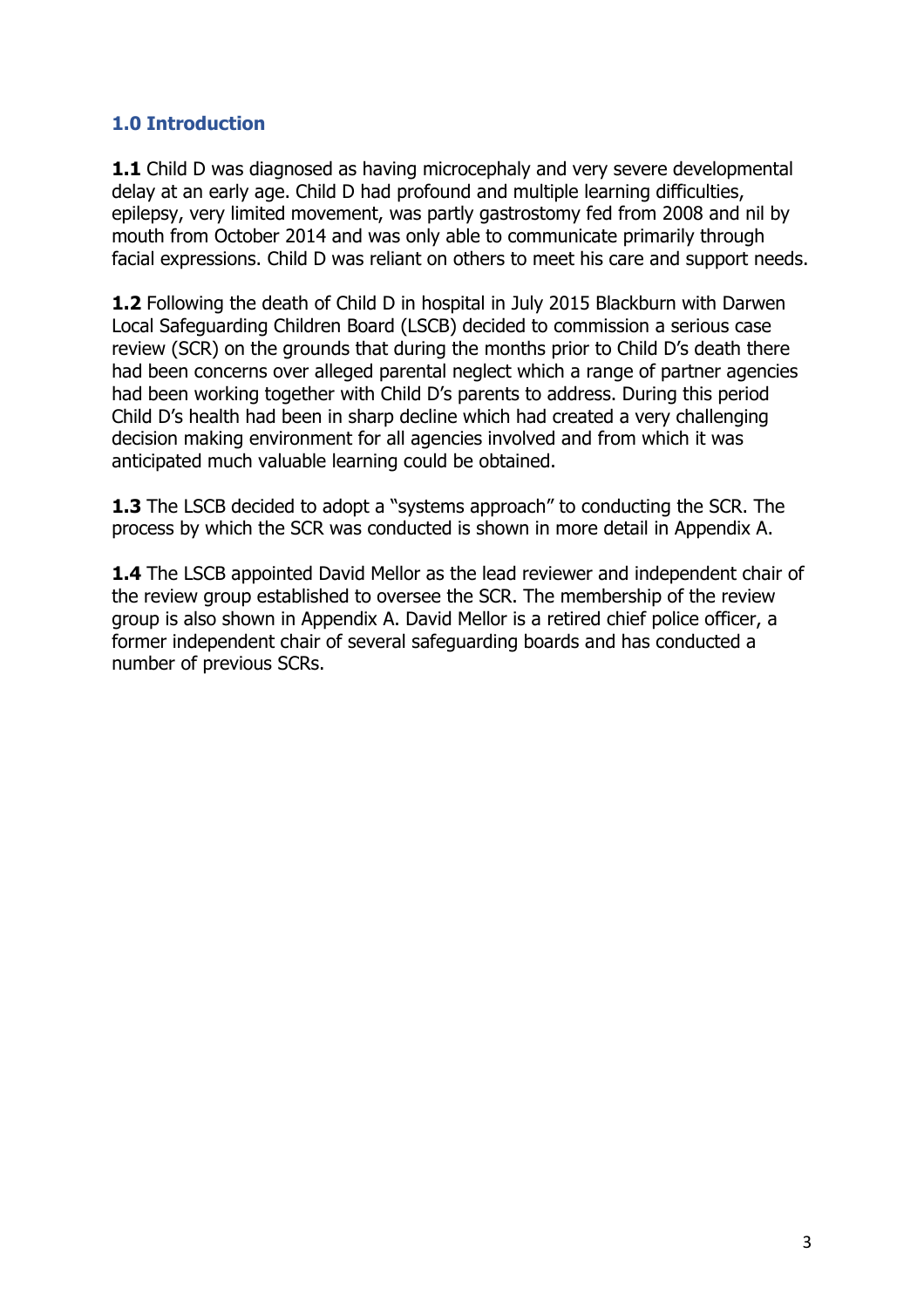## **2.0 Terms of Reference**

**2.1** The terms of reference for this SCR were articulated quite broadly to avoid inadvertently excluding significant practice events which could emerge during the Review Group's work and the conversations with practitioners and family.

**2.2** As an initial guide, the BwD LSCB SCR Consideration Panel identified the following areas for the Review Group and the Independent Reviewer to include in their discussions and analysis of the case:

- 1. Were there any opportunities for preventative work and escalation, single or multi-agency that were missed for Child D;
- 2. What was the quality of information sharing and working together across all agencies;
- 3. What was the extent of parental non-engagement, the reasons for this, the way agencies responded to this and the impact this had on Child D;
- 4. What outcomes, for Child D and family, were services trying to achieve; what systems and processes (single and multi-agency) did agencies have to achieve the outcomes and what can be learned to improve these; and
- 5. Were the diversity needs of Child D and family met by services.

#### **Timeframe**

**2.3** The SCR Consideration Panel decided to request agencies which had had relevant contact with Child D to provide detailed chronologies for the period from 1<sup>st</sup> January 2013 until Child D's death in July 2015.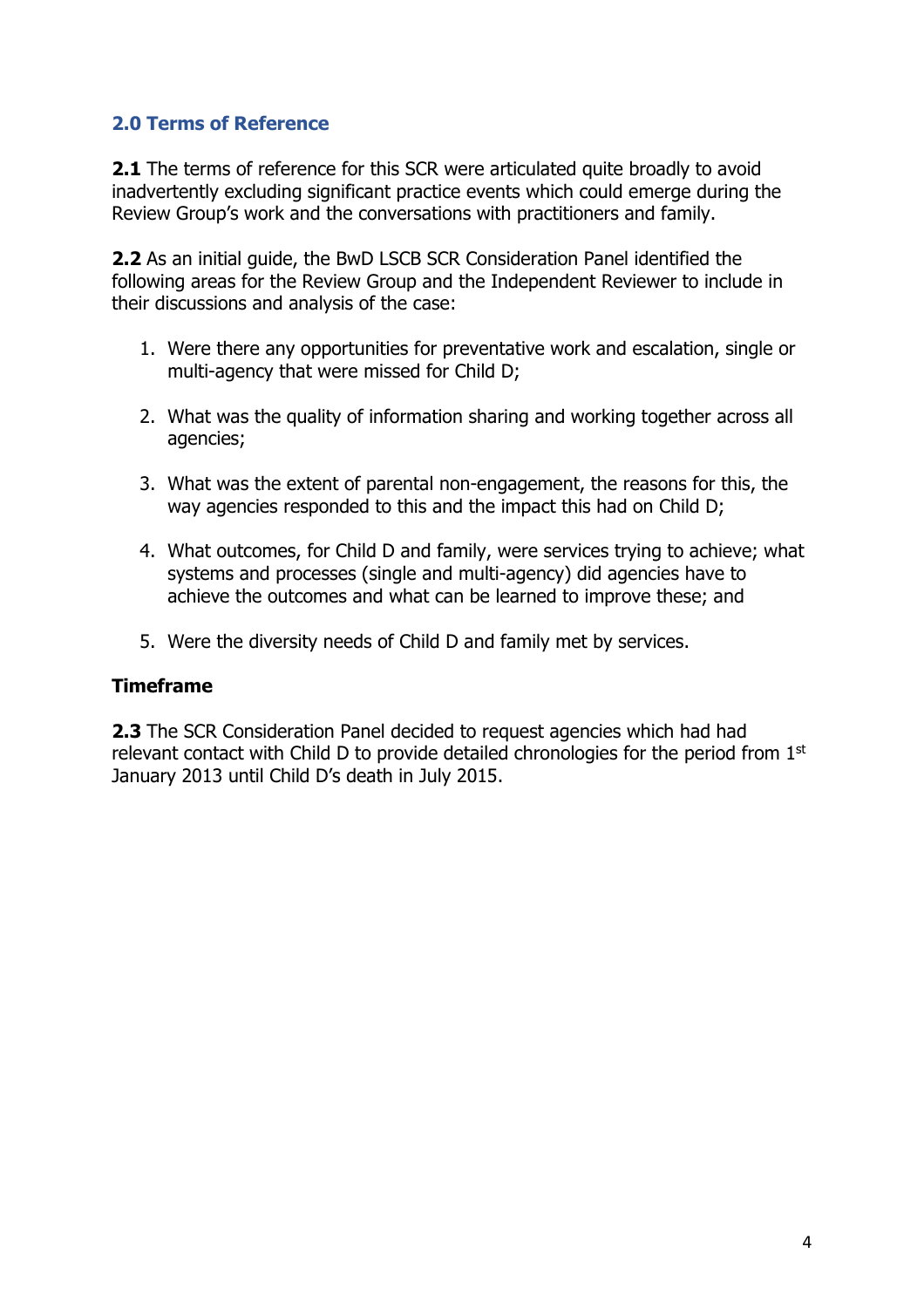## **3.0 Glossary**

**Aspirate** – is to breath in a foreign object (sucking food into the airway).

A **Child in Need (CiN)** is defined under the Children Act 1989 as a child who is unlikely to achieve or maintain a reasonable level of health or development, or whose health and development is likely to be significantly or further impaired, without the provision of services; or a child who is disabled.

The **Common Assessment Framework (CAF)** is a process for gathering and recording information about a child in respect of whom practitioners have concerns in which the needs of the child and how those needs can be met are identified.

**Continuing Healthcare (CHC) –** NHS continuing healthcare, also known as NHS continuing care or "fully funded NHS care", is free care for outside of hospital that is arranged and funded by the NHS. There is specific guidance in relation to continuing health care for those under the age of 18. This National Framework for Children and Young People's Continuing Care sets out an equitable, transparent and timely process for assessing, deciding and agreeing bespoke continuing care packages for young people whose needs in this area cannot be met by existing universal and specialist services.

**Court of Protection –**The Court of Protection makes decisions on financial or welfare matters for people who lack mental capacity. The Court is responsible for:

- deciding whether someone has the mental capacity to make a particular decision for themselves
- appointing deputies to make ongoing decisions for people who lack mental capacity
- giving people permission to make one-off decisions on behalf of someone else who lacks mental capacity
- handling urgent or emergency applications where a decision must be made on behalf of someone else without delay
- making decisions about a lasting power of attorney or enduring power of attorney and considering any objections to their registration
- considering applications to make statutory wills or gifts
- making decisions about when someone can be deprived of their liberty under the Mental Capacity Act

**CwD –** Children with Disabilities

**Do Not Attempt resuscitation (DNAR) –** A DNAR form is a document issued and signed by a doctor, which tells the medical team not to attempt cardiopulmonary resuscitation (CPR) – which is an emergency treatment used to restart a person's heart and breathing. The DNAR form is not a legally binding document. The reason that a DNAR form exists is because without one a healthcare team would always attempt CPR.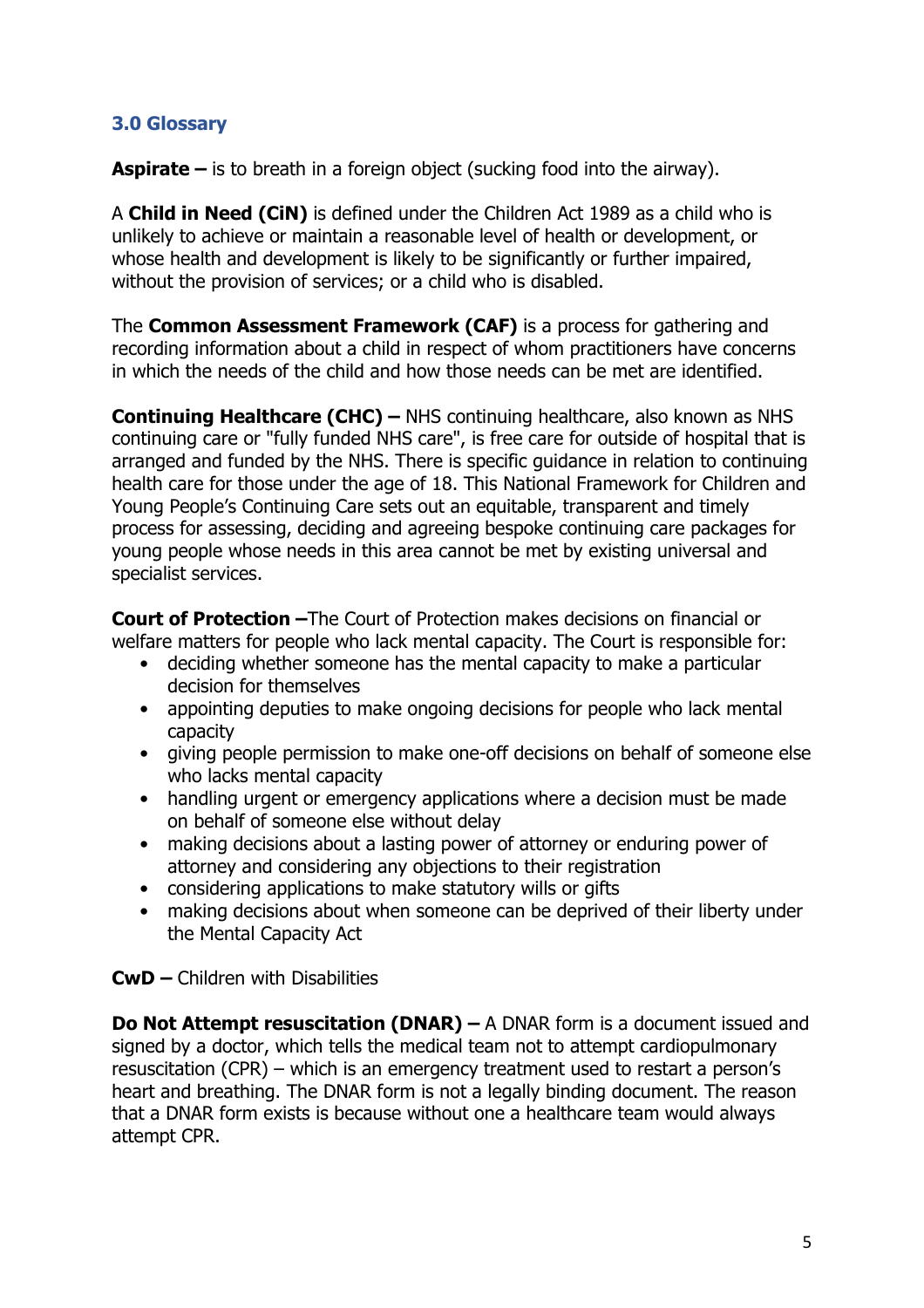**Deprivation of Liberty Safeguards (DoLS) -** The DoLS were introduced in 2009 and protect the rights of people aged 18 or above who lack the ability to make certain decisions for themselves and make sure that their freedom is not inappropriately restricted. No one can be deprived of their liberty unless it is done in accordance with a legal procedure. The DoLS is the legal procedure to be followed when it is necessary for a resident or patient who lacks capacity to consent to their care and treatment to be deprived of their liberty in order to keep them safe from harm. The DoLS can only be used if the person will be deprived of their liberty in a care home or hospital. In other settings, and for children aged 16 and above the Court of Protection may authorise a deprivation of liberty.

**Dysphagia –** the medical term for difficulty in swallowing.

**Gastrostomy –** is a surgical opening through the abdomen into the stomach. A feeding device is inserted through this opening which allows the person to be fed directly into their stomach, bypassing their mouth and throat. There are many reasons why someone might benefit from a gastrostomy, including difficulty in swallowing which increases the chance that they will aspirate (breathe in food).

**Independent Mental Capacity Advocate (IMCA) -** The purpose of the Independent Mental Capacity Advocacy Service is to help particularly vulnerable people who lack the capacity to make important decisions about serious medical treatment and changes of accommodation, and who have no family or friends that it would be appropriate to consult about those decisions. The role of the Independent Mental Capacity Advocate (IMCA) is to work with and support people who lack capacity, and represent their views to those who are working out their best interests.

**Lactic Acidosis –** is when lactic acid builds up in the bloodstream faster than it can be removed. Lactic acid is produced when oxygen levels in the body drop.

**Lower Layer Super Output Areas**  Lower Layer SOAs have an average of roughly 1,500 residents and 650 households. Measures of proximity (to give a reasonably compact shape) and social homogeneity (to encourage areas of similar social background) are also included. SOAs give an improved basis for comparison across the country because the units are more similar in size of population than, for example, electoral wards. They are also intended to be stable, enabling the improved comparison and monitoring of policy over time.

**Mental Capacity Act:** The Act is designed to protect and empower individuals who may lack the mental capacity to make their own decisions about their care and treatment. It is a law that applies to individuals aged 16 or over.

**Microcephaly –** is a condition where a baby's head is much smaller than expected. Microcephaly can occur because a baby's brain has not developed properly during pregnancy or has stopped growing after birth, which results in a smaller head size. Babies with microcephaly can have a range of other problems such as seizures, developmental delay, intellectual disability, problems with movement and balance,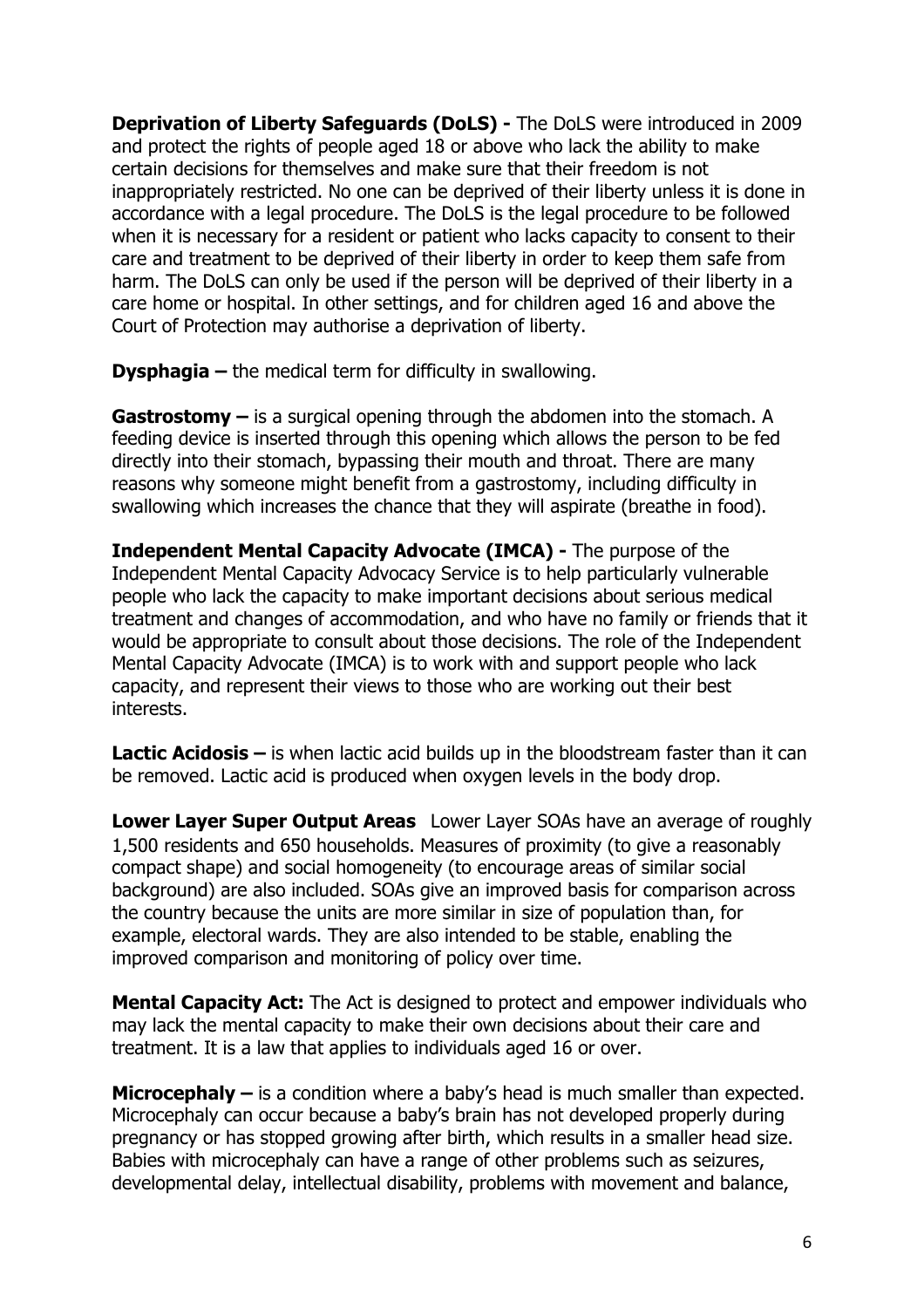feeding problems such as difficulty swallowing, hearing loss and vision problems. It is a lifelong condition.

**Nil by Mouth (NBM) –** The patient is not allowed to have any form of food, drink or medications by mouth.

**PEG –** (Percutaneous Endoscopic Gastrostomy) is a type of gastrostomy device which consists of a flexible polyurethane tube held in place by a disc inside the stomach. An external triangle fixator sits on the skin of the abdomen and keeps the tube securely in position.

**SaLT** – Speech and Language Therapist

**Section 47 Children Act enquiry –** Children's Social Care must carry out an investigation when they have "reasonable cause to suspect that a child who lives, or is found, in their area is suffering, or is likely to suffer significant harm". The enquiry will involve an assessment of a child's needs and those caring for the child to meet them.

**Special Educational Needs (SEN)** - children have special educational needs if they have a learning difficulty which calls for special educational provision to be made for them. The fundamental principles which apply to SEN are that a child with special educational needs should have their needs met, that these needs will normally be met in mainstream schools or settings, the views of the child should be sought and taken into account, parents have a vital role to play in supporting their child's education and children with special educational needs should be offered full access to a broad, balanced and relevant education, including an appropriate curriculum for the foundation stage and the National Curriculum.

**Thickened liquids –** or "custard thick" liquids are often used in the management of dysphagia to improve bolus (chewed food at the moment of swallowing) control and to help prevent aspiration.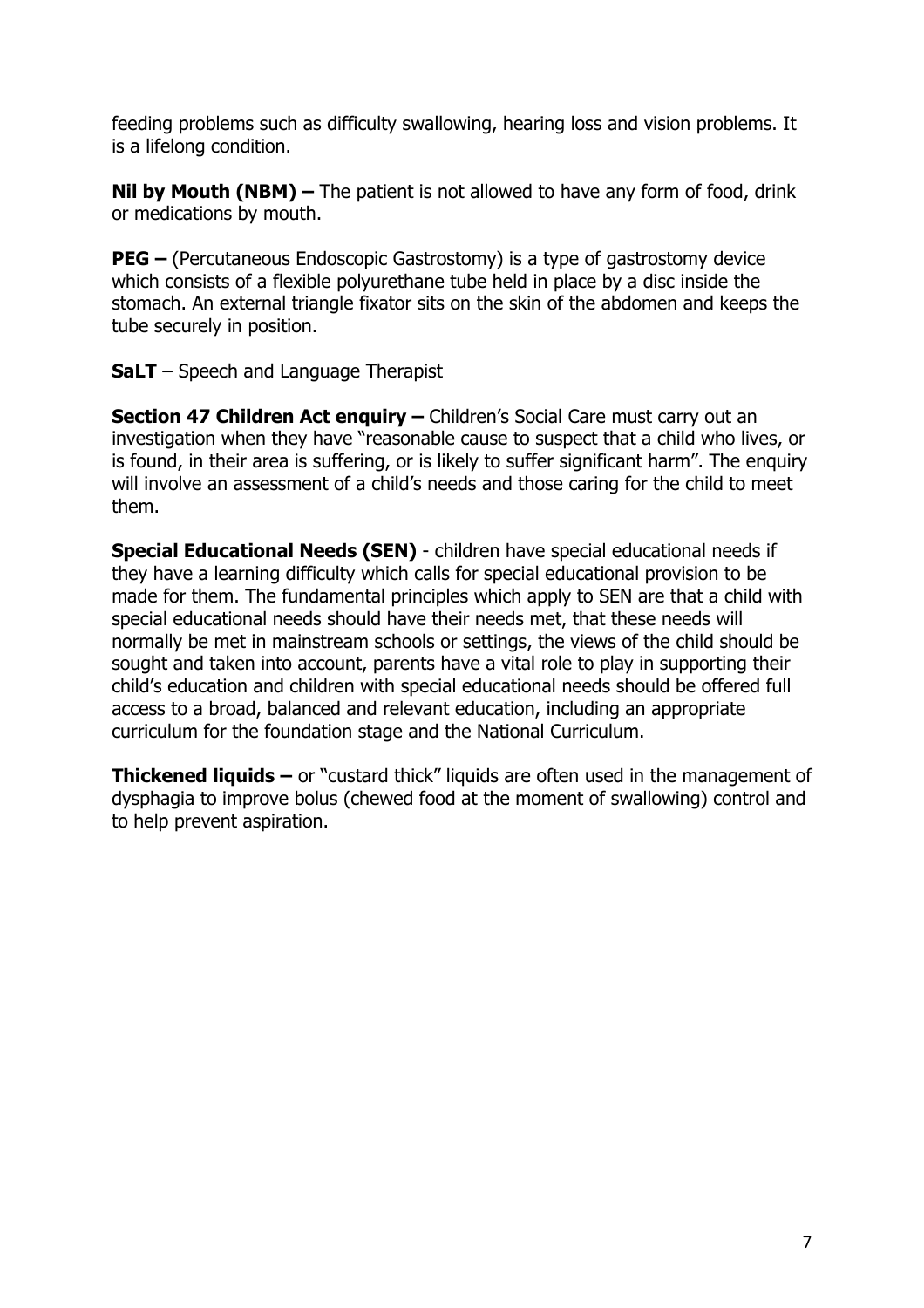## **4.0 Summary of contact with Child D and significant events**

#### **(From the birth of Child D, until the end of 2012).**

**4.1** Child D was a British citizen of Asian descent. In 1998 Child D's mother brought Child D into a health visitor clinic for the first time. Child D had already missed a number of appointments for immunisations. The health visitor was very concerned about development and presentation as Child D was unable to control head movements and had poor muscle tone. Child D's mother disclosed her child had been experiencing small seizures for over a month. Child D was subsequently diagnosed as having microcephaly and very severe developmental delay.

**4.2** Difficulty was encountered in encouraging Child D's mother to bring her child to subsequent appointments for a computerised tomography (CT) scan and in encouraging her to engage with the "full package of care" which had been put in place for Child D by mid-1998.

**4.3** In 2001 a statement of special educational needs (SEN) was issued in respect of Child D whilst attending a special school. During the early school years Child D's attendance was described as "poor", which also had a knock-on effect on attendance at paediatrician appointments which were arranged to take place at school. A pattern of non-attendance at appointments with other services such as dietician and opthalmics was also noted.

**4.4** GP records show that from at least 2004, Child D's mother had insulin dependent diabetes, hyperthyroidism and depression. Child D's father was in good health except for gastritis, for which he had been prescribed medication since 2009.

**4.5** In 2006 a gastrostomy was recommended for Child D to address feeding and nutrition issues but the parents were opposed to this procedure. However, a referral for the gastrostomy was made in 2007 owing to concerns over Child D's decreasing weight. When Child D's parents did not attend gastrostomy related appointments, a CAF (early help child and family assessment) was initiated which led to a referral to Children's Social Care in 2008. A core assessment was completed which identified Child D as a Child in Need (CiN) because of concerns about a failure to thrive and the absence of agreement from parents to a medically advised gastrostomy. Parental neglect was also highlighted as an issue at this time. The CiN plan included supporting the parents to engage with the gastrostomy process and offering respite care at a local authority service, a setting which offered short breaks for children and young people with disabilities.

**4.6** The gastrostomy was performed in late 2008. In addition to gastrostomy feeding, Child D continued to eat orally as well. Subsequently, feeding difficulties were noted and there were recurring gastrostomy infections. Despite the gastrostomy, concerns over Child D's weight persisted. In 2009 weight was recorded as 18.2kg - which is significantly below 0.4 centile - which at that time was thought to be due to poor food intake and missing out feeds overnight.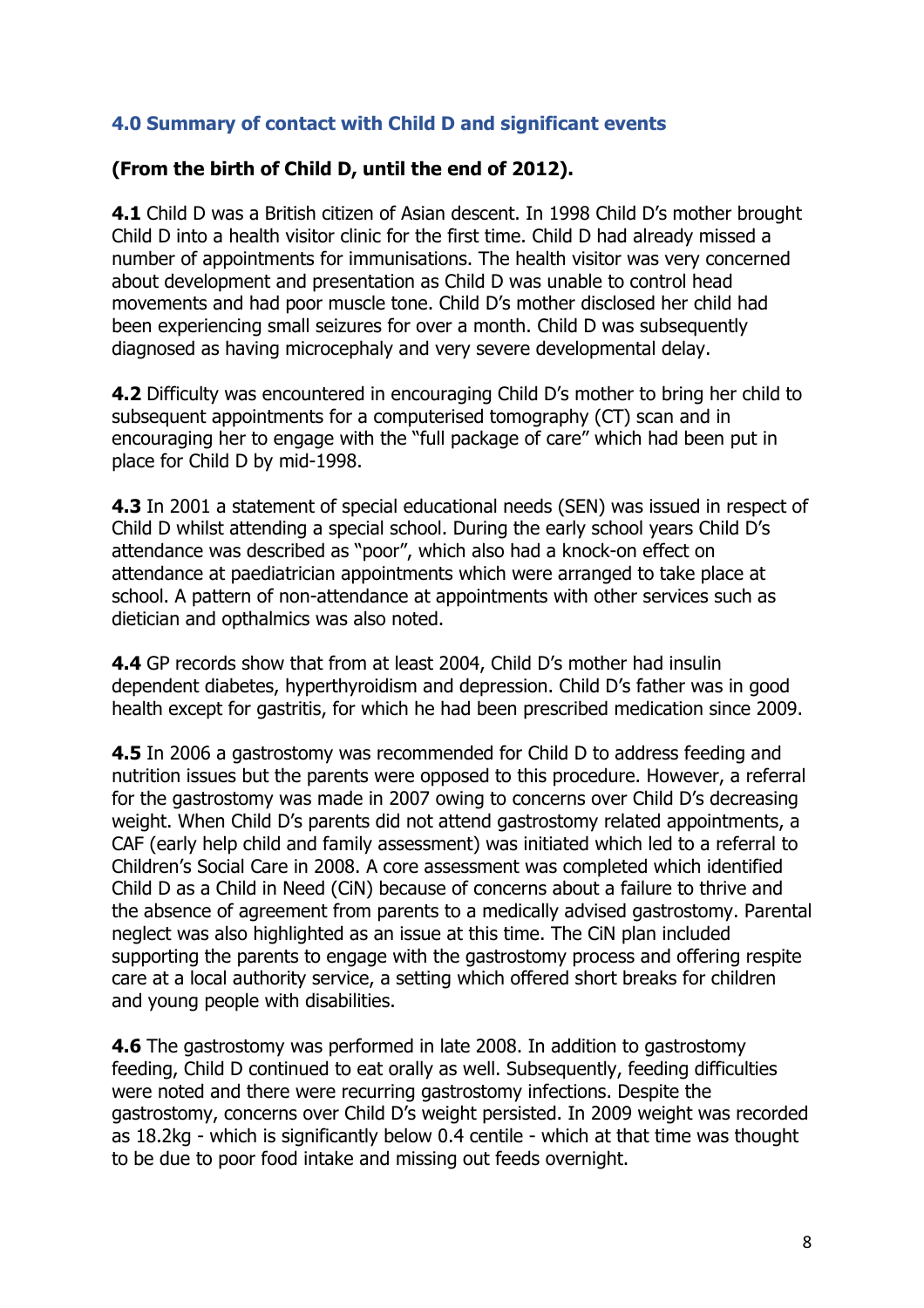**4.7** In early 2011 Child D had nine teeth extractions under anaesthetic "through lack of attendance at orthodontist". Late that year Child D's allocated respite placement was suspended as Child D had not attended at since the summer of that year.

**4.8** The police attended Child D's home address four times between 2008 and 2012 in response to concerns about domestic violence. On one occasion, Child D's mother reported that her husband had assaulted her. All of the other incidents involved conflict between Child D's mother and Child D's eldest sibling who had played some part in Child D's care for a number of years.

**4.9** Children's Social Care now reflect that a strategy meeting should have been considered in respect of Child D in 2009 and 2011 in response to concerns from a number of professionals. A range of agencies noted what they describe as a prolific history of Child D's parents failing to attend appointments, not seeking timely medical assessment and refusing or failing to engage with numerous offers of extra help.

**4.10** Child D's mother became pregnant with her fifth child in 2012.

#### **(Significant Practice Episode 1 – the events leading to the closure of Child D's case as a Child in Need in June 2014.)**

**4.11** During 2013 concerns began to arise over whether the home feeds for Child D were being fully utilised by parents. In late February 2013 the home feeding company supplying specialist feed packs for Child D telephoned the hospital paediatric dietician to say that they had made no delivery that month as Child D's parents had advised that they were "overstocked". (Usual supply at that time was 84 packs a month or 3 x 500mls packs per day.) On that occasion the hospital paediatric dietician contacted Child D's mother in order to check feed stock levels and was advised by the mother that there was 61 days of feed currently at home (184 x 500ml packs). Although there is no record of any explanation of why the stocks were so high being sought or recorded, the hospital paediatric dietician has advised this review that Child D's mother advised that her child was not tolerating the level of feed required as a result of being unwell. The hospital paediatric dietician considered this explanation to be acceptable as children with complex needs may go through phases where all feeds are not used up.

**4.12** In June 2013 Child D's mother gave birth to her fifth child. During July 2013 Child D's mother contacted the Out of Hours GP service to say that she was worried about recurrence of her depression and "emotional breakdown". It was noted that the antidepressants she had previously taken had been stopped because of her pregnancy. She was advised to book an appointment with her GP but there is no record of her doing so.

**4.13** On a home visit by the hospital paediatric dietician in August 2013, a stock check with Child D's mother disclosed 100 x 500ml packs of home feed. Although no record was made of any explanation provided, the hospital paediatric dietician has advised this review that Child D's mother again said that her child was not tolerating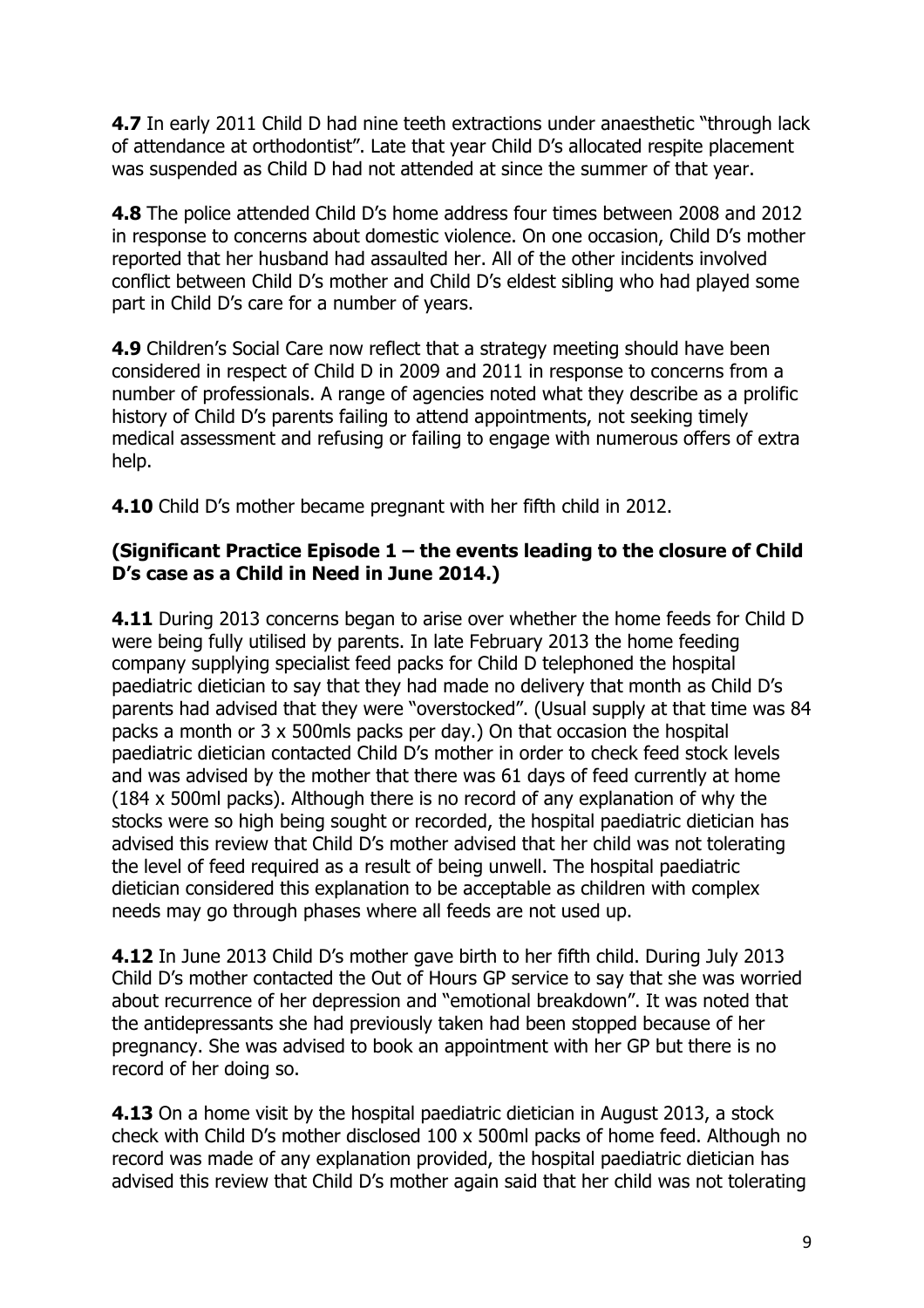feed because of being unwell. Child D's mother said she was feeding Child D with 3 x 500ml packs per day. Child D's mother disclosed that she was feeding Child D with a pureed diet which she described as "mash, fish and beans and toast with butter dipped in tea." Child D's mother was advised by the hospital paediatric dietician to continue on this plan. Although it is difficult to puree toast, the dietician has advised this review that it is acceptable to soften it with liquid and then mash it with fingertips to a mushy consistency – which Child D's mother was advised to do.

**4.14** During August 2013 Child D's case was transferred from social worker 1 to Child Support Officer (CSO) 1 within the Children with Disability (CwD) Hub. The summary of Child D's case prepared at that point made reference to respite care being in place, transition to adult services to commence at age 17 and that Child D's Child in Need (CiN) status was to continue.

**4.15** During a home visit by community occupational therapists in August 2013, Child D's mother said she was experiencing difficulty in changing nappies as she couldn't open Child D's legs. This suggested some tightness in Child D's hips which could have justified a letter to the paediatric consultant to consider whether some form of medication or surgery was necessary to reduce the apparent hip adduction (movement of the leg inwards towards the body). However, no contact with the paediatric consultant was made at this point.

**4.16** During October 2013 Child D was examined by a locum consultant paediatrician at school who noted some resistance when abducting the left hip. (moving away from the midline of the body) The locum consultant paediatrician was also made aware by Child D's mother that Child D cried when having nappies changed and that she (mother) felt that Child D was experiencing pain in the left leg. As a result, X-rays of Child D's hips were arranged.

**4.17** Later in October 2013 CSO 1 carried out a CiN visit to Child D's home. Child D was seen and "no concerns" were noted. When the case was discussed in a supervision meeting in early November 2013, it was decided that CiN home visits would take place every three months as opposed to the previous regime of monthly visits (the October 2013 home visit was the first monthly CiN home visit achieved since June 2013).

**4.18** In late November 2013 the hip X-ray for Child D was cancelled as Child D had not been brought to the appointment. It appears that Child D's mother may have been confused about the need for a prior letter to arrange the X-ray when in fact it had been expected by professionals that she would promptly take Child D to hospital for this purpose. When this apparent confusion was finally recognised – in early December 2013 – Child D's mother was advised by a school nurse to take her child to hospital that day. Child D and mother attended the hospital A&E the same day where an X-ray was undertaken. Child D was diagnosed with a chronic dysplastic left hip (meaning that there was a general looseness or instability in the hip which meant a proneness to dislocation or partial dislocation) and partial dislocation. Child D was discharged home with analgesia (medication which acts to relieve pain).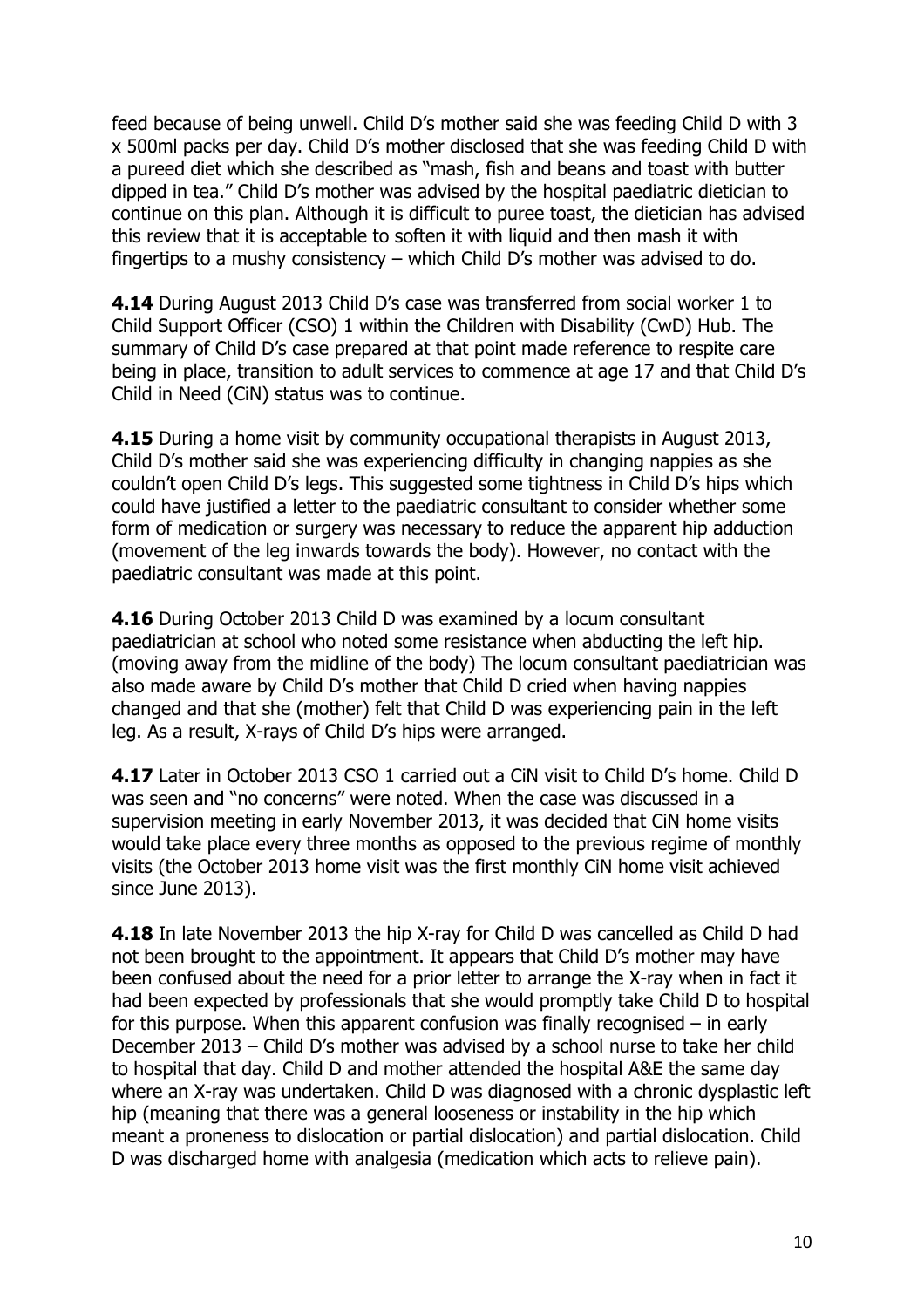**4.19** To rule out any infection to the left hip, blood tests were arranged for the following day but Child D's mother did not bring her child to hospital, saying she was unwell.

**4.20** In December 2013 a school nurse at Special School 2 sent an email to Children's Social Care to notify them that Child D's mother had delayed taking her child to hospital for X-ray in connection with the hip problems (see Paragraph 4.18 above) and had also missed the last bi-annual X-ray in October 2013. The following day CSO 1 telephoned Child D's mother who was recorded as telling the CSO that Child D had "very free hips" which tended to dislocate. No further action appears to have been taken by the Children with Disabilities Hub in respect of this matter.

**4.21** Later in December 2013, it was decided that Child D's hip did not require a surgical intervention at that time but that the position would be reviewed by an Orthopaedic Surgeon in three months (this follow-up appointment was arranged for March 2014 but Child D was not brought to the appointment).

**4.22** In late January 2014 a CiN review meeting for Child D took place but mother did not attend. Nor did she attend the rearranged CiN review meeting in March 2014.

**4.23** In early February 2014 the company providing the specialist feeds contacted the hospital paediatric dietician to advise that they had been unable to make contact with Child D's parents, adding that they had made no delivery of feeds since November 2013. The hospital paediatric dietician arranged a meeting with Child D's mother which was to take place the following day. However, Child D's mother did not attend and it appears that there was no further follow up.

**4.24** In early April 2014 Children with Disabilities Hub sent a letter to Child D's mother inviting her to a CiN review for Child D which had been rearranged for late April 2014 after the cancellation of the previous two CiN review meetings through non-attendance. The letter also advised that the respite care service would be withdrawn if she did not attend the CiN review meeting.

**4.25** During April 2014 and May 2014 the specialist school nurse contacted the hospital paediatric dietician to say that Child D was unwell and only tolerating two feeds of 250ml in school. On both occasions the hospital paediatric dietician attempted to contact Child D's mother by telephone and left her a message.

**4.26** The thrice rearranged CIN review meeting scheduled for late April 2014 was cancelled after Child D's mother again did not attend. A home visit by CSO 1 obtained no reply. As a result, a further letter was sent to Child D's mother suspending the respite care service. CSO 1 and the team manager from the Children with Disabilities Hub decided to attend Child D's annual educational SEN review which was scheduled to take place at his school in early May 2014. However, Child D's mother did not attend this educational review, necessitating its rearrangement.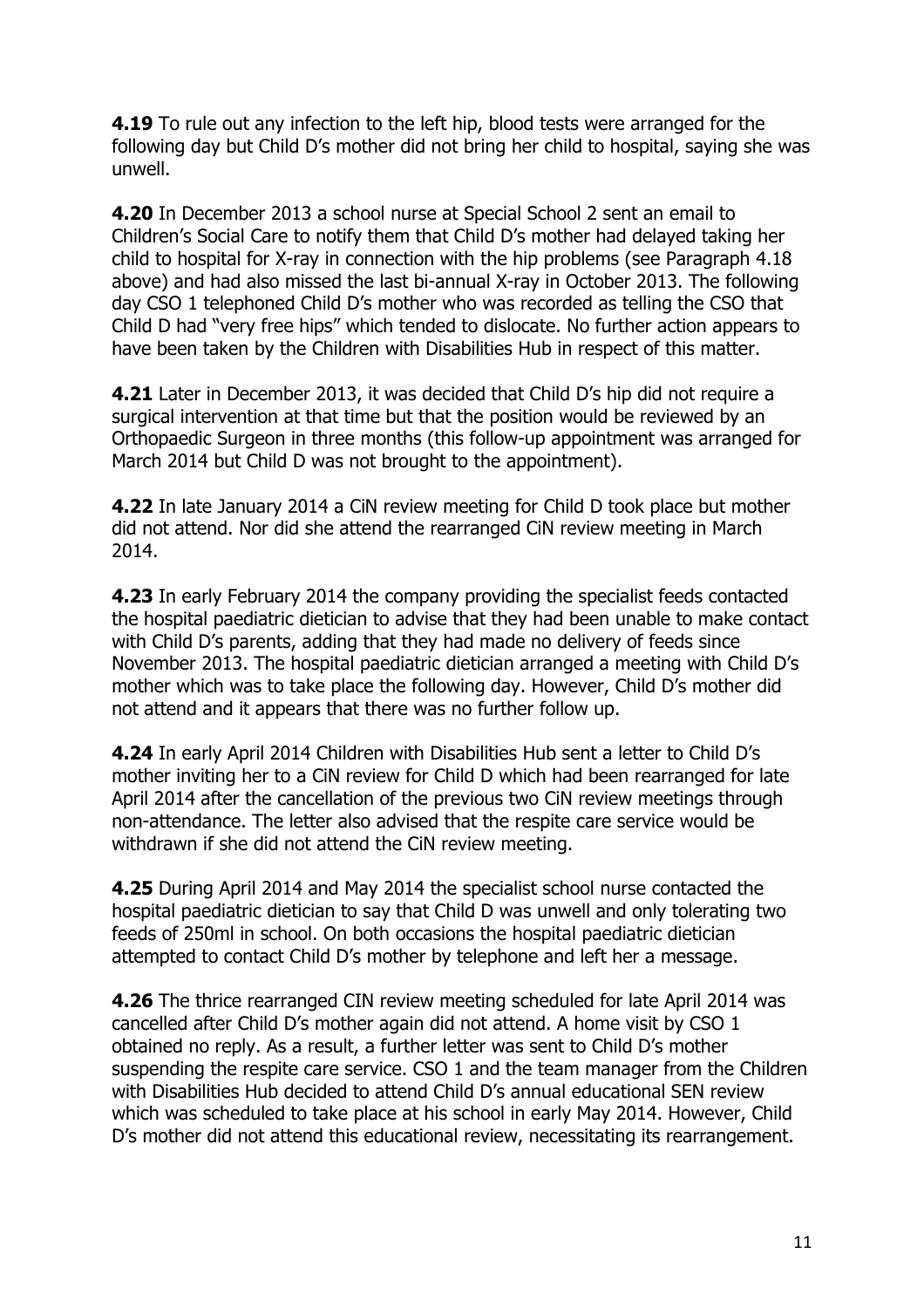**4.27** In early May 2014 CSO 1 met with their team manager to discuss Child D's case which it was decided was "to be prepared for closure" on the grounds that the respite care offered under Section 17 of the Children Act 1989 was a voluntary offer of support which Child D's parents were not obliged to accept. CSO 1 was to carry out a further CiN visit and liaise with "health" and Child D's school to ensure that there were no safeguarding concerns. Liaison with Child D's school did take place but if liaison with relevant health services took place at this time, it went unrecorded.

**4.28** The CiN home visit referred to in the previous paragraph was accomplished in mid-May 2014 during which Child D's mother expressed her dissatisfaction with the respite care service on the grounds of staff continuity and poor communication. Child D's mother was also advised to rearrange the annual educational review she had missed with Child D's school.

**4.29** Later in May 2014 the specialist feed company again contacted the hospital paediatric dietician to advise that Child D's mother had declined deliveries for May and June 2014.

**4.30** Also in late May 2014 Special School 2 emailed the Children with Disabilities Hub team manager to raise a number of concerns in respect of Child D including missing school, missing respite, missing CiN reviews, missing educational reviews and refusal of feeds and equipment for feeds by Child D's mother. The school recorded that these concerns "begin to paint a picture that I am not comfortable with". The school also enquired about a "joint review" meeting which they implied that the Children with Disabilities team had committed to arranging following Child D's mother's non-attendance at successive CiN reviews. In reply the Children with Disabilities Hub team manager advised that respite had ceased at Child D's mother's request and suggested a joint SEN review should be arranged.

**4.31** In early June 2014 CSO 1 carried out an unannounced home visit in which they saw Child D and spoke with mother who explained that she had a backlog of feed supplies because Child D had missed feeds through being unwell. She said she had reduced feeds when her child was unwell and was gradually building them up again.

**4.32** The next day Child D was weighed in school. Child D's weight was recorded as 37.6kg (5 stones 13lb). It was noted that a loss of 2.3kg (5lb) in weight had taken place since October 2013. No action appears to have been taken in respect of this weight loss. The following month a further loss of 1kg (2.2lb) was noted when Child D was again weighed at school. Again no action appears to have been taken despite this significant weight loss in a little over a month. By this time Child D was almost aged 17 and body weight had noticeably dropped away from the expected pattern possibly indicating evidence of a "failure to thrive".

**4.33** The rearranged annual SEN review for Child D took place at Special School 2 in mid-June 2014. The meeting was attended by Child D's mother, senior management from the school, CSO 1 and Child D's teaching assistant. Child D's Physiotherapist and Occupational Therapist were invited but did not attend. No other health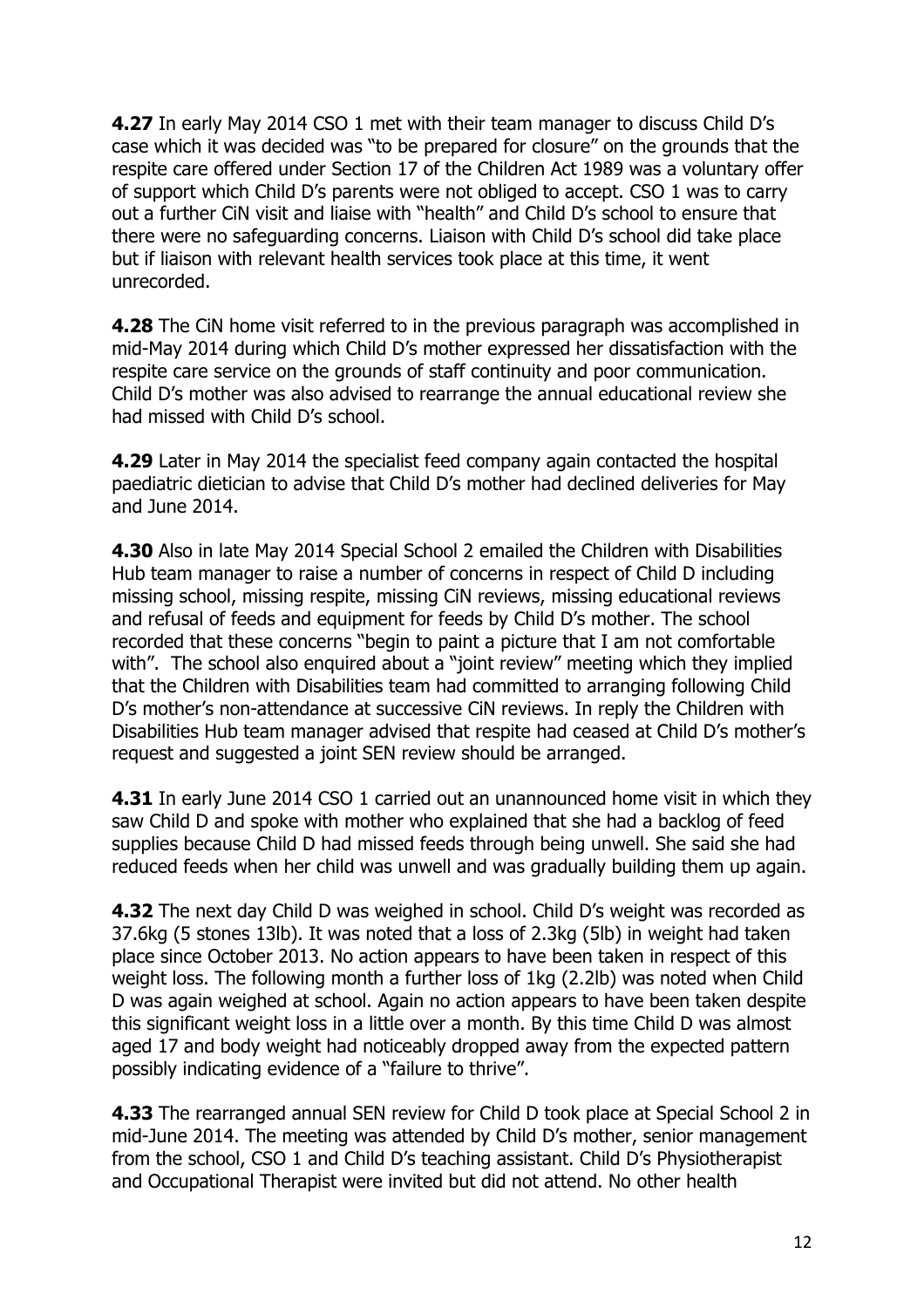professionals were invited. Child D's mother reiterated the explanation given to CSO 1 in early June 2014, that Child D had missed feeds through being unwell. It was noted that Child D's attendance at school had declined during the school year (56% compared to 77% in the previous year) as a result of ill health. CSO 1 advised that because Child D would no longer be accessing respite at the respite care service, the case would be closed to the Children with Disabilities Hub. Special School 2 state that they raised concerns about this although these are not recorded in the record of the SEN review.

**4.34** Child D's transition plan – which was intended to ensure transition from children's to adult's services is managed as effectively as possible – had been a standing item for consideration at the annual SEN reviews since being initiated in year 9 of school. Despite the decision of the Children with Disabilities Hub to close the case, the transition plan was not amended in any way. As a result, Child D's transition plan continued to state that transfer to adult social care would take place at 18 years of age. The transition plan also continued to state that Child D's social worker was social worker 1 despite the case having transferred to CSO 1 ten months previously.

**4.35** At the end of June 2014 the decision to close Child D's case to the Children with Disabilities Hub was confirmed. There were considered to be "no compromised parenting issues" and "no recent concerns expressed by other agencies".

#### **(Significant Practice Episode 2 – more regular instances of Child D not tolerating feeds and lack of engagement from parents between September 2014 and January 2015)**

**4.36** In late July 2014 the hospital paediatric dietician carried out a home visit to Child D, whose mother said Child D was having 2 x 500ml feeds a day via pump plus pureed food (also described as a soft mashed diet). The hospital paediatric dietician advised to continue on an oral diet and to try and re-introduce the third 500ml feed which had been discontinued after a chest infection. The hospital paediatric dietician decided to review the situation in one month.

**4.37** In mid-September 2014 Child D began vomiting at school just before home time. Child D was collected from school by mother who requested an appointment with the community consultant paediatrician at the school as Child D had not been seen by them "for a long time". No appointment was made in response to Child D's mother's request.

**4.38** At the end of September 2014 Child D was admitted to the hospital emergency department from school after vomiting copiously after being tube fed by a health care assistant whilst lying on a plinth – a method of feeding which appeared to contravene medical advice. (This was Child D's first day back at school after an absence of two weeks). After Child D's arrival in the emergency department, Child D's mother told Special School 2 Deputy Head that she was only feeding Child D a small amount (100mls per hour) and had been feeding curries, soups and toast softened by dipping in tea.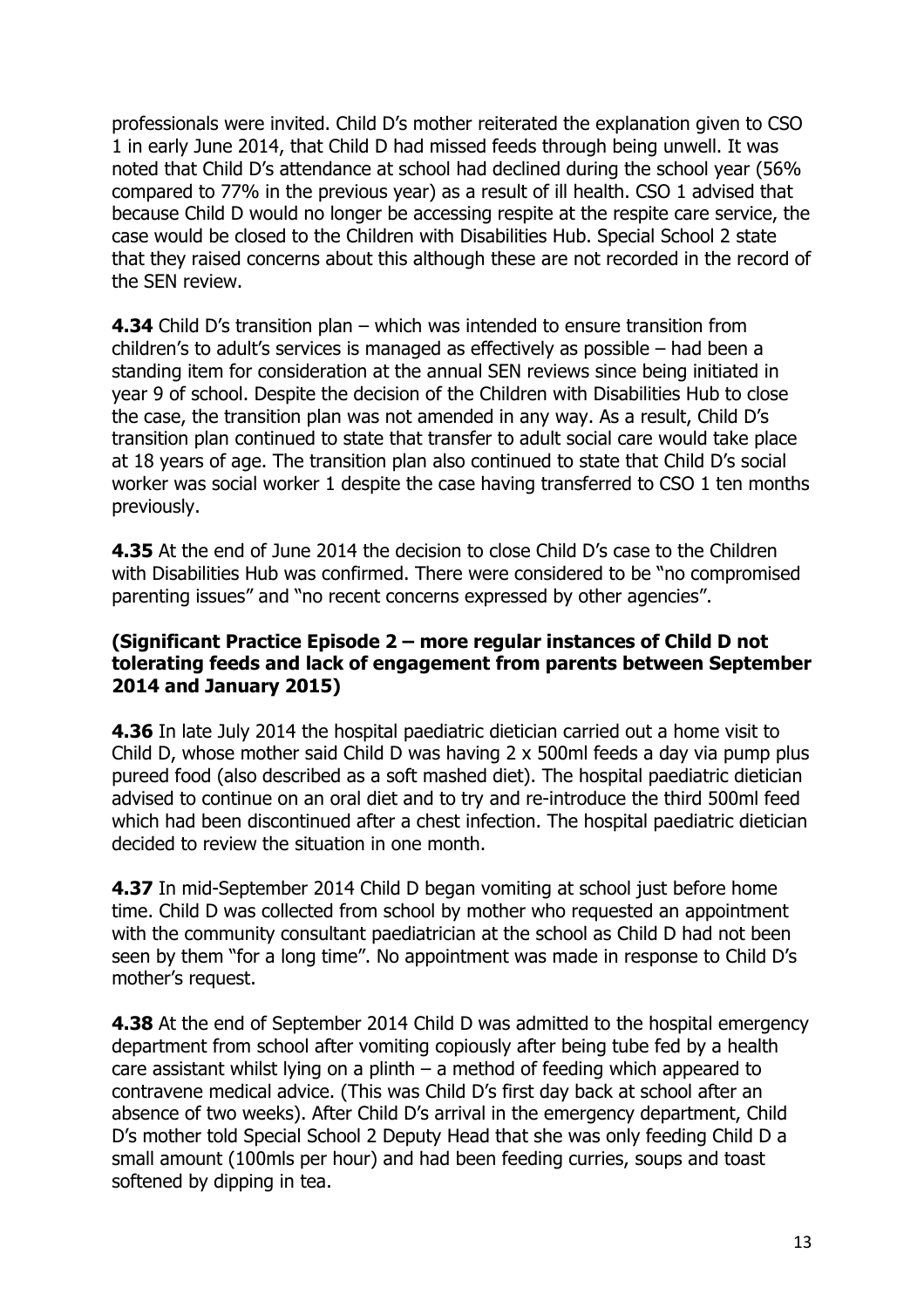**4.39** Child D was subsequently admitted to hospital and diagnosed with aspiration pneumonia. (Aspiration pneumonia is a consequence of both vomiting and inhaling fluid into the lungs or of problems with the swallow reflex causing fluid to go into lungs). This can be a life threatening incident. Child D remained in hospital for 12 days on an adult respiratory ward.

**4.40** The circumstances described in paragraph 4.38 were investigated by the health trust that employed the health care assistant following a complaint from the school that the event was managed inappropriately by the health care assistant. The investigation found that the special school nurse (also employed by the health trust) had advised the health care assistant to follow a feeding procedure which involved Child D being fed in a position which was contrary to usual procedure. The action subsequently taken when Child D began vomiting and potentially aspirating was overseen by a nurse from another provision/team in the health trust who was covering the substantive post holder and who was unfamiliar with Child D and the equipment. As a result, a new procedure for managing emergency health situations in school was introduced which included a process to assist care delivery when nurses needed to cover duties due to lack of staffing resources.

**4.41** At the beginning of October 2014 a Do Not Attempt Resuscitation order (DNAR) was discussed with Child D's mother who expressed agreement with this course of action which was then implemented. The DNAR order did not preclude full medical intervention in relation to Child D's acute illness.

**4.42** Also in early October 2014 an initial swallow assessment was carried out by a hospital Speech and Language Therapist (SaLT) locum. As Child D was on an adult ward, the SaLT was an adults SaLT. The hospital consultant had decided that Child D should be nil by mouth (NBM) and nil by PEG. The hospital adult SaLT locum recommended this advice should be followed until further information was obtained from the community paediatric SaLT who had been involved with the patient previously. The hospital adult SaLT locum later recommended that it would be in the patient's best interests to be assessed in the community, rather than in hospital, for consistency of input given the long-term feeding difficulties and recurrent chest infections which had resulted in multiple readmissions.

**4.43** PEG feeding recommenced a few days later. After repeated attempts to contact the community paediatric SaLT service, the adult SaLT locum at the hospital exchanged emails with community paediatric SaLT 1 to query whether Child D's mother was feeding Child D "additional oral intake" which could have contributed to his condition. The latter confirmed that the most recent recommendations were for well mashed food and custard-thick fluids but that Child D had been discharged from their service in December 2013.

**4.44** In October 2014 Child D was discharged home from hospital after requiring "full support" to meet all of needs whilst in hospital, specifically maintaining hygiene and dressing; pressure relief; mobility, positioning, moving and handling; management of continence; nutrition; management of the chest to prevent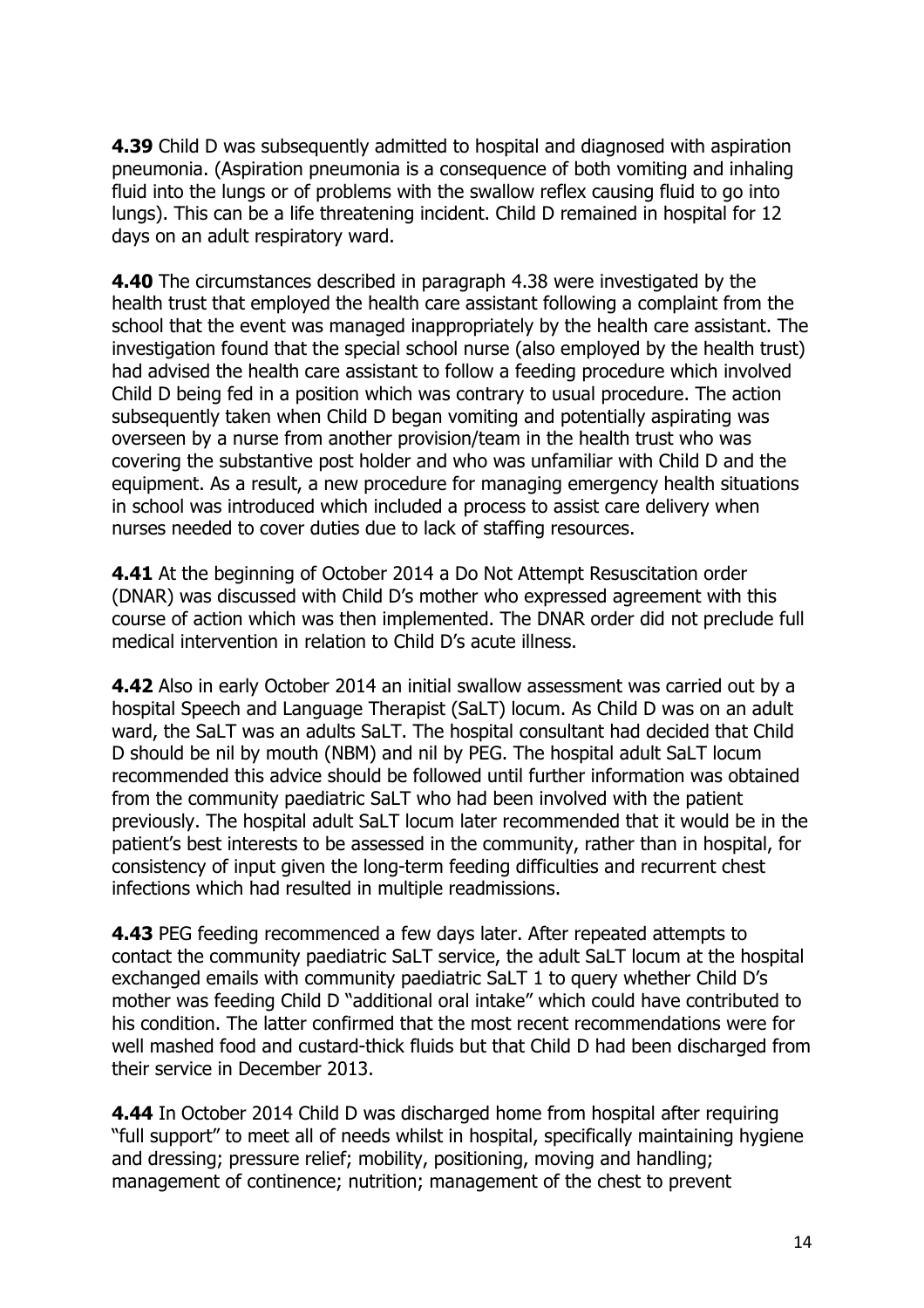aspirational pneumonia; management and prevention of epileptic seizures; management of any acute episodes of illness; extra support when becoming agitated and restless; anticipation and management of pain; and social and emotional needs (which were difficult to address in an acute ward). It was also noted that there were times when Child D would be deemed medically fit for discharge home, only to have a further acute episode which would necessitate remaining in hospital for further treatment. Child D remained NBM. It was the responsibility of the ward to explain NBM to Child D's mother when Child D was discharged from hospital. There is no documentation to confirm that this explanation was provided and that understanding of the explanation was tested.

**4.45** Later in October 2014 Child D was referred to community paediatric SaLT 1 by an hospital adult SaLT, requesting that Child D's tolerance of additional oral intake be reviewed. The level of risk/urgency of the referral was assessed by the community paediatric SaLT and deemed to be "routine/low risk of choking/aspiration". Contributing to this assessment of risk/urgency was the view that as Child D was NBM, and would not be at risk from oral intake.

**4.46** In late October 2014 community paediatric SaLT 1 and the community clinical lead in dysphagia carried out a home visit to Child D, but were unable to fully complete their assessment as Child D was sleeping throughout the visit. Child D's mother said she was gradually increasing gastrostomy feeds. She added that prior to admission, she had been feeding Child D small amounts of pureed food and fluids. She said that she was aware that thickened fluids were advised and given in school at this time but she did not feel that Child D required this as Child D tolerated what she gave him and showed no signs of distress or aspiration. Child D's mother did not appear to be challenged on the non-thickened fluids she was giving her child. She was advised to continue NBM and community paediatric SaLT 1 said that a full feeding assessment would take place in school when Child D's condition improved. It was documented that the plan for Child D might be to remain NBM long term if the risks of aspiration were considered to be high.

**4.47** In late November 2014 a special needs school nurse contacted the hospital paediatric dietician querying Child D's feed regimen given that NBM had been advised in hospital. The hospital paediatric dietician contacted Child D's mother who said that Child D was on 2 x 500ml feeds plus a pureed diet. The hospital paediatric dietician made no contact with the community paediatric SaLT team to confirm any swallow recommendations and sent a feeding plan to Child D's school.

**4.48** On the same day Special School 2 emailed Children with Disabilities Hub team leader to express concern that Child D was not attending school and difficulties were being experienced in contacting mother. In response the team leader said that Child D was no longer an open case to the Hub and suggested that the school contact the Education Welfare Officer.

**4.49** By early December 2014 Child D's Health Care Plan (HCP) had been outstanding for six months. The HCP had been sent to Child D's parents by the special school nurse to complete on several occasions. The lack of a current HCP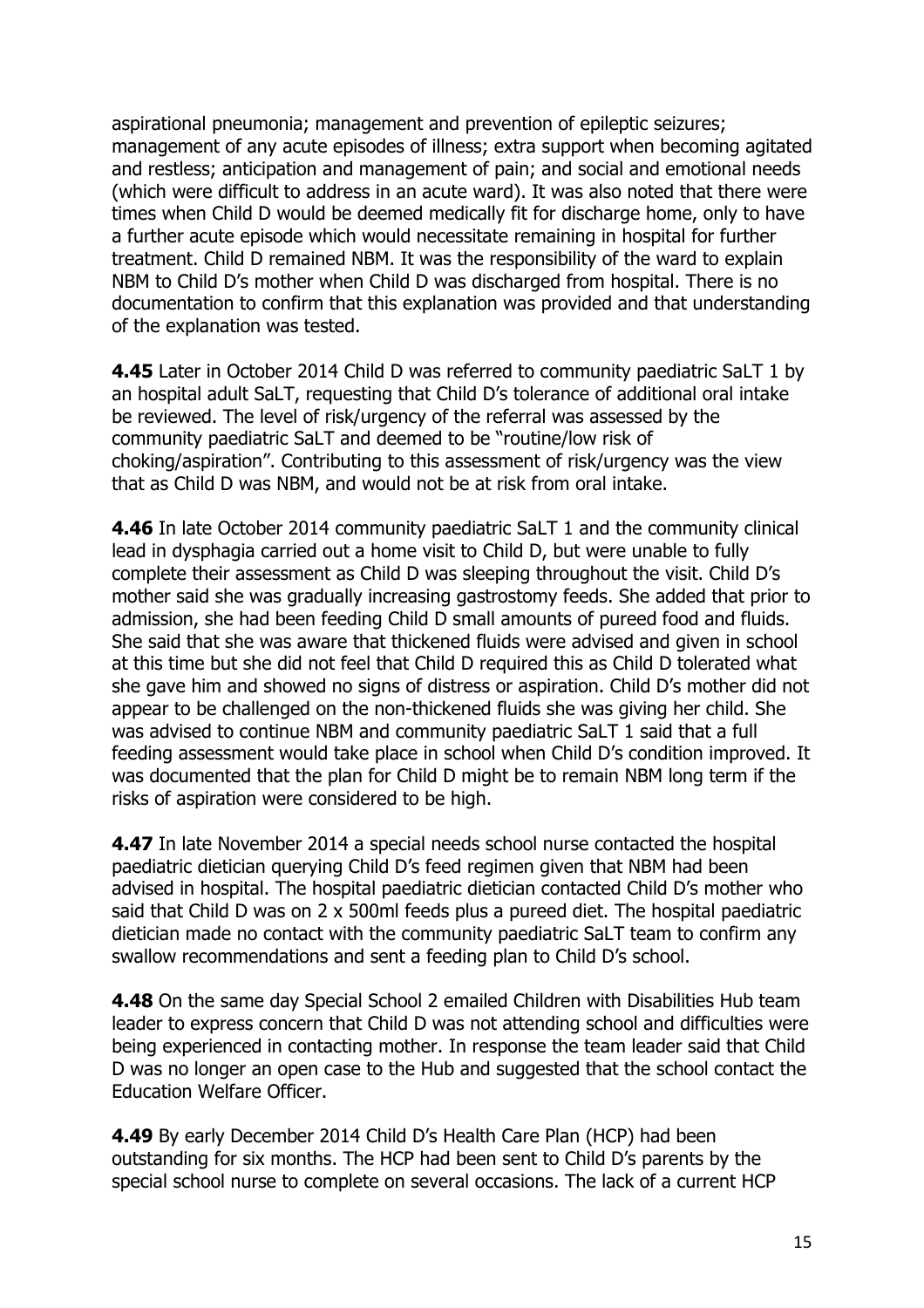would be a risk to the safety of care delivery for Child D in school as needs/medications may have changed from the previous year's HCP.

**4.50** In early December 2014 a Special School 2 Teaching Assistant carried out a home visit to Child D who had an abscess under the arm for which antibiotics were being provided. Child D's mother was noted to be feeding orally. As a result, Special School 2 notified community paediatric SaLT 1 who said she would contact Child D's mother to advise her to stop this practice immediately. She made repeated attempts to contact Child D's mother who did not respond to messages left.

**4.51** In early January 2015 community paediatric SaLT 1 decided to discuss Child D's case with a senior colleague after further unsuccessful attempts to contact Child D who remained off school after the holidays. A few days later a discussion took place between the community paediatric SALT and the dysphagia clinical lead but the action agreed upon was merely to send an "opt in" letter to Child D's parents requiring them to contact SaLT if they wanted an appointment. Discharge from the service would be the outcome if they chose not to "opt in" within three weeks. The letter was copied to special needs school nurse at Special School 2 who did not make an entry in the child health records for Child D or take any action.

#### **(Significant Practice Episode 3 – the initial hospital concerns about unmet needs and plan for CAF from January to March 2015)**

**4.52** In late January 2015 Child D was admitted to the hospital from home by ambulance after the GP had been called to the family home as Child D had been unwell for two days. Child D was stabilised for one day in the Critical Care Unit, where respiratory support was provided, before transfer to a ward. Child D was diagnosed with acute renal failure with lactic acidosis.

**4.53** Child D was in the care of a hospital adult dietician who calculated nutritional requirements based upon an estimated weight. Child D was started on 1000 ml of adult feed per day via PEG which was initially tolerated before aspirating on food towards the end of January 2015. At the beginning of February Child D re-started feeding but remained NBM. The hospital adult dietician recorded that Child D was "usually on pureed / soft diet alongside feed". Information was provided by community paediatric SaLT that Child D's family had confirmed that pureed diet / oral intake was "only in very small amounts". A hospital swallow test was requested.

**4.54** The following day a hospital SaLT began an initial assessment/information gathering exercise prior to conducting the swallow test and was advised by nursing staff on the ward that Child D's mother said that she gave small amounts of mashed diet. Past SaLT reports were requested from paediatric community SaLT 1 who provided a report dated October 2014 which stated that a swallow assessment had not been possible following Child D's return home from hospital due to drowsiness and that they had recommended that Child D remain NBM with PEG feed until a formal SaLT assessment could take place. It was stated that this assessment had not taken place because attempts to contact Child D's mother had proved unsuccessful.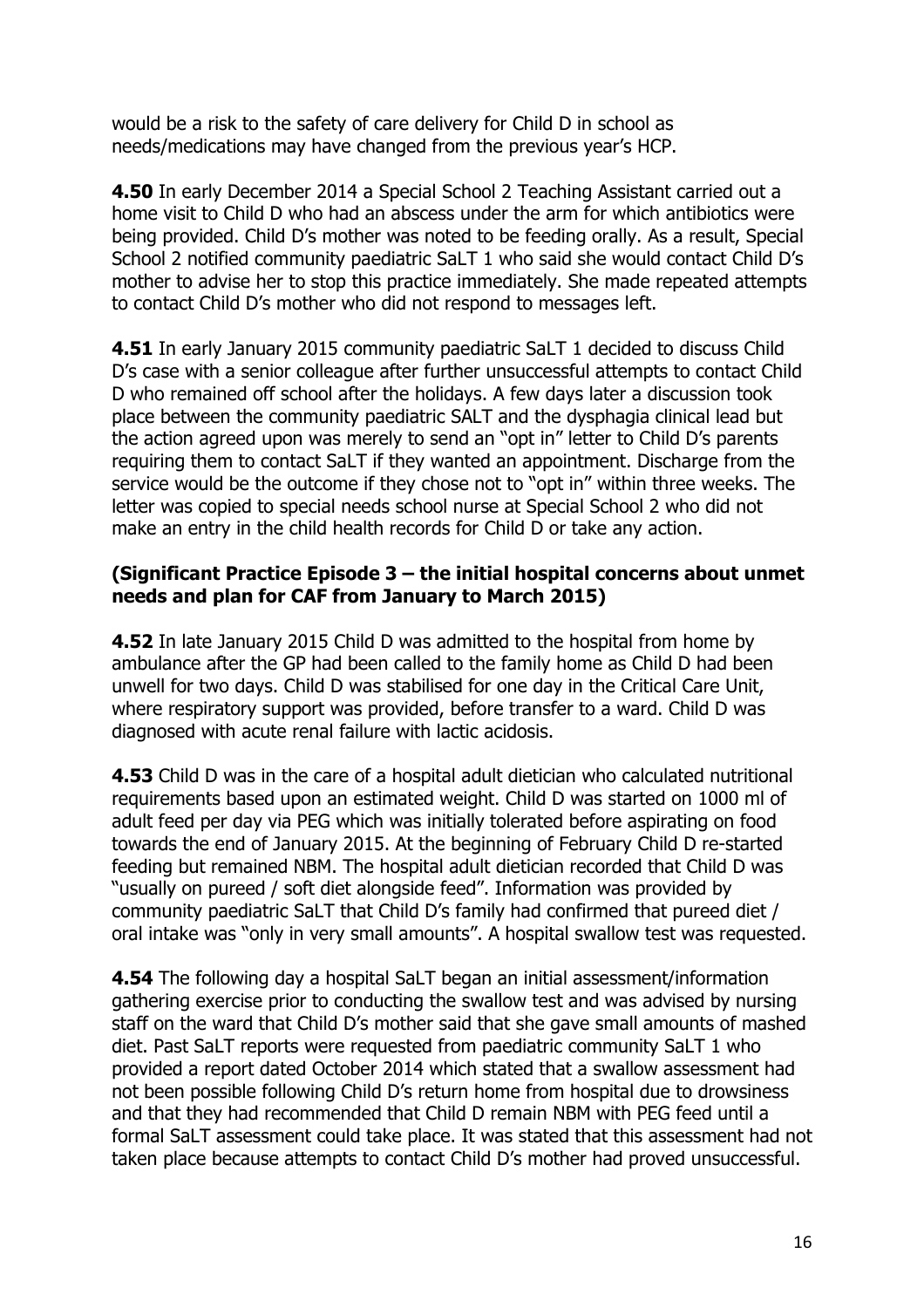Community paediatric SaLT 1 said they had been advised by Special School 2 that Child D's Mother was giving him oral tastes against SaLT advice.

**4.55** The next day – when Child D was due to be discharged home – the hospital SaLT analysed the information collected in respect of Child D and questioned whether discharge home was safe. Two hospital SaLT colleagues then carried out a swallow assessment of Child D which revealed oral hypersensitivity, no bolus manipulation and no swallow triggered which meant that the risk of aspiration was high. As a result, they confirmed Child D's NBM status. The hospital SaLTs liaised with the hospital complex case manager who was unaware of any "social issues" in respect of Child D and advised them to discuss the issues with the ward manager and to arrange a meeting to resolve the issues they highlighted.

**4.56** Specifically, the concerns of the hospital SaLTs were as follows:

- Child D had been NBM since discharge from hospital in October 2014
- The community SaLT had been unable to assess Child D in October 2014 as Child D was drowsy and advised mother to continue with NBM
- Child D was slow to recover and there had been weight loss
- It was reported that Child D's mother had decided that Child D was not to attend school until health had improved
- It was reported that Child D's school was having difficulties contacting the family
- The school report that Child D was having 'oral tastes' against SaLT advice.

**4.57** Whilst the ward manager felt that these safeguarding issues should have been raised in the community, they agreed to raise the concerns with the adult safeguarding team at the hospital who then passed the matter onto the hospital safeguarding children team.

**4.58** The hospital SaLTs then made contact with community paediatric SaLT 1. The latter agreed to review the swallow test in the community once Child D was discharged from hospital and agreed to notify "safeguarding" prior to discharging Child D from their caseload if the previous difficulties in contacting the family were repeated.

**4.59** The hospital safeguarding children team made contact with Children's Social Care and established that Child D's case had been closed the previous year and that no CAF was currently open for Child D. A plan emerged to commence a CAF upon discharge from hospital.

**4.60** An initial safeguarding meeting was arranged for mid-February 2015 which was to take place at the hospital. Community paediatric SaLT 1 sent apologies and provided the meeting with a report. However, the report consisted of a letter sent to Child D's GP following the home visit in October 2014. This letter included Child D's mother's acceptance of not following medical advice prior to the hospital admission at that time and included failed contacts since then. However, the crucial information that Child D's mother had re-introduced oral feeding and the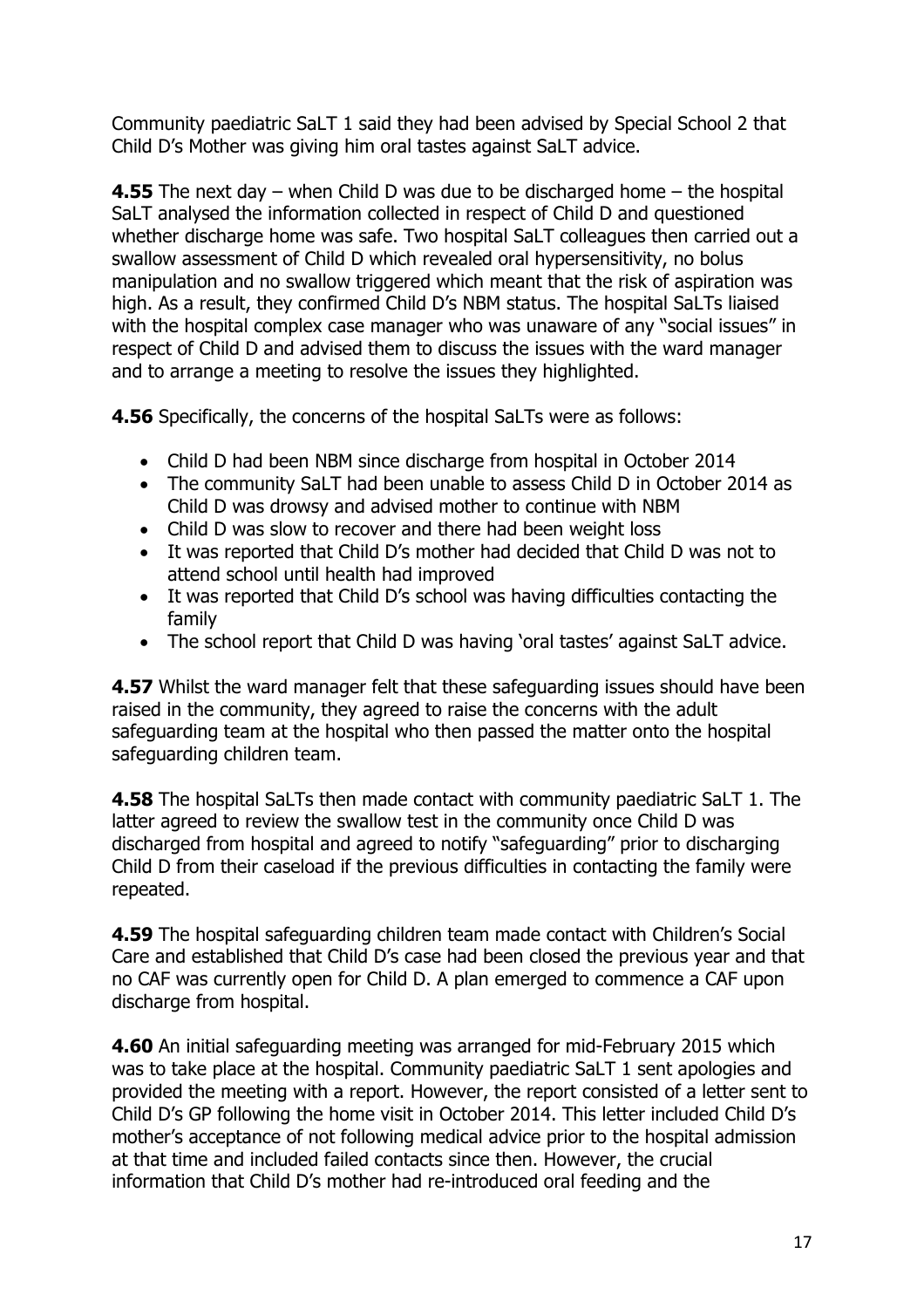professional opinion of the consequence of these actions was not included in the information sharing.

**4.61** At the safeguarding meeting a senior manager from Special School 2 agreed to lead on completion of the CAF, whilst stressing the importance of input from health professionals. Child D's mother attended and consented to the CAF process but expressed her opposition to the involvement of Children's Social Care. The justification agreed for initiating the CAF was that Child D's mother had been feeding her child orally against medical advice. Child D's mother stated that she did not understand that NBM meant nothing at all, not even water.

**4.62** Child D was discharged from the hospital in late February 2015 after 34 days. At this point an explanation was provided to mother that Child D needed to be kept as NBM because of the risk of aspiration.

**4.63** Various professionals were unable to make any contact with Child D's mother in the week or so following Child D's discharge from hospital. However, a hospital community paediatric liaison nurse managed to visit the family home at the end of February 2015 with a nurse from the specialist feed company, in order to assess pressure areas and potential ulcer sites and to provide information to the family, check the gastrostomy site and check the feeding regime. They found Child D in bed with a vest and nappy on. The bed had a plastic cover on the quilt and pillow. Child D appeared alert and calm. However, they were concerned that Child D may be spending prolonged periods in bed which could lead to pressure areas developing and by the fact that the bed had plastic covers and Child D was not dressed. They also noted that Child D was very thin. These concerns were discussed with Child D's mother who explained that Child D was being changed at the time of the visit and was always present at family mealtimes, sitting at the table in a specialist chair.

**4.64** By the beginning of March 2015 completion of the CAF appeared to have been delegated to a special needs school nurse. The justification for this delegation was that Child D was not attending school and that most of the concerns about Child D were considered to be health related. The specialist school nurse felt that they were not the most appropriate professional to complete the CAF having had little contact with Child D. It was subsequently decided that the hospital community paediatric liaison nurse would complete the CAF during a home visit to Child D which took place a few days later.

**4.65** Later in March 2015 community paediatric SaLT 1 wrote to Child D's parents advising them that, as SaLT had been unable to contact them to assess Child D's eating, drinking and swallowing, the parents should contact the service so that an assessment could be arranged. They were warned that if no contact was made within two weeks then Child D would be discharged. This appeared to undermine the agreement community paediatric SaLT 1 had made not to discharge Child D from their caseload in the event of difficulties in making contact without alerting safeguarding services first.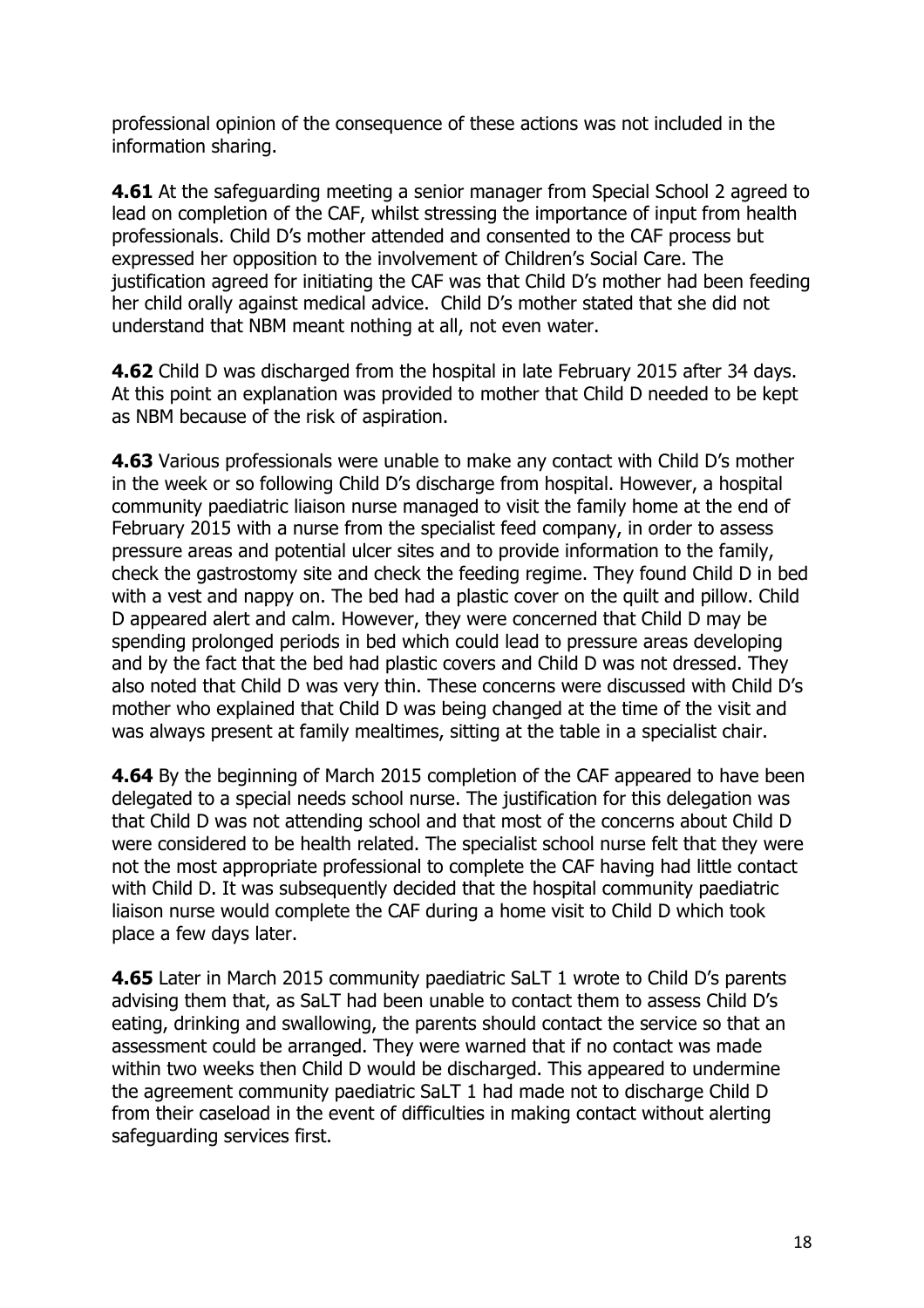**4.66** Later in March 2015 the CAF was submitted to Children's Social Care. Although the CAF related to all the children living in the family home, only information regarding Child D was actually included. A family support manager subsequently read the CAF, identified that it was incomplete and returned it to the lead professional to rectify the situation and resubmit.

**4.67** In later March 2015 a Team Around the Family (TAF) meeting took place at Special School 2. Child D's mother attended although she arrived 45 minutes late. The concerns which had led to the meeting were summarised as follows:

- Child D's mother had not been engaging with community SaLT, physiotherapist, dieticians or school and had not attended appointments with the consultant community paediatrician
- Child D had attended school only five times since September 2014. (In the previous year there had been 55% attendance)
- Child D had experienced "dramatic" weight loss. Lack of engagement with the paediatric dietician meant that the feeding regime could not be updated
- Only the community liaison nurse and a physiotherapist had managed to gain access to Child D's home when Child D was reported to have been in bed wearing just a vest and nappy with no duvet/ covers. The amount of interaction between Child D and family had been questioned.

A number of actions were agreed:

- Phased return to school from late March 2015 (Mondays and Thursdays), then full time after Easter
- Community paediatric SaLT to assess swallowing at home and if mother did not engage then Child D would be removed from their caseload
- Child D to be seen with mother at school by physiotherapist and dietician on in March 2015 and to be weighed in school
- Child D to be seen by community consultant paediatrician in clinic in May/June 2015
- Community paediatric nurse to undertake fortnightly home visits to check for skin problems and pressure sores.

Additionally, the professionals in attendance agreed that the case needed escalating to Children's Social Care and a referral was made by the hospital safeguarding practitioner.

**4.68** At the TAF meeting the hospital paediatric dietician calculated feeds/nutrition for Child D based on a body weight of 40kg which appears to have been a substantial over-estimate as in early April 2015 Child D's weight was recorded in hospital to be 27.6kg. Therefore, the resultant feed volume, speed and type of formula may well have been incorrect.

## **(Significant Practice Episode 4 - care planning, protection and discharge processes from March 2015 until Child D's condition was diagnosed as requiring palliative care at the end of May 2015)**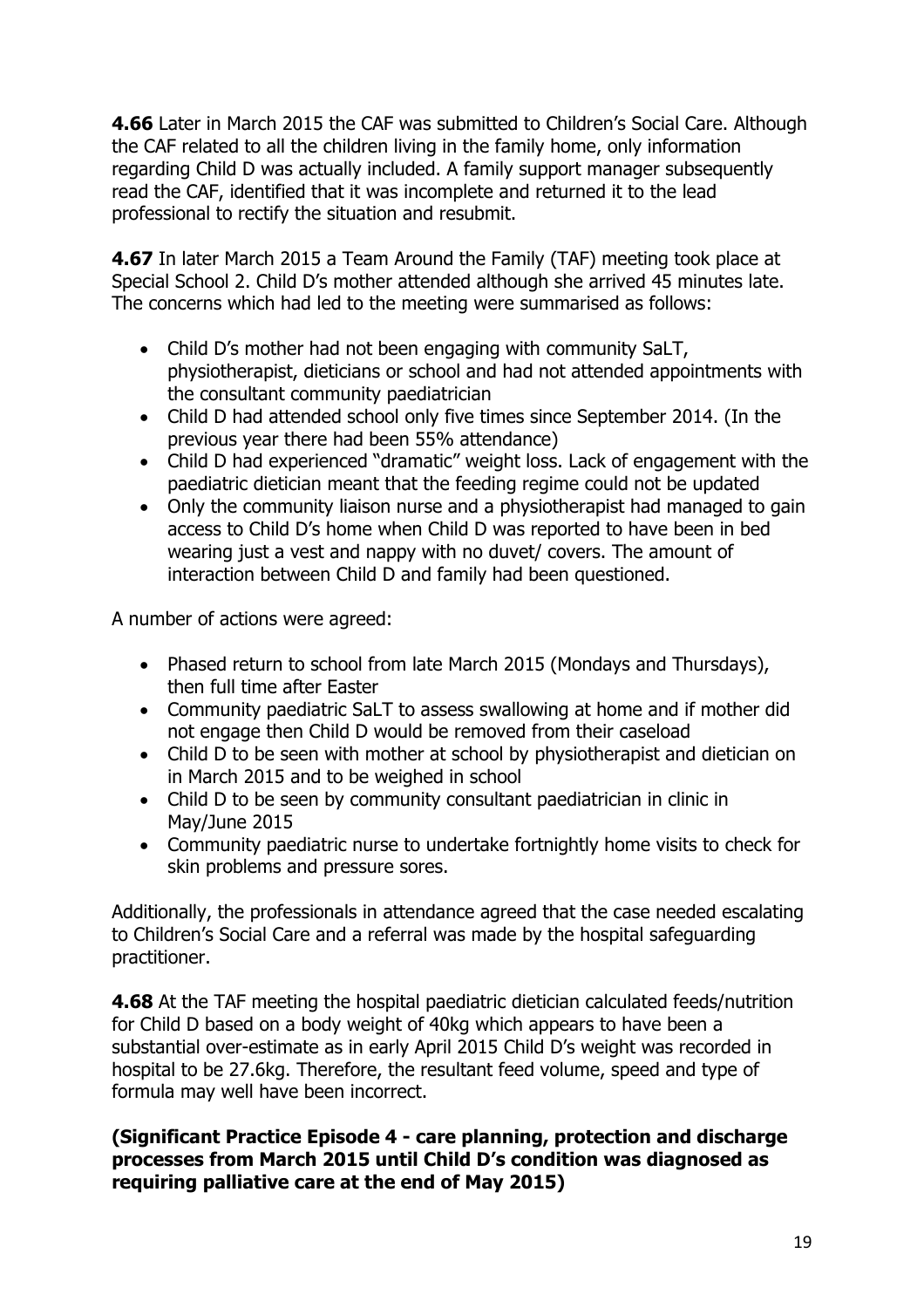**4.69** Child D returned to Special School 2 in late March 2015 after a lengthy period of absence but later the same day was admitted to the hospital from school after vomiting during the lunch break. It is possible that the incorrect feed volume and speed arising from the over-estimate of Child D's weight referred to in paragraph 4.68 above may have contributed to this situation. Child D suffered two large seizures whilst in the emergency room where medical staff expressed concern about the dehydrated and malnourished state of Child D.

**4.70** The same day Children's Social Care arranged a strategy discussion for Child D which was attended by a range of partner agencies. Additionally, welfare checks were made in respect of Child D's younger siblings generating concerns about their attendance at school. The outcome of the strategy meeting was to progress to enquiry under Section 47 of the Children Act and Child D's case was allocated to Children's social worker 2. Another Children's social worker visited Child D in hospital later that day. There they spoke to Child D's mother and medical staff. At this point nursing staff expressed concern about "poor interaction" between Child D's mother and her child.

**4.71** A further strategy meeting took place at the end of March 2015. A number of key agencies were not represented and provided no reports. Child D's three younger siblings were included in the discussions. It was noted that Child D's father had been abroad since February 2015 and was not due to return until May. Child D's mother was reported to have paid two brief visits to her child since admission to hospital. Given Child D's age, it was decided that the case would be worked jointly with Adult Social Care, to whom a referral was made the same day. (The case was allocated to Adults social worker 1 at the beginning of April 2015.) It was also noted that children aged between 16-18 years fell within the scope of the Mental Capacity Act 2005 and an application to the Court of Protection could be made. Further information was to be requested from the community paediatrician as to Child D's health and condition.

**4.72** The following day a hospital safeguarding practitioner expressed concern about the risk of infection to Child D if kept in hospital for too long.

**4.73** Later in April 2105 Child D was seen by community paediatric SaLT 1 on the hospital ward where NBM, nil by PEG and to receive intravenous fluids only was decided. The community paediatric SaLT 1 noted Child D to be agitated and not in an appropriate position for a feeding assessment. The practitioner confirmed that Child D should remain NBM and discharged from the community paediatric SaLT service (as Child D was no longer to be fed orally long term there was no requirement for swallowing assessments to be undertaken as Child D was no longer deemed at risk of aspiration due to oral intake) subject to referral back if health improved and he returned to school. Child D was not seen by any hospital SaLT at this time or thereafter.

**4.74** The same day an Initial Child Protection Conference (ICPC) took place in respect of Child D and three younger siblings, although the emphasis was on Child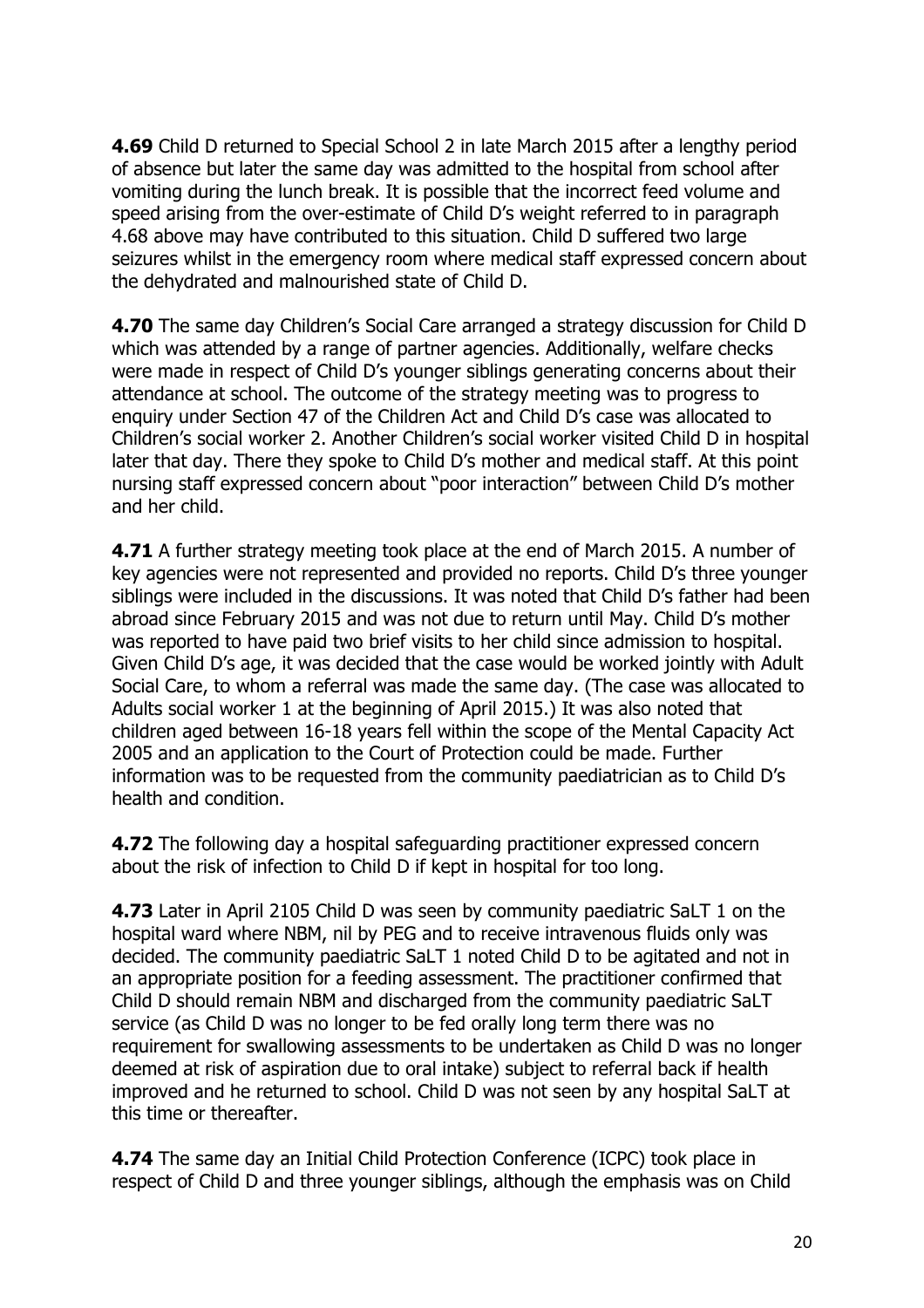D. Child D mother was challenged over her history of non-engagement with services after she said that she always made herself available for social work visits and meetings and that missed appointments were the result of her poor memory. Although the community consultant paediatrician was unable to say whether Child D's recurrent chest infections and pneumonia were due to the severe difficulties and health condition or parental neglect they agreed that Child D's mother's attendance at appointments had always been poor and that she needed support to meet Child D's needs. Child D's recent abscesses on the arm, ribs and groin were discussed. Occupational therapist 1 stated that there had been no history of pressure damage which indicated good positional care previously. It was unanimously agreed that a Child Protection Plan was required for Child D under the category of neglect. A joint assessment (children and adults services) of Child D's needs and parent's ability to meet those needs was to be undertaken. A schedule of expectations would be drawn up to be signed by Child D's parents. A Core Group was to be established which would meet in late April 2015. (No Child Protection Plan was required for his siblings although they were considered to be CiN.)

**4.75** During early April 2015 a DNAR was put in place for Child D. In accordance with hospital policy, two consultants assessed and agreed this. The family were stated to be in agreement although it appears that only Child D's mother was consulted (with father abroad). Child D was deemed to lack capacity to consent.

**4.76** By mid-April 2015 Child D was considered well enough to be discharged home and health advice was that prolonging a spell in hospital risked a hospital acquired infection. A discharge planning meeting was due to take place shortly. Discharge home without a support plan in place was of concern to both Adult and Children's Social Care. However, no medical evidence had been provided to specifically attribute any of Child D's health problems to neglect. It was decided that a determination was required as to whether Child D had capacity and understanding to make decisions relevant to the care that was provided, and to this end there was further consideration of an application to the Court of Protection.

**4.77** Children's Social Care's legal advisor also questioned whether the DNAR in place in respect of Child D had been agreed by his father who remained abroad.

**4.78** Two days after being considered fit for discharge, plan to discharge Child D were delayed following aspiration and a further chest infection. However, the meeting arranged to plan discharge went ahead as all professionals were in attendance. A number of actions were agreed including that Child D was to attend school daily unless poorly in which case mother was to have Child D checked by the family GP or through open access at the hospital and the school was to follow up with health services; if Child D was not at school and there was no contact with mother then Social Services would be contacted; a package of support in the mornings was discussed with Child D's mother who agreed to this after initial reluctance; and Child D's mother was to fully engage with professionals. It was noted that the community consultant paediatrician had said that Child D's life expectancy was less than one year and that health was expected to worsen.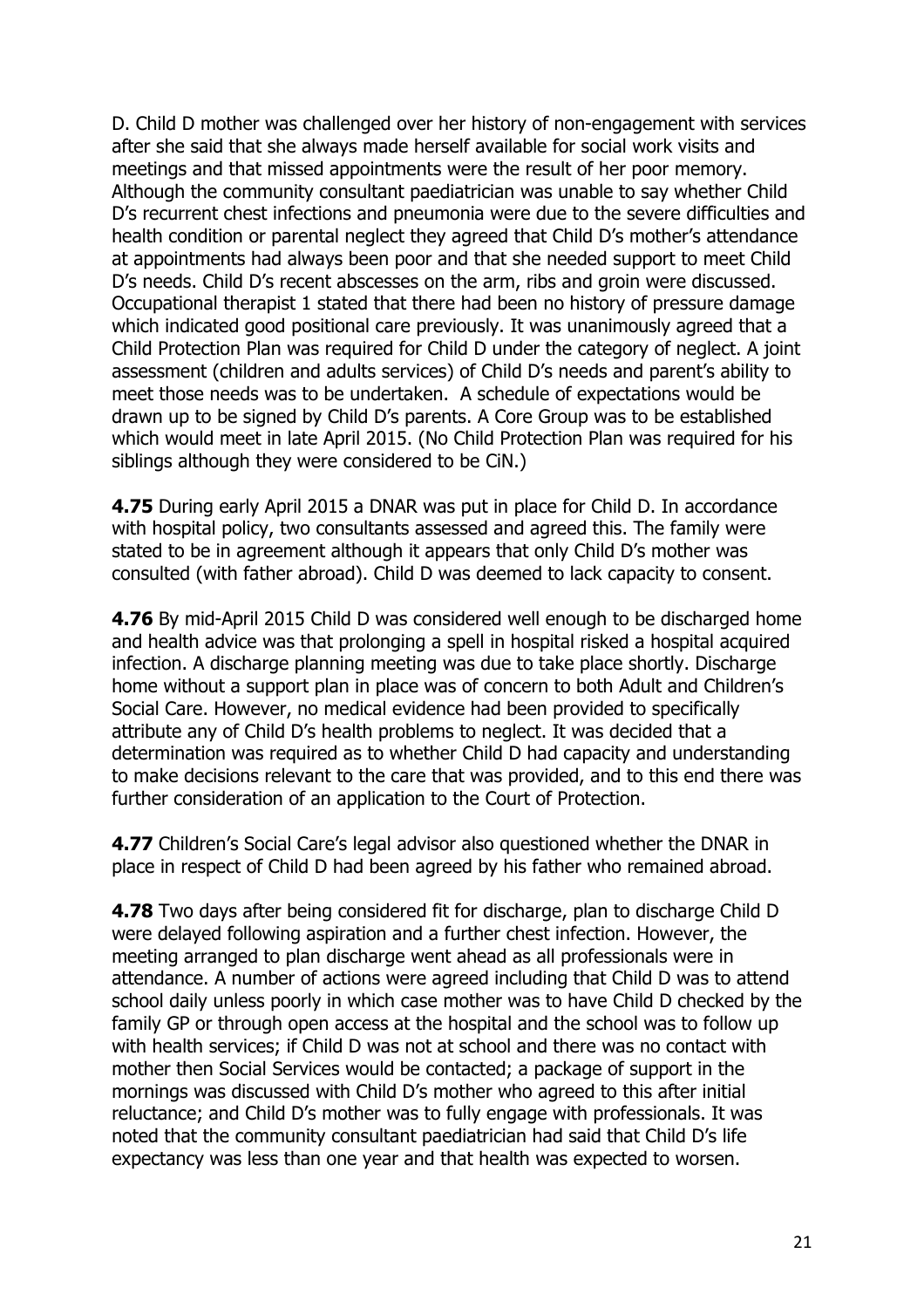**4.79** Later in April 2015 Children's Social Care challenged the DNAR on the basis that it had been signed by the mother alone and sought clarification in respect of the mental capacity assessment of Child D.

**4.80** The same day a Care Planning meeting took place which was chaired by the Service Leader, Children's Social Care which was attended by the children's and adults social work and legal teams. The meeting confirmed the requirement for a joint assessment by children's and adults social care and health to identify Child D's needs and whether parents could meet those needs with support. It was stated that if Child D's health needs could not be met at home, then an application to the Court of Protection would need to be considered – perhaps on an emergency basis. A carer's assessment was to be offered to Child D's mother as was advocacy. Contact was to be made with the Head of Service for Children's Services who would consider a referral to the LSCB for a Serious Case Review as agencies were not considered to have taken appropriate action to raise safeguarding issues. An Independent Mental Capacity Advocate (IMCA) referral was to be made in respect of Child D. It was considered difficult to establish whether Child D's mother's neglect had caused or contributed to Child D's health deterioration "as medical professionals cannot/will not state that deteriorating health is linked to neglect".

**4.81** The first Core Group meeting to discuss Child D was also held in late April 2015 when it was noted that Child D remained unfit for discharge. It was said that the plan remained for a package of care to be provided at home to ensure needs were fully met. The next core group meeting was scheduled for late May 2015.

**4.82** In late April 2015 a meeting took place at the hospital at which the schedule of expectations referred to earlier was to be discussed with Child D's mother. (She may have been unwell – see Paragraph 4.85) She did not attend and it was noted that several agencies had had difficulty in contacting her by telephone. Nor had she provided incontinence pads for Child D which the hospital had requested urgently. (Special School 2 arranged to provide these instead.) She was also noted to have made just one visit to Child D that week. The schedule of expectations of Child D's parents was discussed and it was agreed that it would include commissioned social care support for one hour each morning and a further two hours on Saturdays and Sundays, alternate weekly visits by Children and Adult social workers, parental engagement with the full range of multi-disciplinary services Child D required, attendance at school unless unwell and attendance at six monthly dental check-ups.

**4.83** However, at the same meeting, Children's social worker 2 and Adult social worker 1 expressed doubt over whether Child D could safely return home as a result of lack of parental engagement with services and the risks arising from the frequent difficulties in contacting Child D's mother. At this point Palliative Care Placement 1 was considered to be a promising placement as it was "set up for deteriorating health" and Child D would have 1:1 support, including throughout the night. (Palliative Care Placement 1 offered services for people with a wide spectrum of needs including learning disabilities, complex health needs, physical disabilities and acquired brain injuries, enabling them to live independently and safely in their own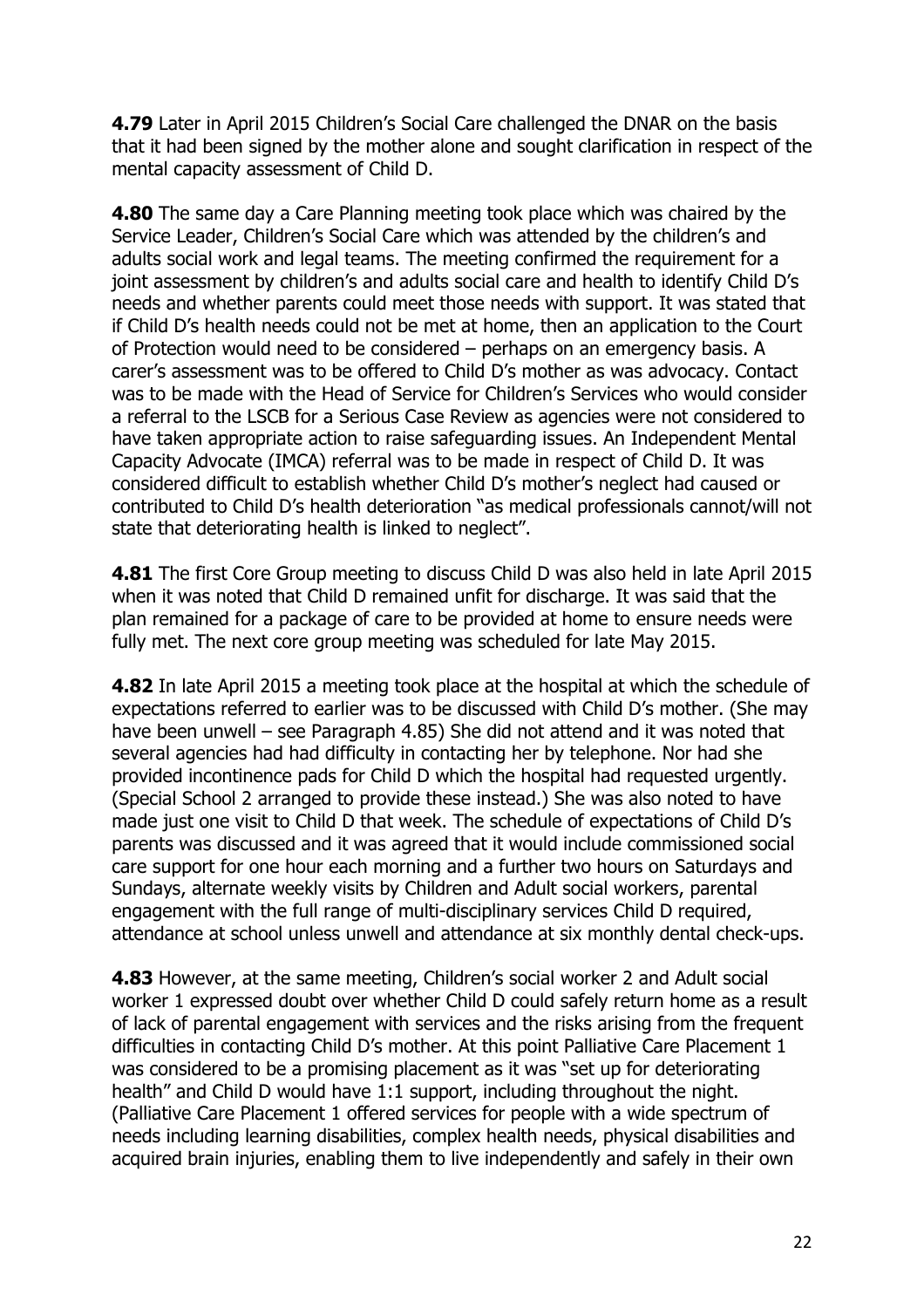tenancy. The service was said to comprise self-contained apartments with a staff presence on site 24 hours a day.)

**4.84** On the same day the Continuing Health Care (CHC) checklist was due to be completed in respect of Child D to inform the care package ultimately provided.

**4.85** The following day Child D's mother was admitted to the hospital via emergency ambulance with diabetic ketoacidosis, which is caused by a severe lack of insulin. She self-discharged the next day.

**4.86** Also in late April 2015 an Adult Social Care solicitor recommended an urgent application to the Court of Protection in respect of Adult D. Application forms were then prepared in anticipation of instructions to issue proceedings.

**4.87** By early May 2015 Child D's hospital consultant was said to be anxious to progress hospital discharge. Discussions took place around transfer to a ward in hospital 2 but the respite care service was also under consideration as a short term placement, although it was said not to be open every day. Child D's mother was said to be agreeable to a short term placement.

**4.88** The IMCA referral in respect of Child D was made in early May 2015 and two days later IMCA advised that they are unable to allocate an IMCA straight away, suggesting that a best interest's decision should be made and that they would provide a post-decision report. Sourcing alternative IMCA provision was considered.

**4.89** In early May 2015 Adults social worker 1 was advised by a hospital ward sister that it appeared that Child D was coming to the end of life, due in particular to the risk of aspiration.

**4.90** In mid May 2015 Child D's mental capacity was assessed in respect of residence and care. The outcome was that Child D lacked capacity. On the same date a carer's assessment was carried out in respect of Child D's mother which resulted in a referral to the carer's service.

**4.91** In mid May 2015 discussions took place between Adult's and Children's Services regarding the funding of the proposed care package for Child D once discharged from hospital. The contribution of health towards the package remained to be assessed. The Service Manager Adult Social Care expressed reluctance to fund the package without a commitment from health given the extent of medical needs experienced by Child D. The potential for Children's Services to fund the package/placement was also discussed. It was noted that there were three potential routes to secure joint funding with health which were:

- Children's Commissioning Panel
- Complex Cases Panel
- Continuing Health Care Panel.

**4.92** Adult social worker 1 sought advice from the hospital complex case team over whether Child D's complex health needs could be assessed using the adult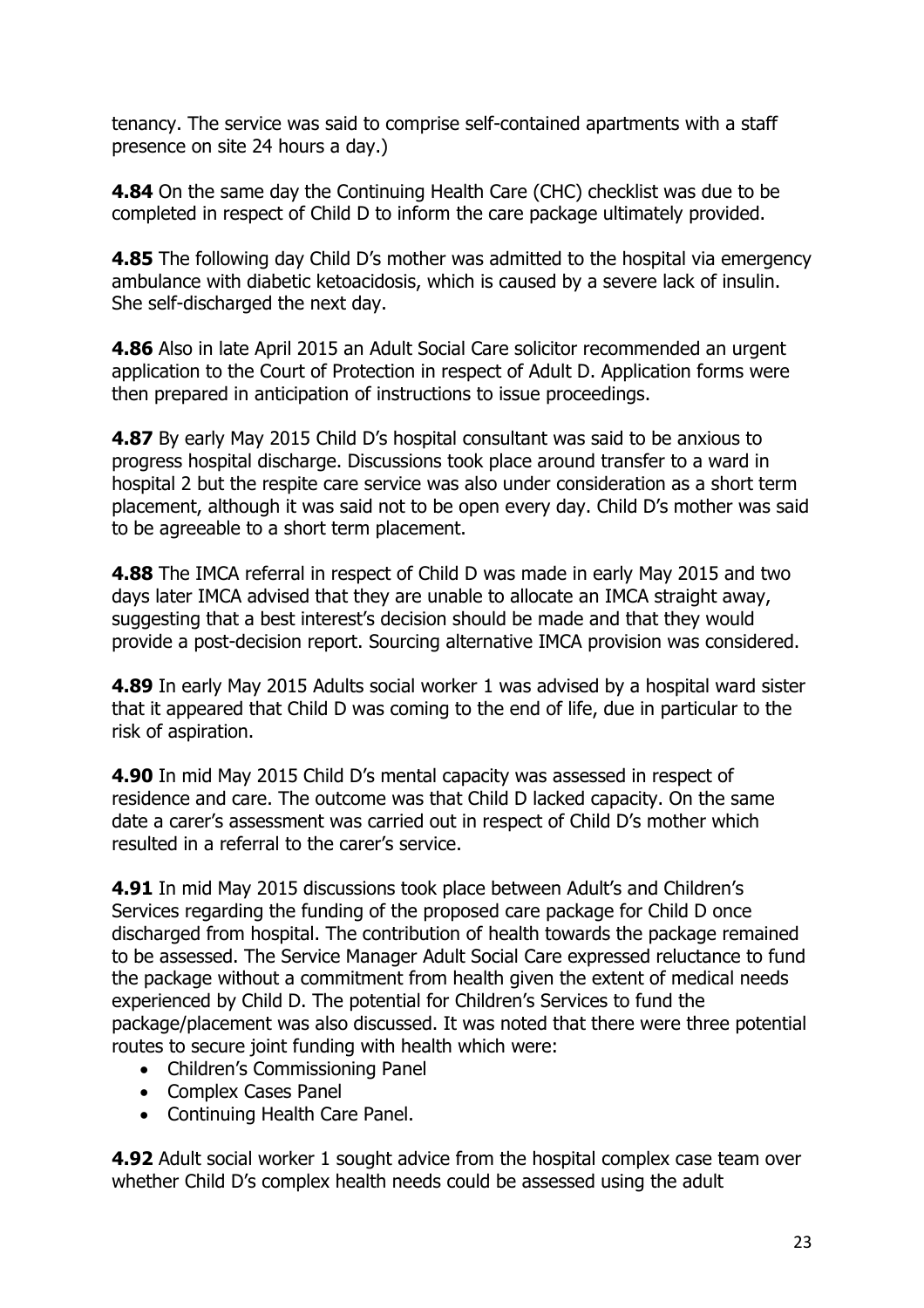Continuing Health Care route as Child D would reach 18<sup>th</sup> birthday in two months. They were advised that this would not be possible until the child was 18.

**4.93** In mid May 2015 a best interests meeting was held for Child D at Special School 2. Child D was apparently medically fit for discharge and had ceased aspirating since posture had been well managed. The majority view of professionals was that Child D should not be discharged home without a substantial package of care being in place. It was decided to discharge Child D to Palliative Care Placement 1 as an interim arrangement to provide the space for Child D's mother to demonstrate full engagement with relevant agencies. Child D's parents were not in agreement with this course of action and stated that they would seek independent legal advice. It was recognised that the placement could not commence until Palliative Care Placement 1 staff had received the relevant training in order to meet Child D's care needs, but that this would be expedited. The point that a prolonged stay in hospital would not be in Child D's best interests was reiterated.

**4.94** Also in May 2015 the hospital complex needs nursing service received a referral from Children's Social Care for a Health Needs Assessment (HNA) to be completed in respect of Child D. (Health Needs Assessments are reports submitted to health commissioners to determine long term funding to ensure complex needs are met appropriately.)

**4.95** Also in mid May 2015 a care planning meeting was held in respect of Child D. The outcomes were consistent with the best interests meeting held the previous day. Additionally, it was decided that an urgent application (welfare element) to the Court of Protection would be made to enable an appointed person to make health and welfare decisions in respect of Child D. It was also agreed that pending decisions over funding should not delay Child D's placement. Reference was also made to expediting the HNA referred to in paragraph 4.94 above.

**4.96** Later in May 2015 Children's social worker 2 met with Child D's parents. An interpreter was present. The social worker advised that the Council intended to go to Court of Protection to enable Child D to be accommodated permanently at Palliative Care Placement 1, but with promotion and facilitation of family contact and home visits. (This appears to be an unexplained departure from the stance taken at the Best Interests meeting earlier in May 2015 (Paragraph 4.93)) The parents confirmed that they had sought legal advice. They added that they would agree to a short term but not a permanent placement. They also said that they would accept a 24 hour care package within their home but would not accept the involvement of social care in any such home care arrangements.

**4.97** Also in late May 2015 a further discharge planning meeting took place and a possible discharge date of early June was discussed.

**4.98** In late May 2015 a further Core Group Meeting was held at Special School 2. At this meeting Child D's mother apparently pleaded for a "second chance", adding that she was concerned about the impact on Child D of not being cared for at home. The community consultant paediatrician questioned whether there would be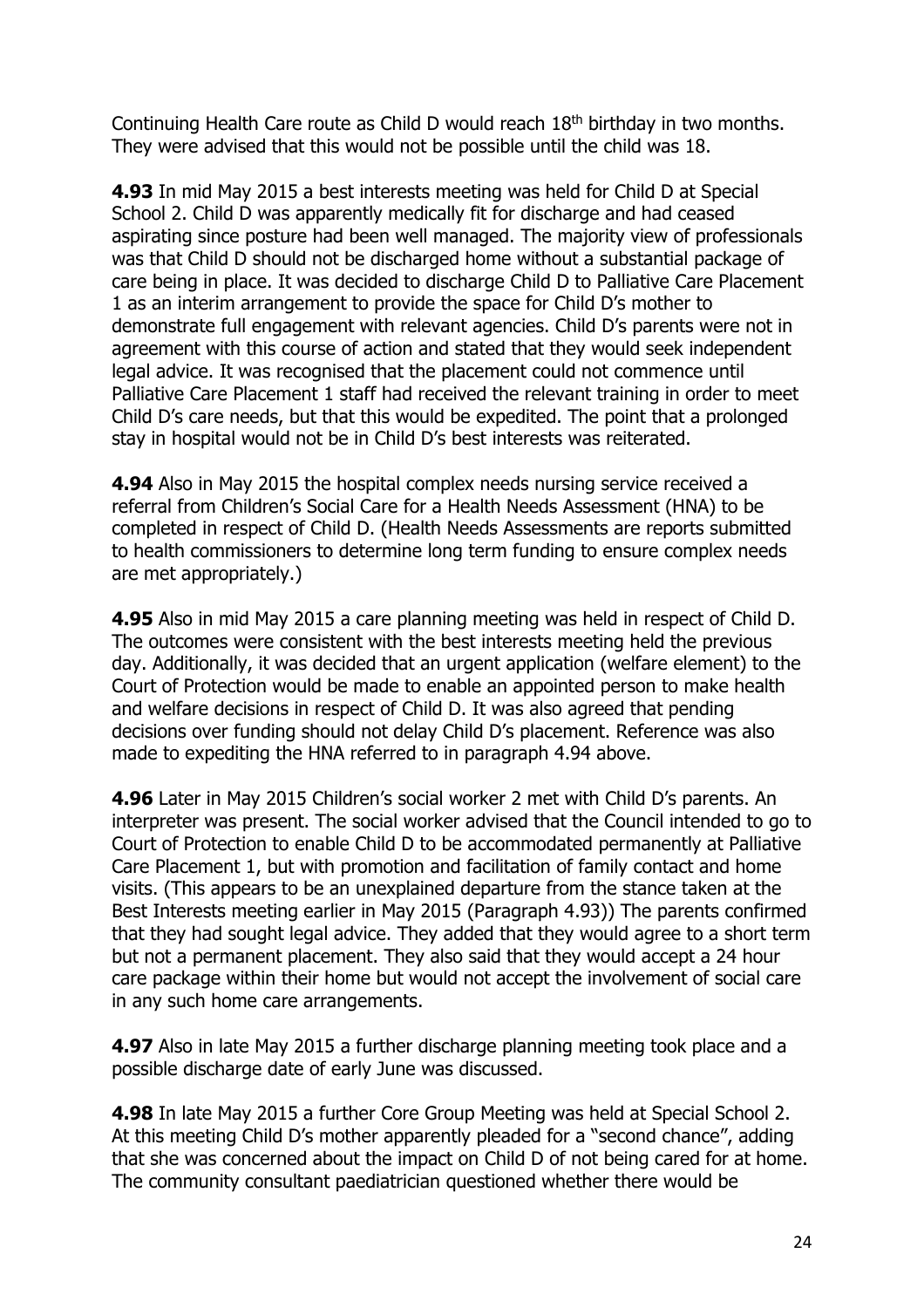sufficient stimulation for Child D at Palliative Care Placement 1 and wished to further explore whether a care package could be put in place at Child D's home. Children's social worker 2 advised that there would need to be evidence of significant improvements in Child D's mother's engagement before a return home would be considered.

**4.99** The same day Child D's final SEN review meeting took place at Special School 2. The school, children's social care, special needs school nurse and Palliative Care Placement 1 were represented. Reports were received from physiotherapy and occupational therapy. A placement at Palliative Care Placement 1 was confirmed as the plan for Child D which was said to necessitate a Court of Protection application. A school return date was discussed as was the need for dietician advice on Child D's feeding regime. No report or contribution was received from the consultant paediatrician or dietician.

**4.100** Also in late May 2015 the community complex needs nursing service completed the HNA in respect of Child D which concluded that he did not meet the criteria for a package of health care.

**4.101** The same day hospital professionals came to the conclusion that Child D's health had deteriorated to the point where he now needed end of life palliative care. As a result, the proposed placement at Palliative Care Placement 1 was no longer considered appropriate as that placement lacked registered nurse support.

#### (**Significant Practice Episode 5 – care planning and protection processes once palliative care was determined at the end of May until Child D's death in July 2015)**

**4.102** In late May 2015 the Council decided to place the Court of Protection application on hold whilst the local authority reconsidered its position in the light of the deterioration in Child D's health.

**4.103** Children's Social Care challenged the HNA referred to in Paragraph 4.99 above, specifically questioning the weight given to the information gathered from Child D's parents.

**4.104** A best interests meeting scheduled for early June 2015 was cancelled as both consultants overseeing Child D's care were due to meet with parents in the week to discuss transitioning to palliative care. Apparently they also intended to discuss discharging Child D to Palliative Care Placement 2 with parents.

**4.105** In early June 2015 the community consultant paediatrician and the acute medical consultant met with Child D's parents who were advised that their child's lifespan had considerably shortened and that 24 hour nursing care was required in whatever placement. Child D's parents were keen for Child D to return home to die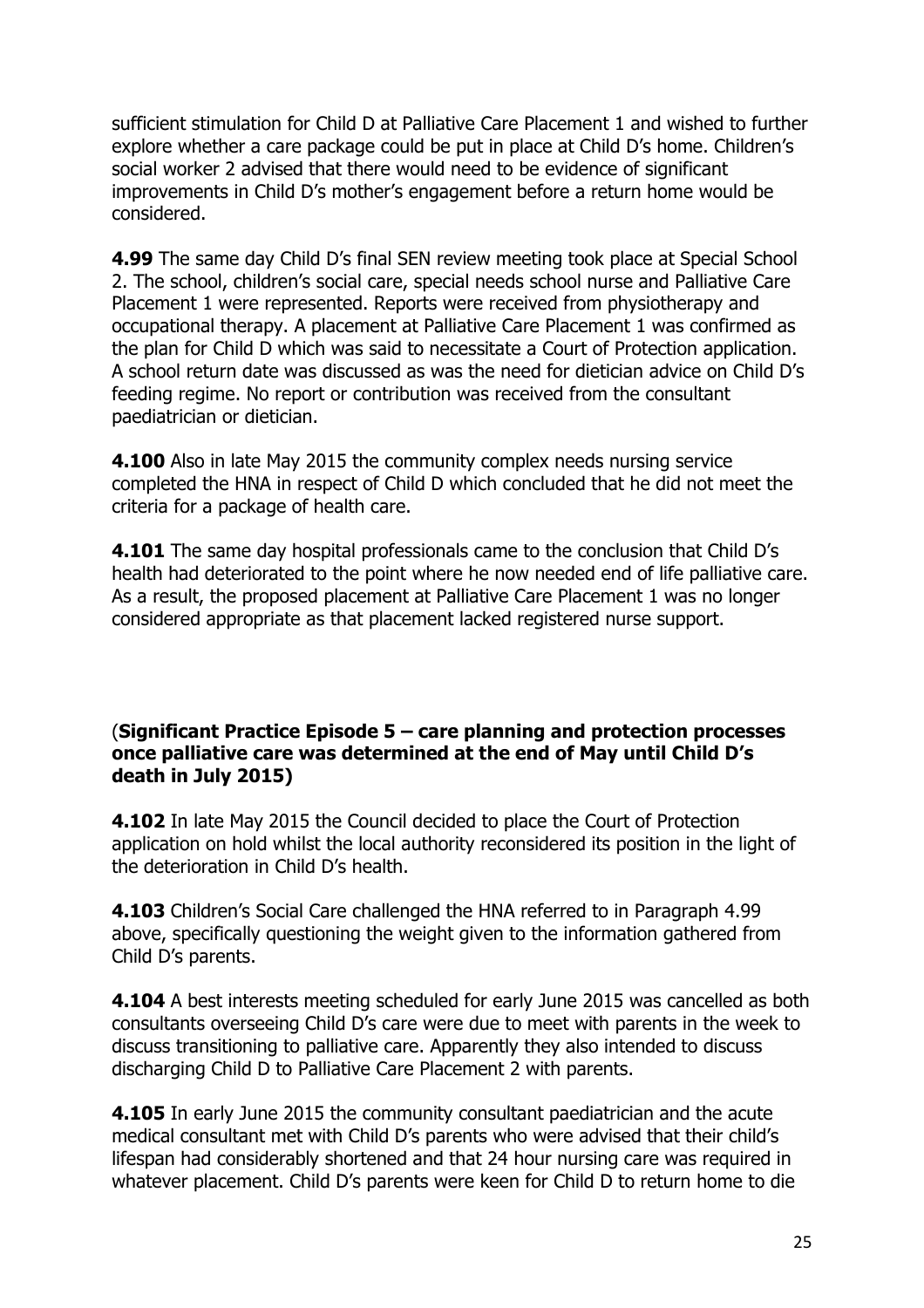with 24 hour nursing care provided. The consultants expressed themselves in support of this option and requested the local authority consider Child D's changing needs sympathetically adding that trying to separate Child D from family in these circumstances would be counterproductive. They added that there was a need to look at how to provide the 24 hour nursing care as soon as possible.

**4.106** The Council reconsidered its position. Notwithstanding their continued reservations about a home placement for Child D, they concluded that, if it was confirmed that appropriate nursing/palliative care could be arranged at home and that the parents indicated that they were engaged in this plan, then Child D should return home.

**4.107** On the same date, Adult social worker 1 contacted IMCA again and was advised that an IMCA had still not been allocated and that timescales for allocation could not be provided.

**4.108** Three days after the consultants met with parents, the community complex needs nursing service suggested that a new HNA may be appropriate as Child D might now have more dependant health needs following the deterioration in condition.

**4.109** Five days after the consultants met with parents a health and social care planning meeting took place at Special School 2. The meeting was chaired by the Service Lead, Children's Social Care. The community consultant paediatrician confirmed Child D's condition was terminal and stated a view that it would be "cruel" to place Child D anywhere other than home with 24 hour nursing care. Parental engagement in hospital had improved with one parent staying overnight with Child D who was noted to be responding very positively to his father who had returned from his trip abroad. Children's and Adult's Social Care remained concerned at Child D's mother's previous lack of engagement with professionals. It was thought that the parents would engage with health services but would be resistant to engaging with social care in any home care package. The potential for a placement at Palliative Care Placement 2 was discussed but it appeared that Child D did not meet the placement's criteria but that the "hospice at home" service which the placement offered could be an option. It was agreed that greater clarity about Child D's current health needs was required in order to determine the package of care required and it was noted that this would be informed by a repeat of the HNA by the hospital complex needs nursing service. The meeting also considered what Child D would want. Sources of funding were discussed and the fact that Child D would not turn 18 for several weeks was seen as a potential barrier to Adult Social Care funding prior to that point. A further planning meeting was arranged to take place in seven days.

**4.110** On the same date the Council refined their position to confirm agreement to a home placement for Child D subject to an appropriate package of support to ensure health and safeguarding needs were met and subject to the mother and father accepting the care package and entering into a written agreement, breach of which would result in court proceedings. Some form of contingency plan was also to be considered.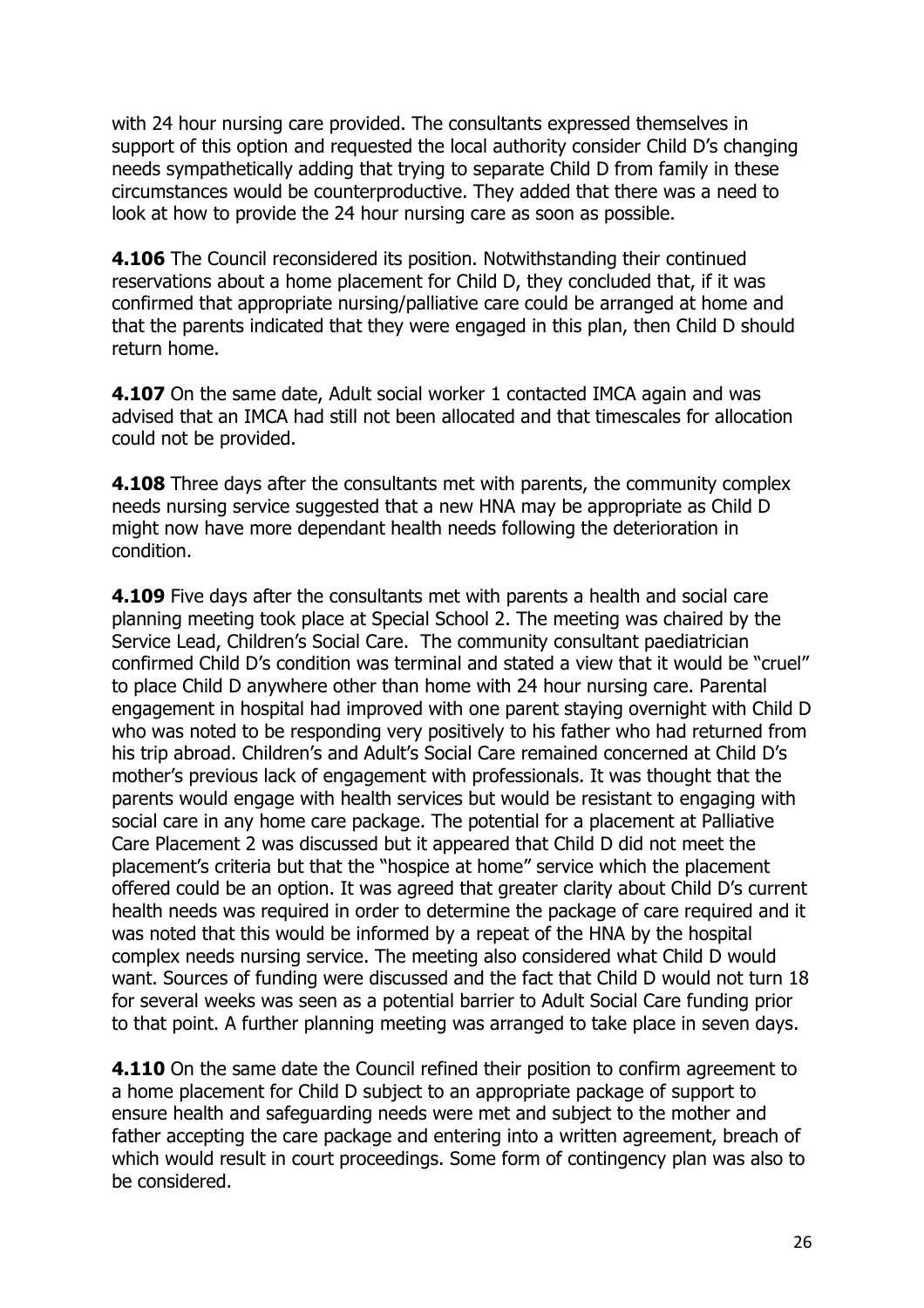**4.111** Six days after the consultants met with parents, discussions between health and social care appeared to achieve a reverse in the previously held view that the continuing health care (CHC) funding route would not be available for Child D until the child attained the age of 18. Adult social worker 1 highlighted Care Act guidance and requested planning for transition as a matter of urgency due to Child D's increased health needs and the medical team's view that a package of nursing support was needed. It was also noted that the Department of Health National framework for CHC and NHS funded care stated that adult health services need to be involved in assessments and care planning for young people transitioning to adult services to be in place to pick up on needs when the young person reaches 18.

**4.112** Seven days after the consultants met with parents, the second health needs assessment was completed and submitted to the Clinical Commissioning Group (CCG) Commissioning Support Unit (CSU) requesting a nursing care package for 10 hours overnight every night. The case was transferred to the CHC lead within the CCG CSU and was to be dealt with urgently.

**4.113** Twelve days after the consultants met with parents, there were discussions between the CHC lead within the CCG CSU and the hospital discharge co-ordinator. The latter appeared to understand that the plan was to discharge Child D to the Palliative Care Placement 2, 18-25 unit in the first instance. As an NHS commissioned service, it was stated that a placement at Palliative Care Placement 2 would not incur further costs. The potential for a later discharge home from Palliative Care Placement 2 was also discussed. It was suggested that Palliative Care Placement 2 could help determine how Child D's needs could be met within the family home environment. Any subsequent discharge home would necessitate a CHC assessment. The Palliative Care Placement 2 "plan" was shared with social care services.

**4.114** However, later the same day the hospital safeguarding lead clarified health's position, stating that they continued to pursue a 24 hour home care package and that Palliative Care Placement 2 was not being progressed as an option.

**4.115** Two weeks after the consultants met with parents, the CHC nurse assessor telephoned a private provider, which advised that they could accommodate the care package requested. A cost of £5124 per week was quoted although training would be required to meet Child D's complex health needs, a risk management plan would be required and clarification of parental involvement required. These costings were to be considered by the CCG on the next working day.

**4.116** On the next working day the CHC lead within the CCG CSU advised that further information would be required to support the application for funding of Child D's care package including detail of the support the district nurse could provide, awareness and support of Child D's GP, provision of registered nurse oversight to manage risks, greater clarity over why the parents could not provide any support, training of staff involved, whether a DoLS was in place and detail of alternative placement options considered. The CHC lead also advised that the cost of the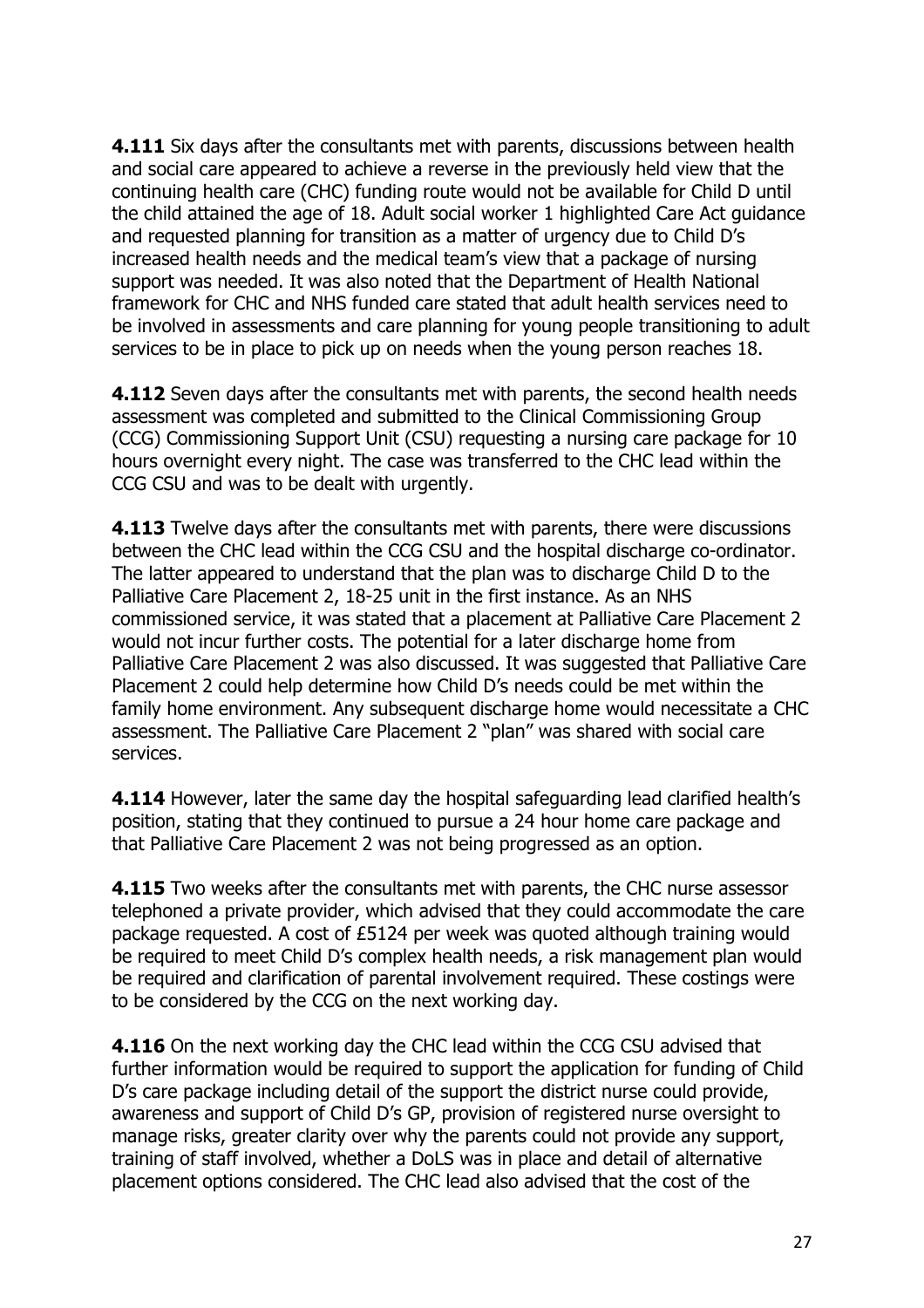proposed care package was far above comparative care packages, adding that costs would be reduced if the family could fulfil the role of second carer.

**4.117** Also on the same day the Carer's Service made an unsuccessful attempt to contact Child D's mother by phone to check whether she wished to continue with counselling as she had missed two appointments.

**4.118** Two days after the CHC Lead's additional queries it emerged that a factor in the CHC's lead's lack of clarity over why Child D's parents could not play a role in the home care package was a reluctance amongst health professionals to share information about the safeguarding concerns in respect of Child D. Children's social worker 2 advised the hospital discharge co-ordinator that the safeguarding concerns were well known to a range of health professionals. During the conversation, the former advised the latter that the district nurse service would be able to provide four visits per day as part of the home care package but would not be able to provide registered nurse oversight 24/7.

**4.119** Eight days after it was originally discussed as a placement option, the CCG CSU confirmed that Palliative Care Placement 2's at home service was not an option for Child D as they did not accept referrals after the patient's  $16<sup>th</sup>$  birthday and the service they offered would be one visit a week plus access to an on call advice service. On the same date it was also confirmed that Child D would require suction on a regular basis by a trained carer. The timing of Child D's needs for suction were unpredictable. Suction was not a service the parents had previously required when caring for Child D at home.

**4.120** Three weeks after the consultants had met with parents, Children's Social Care expressed concern over the delay in decision making in respect of Child D's placement in a letter to the hospital Head of Governance. Child D's parents also expressed their frustration and advised the social workers involved that they were keen to get their child home.

**4.121** Three days after this professional escalation, Child D suffered a significant deterioration in health. The prognosis was noted to be very poor. Child D was transferred ward for a trial of non-invasive ventilation. Nursing staff were unable to contact the family on repeated occasions to explain what was happening to their child.

**4.122** The next day CCG CSU staff appear to have been advised to cease work on the funding application for Child D's case because of the very poor prognosis.

**4.123** Four days after the significant deterioration Child D died with parents being present.

**4.124** The following morning Children's social worker 2 telephoned Child D's mother to ask her if she intended to attend the review child protection conference scheduled for that day. Child D's mother advised her that her child had died the previous evening, a fact that the social worker was unaware of. The Council subsequently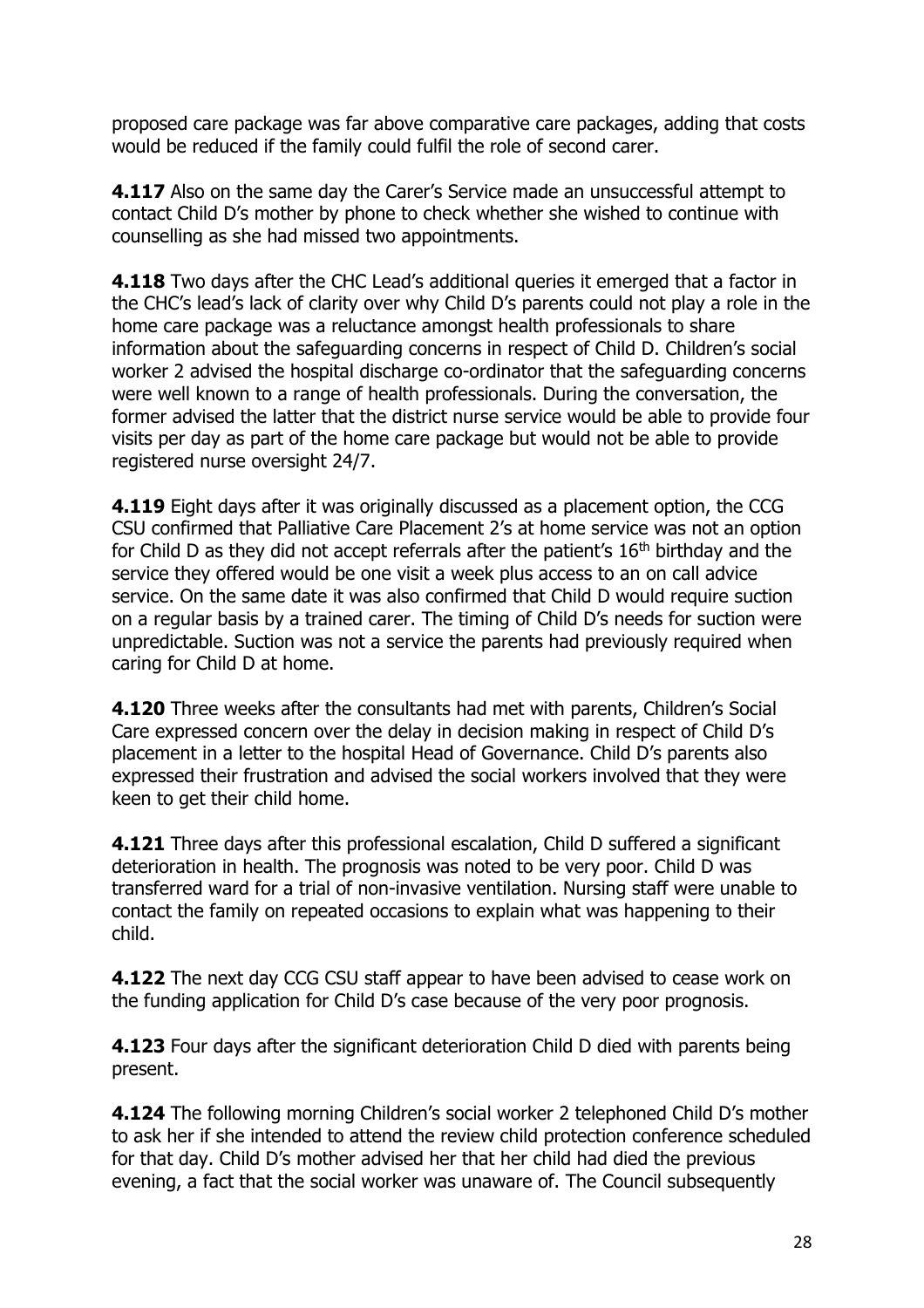expressed their concern to the hospital that they had not received a timely notification of Child D's death despite a child protection plan being in place which put Children's social worker 2 in a difficult position. The telephone conversation with the social worker would also have been very upsetting for Child D's mother.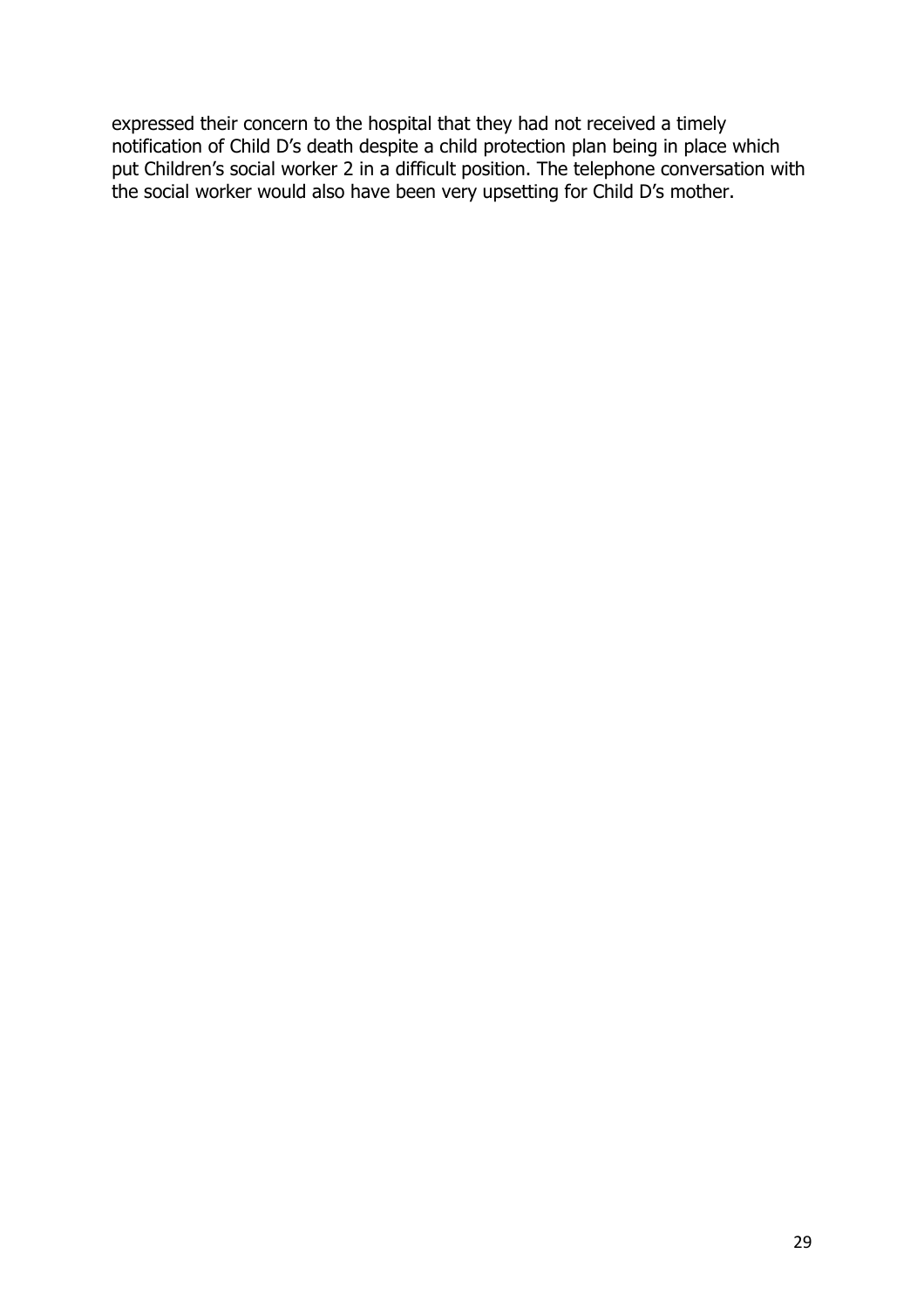## **5.0 Analysis of the case**

#### **General**

**5.1** This was an extremely challenging case because it involved a young person with complex health needs who was on the verge of reaching adulthood at the point at which concerns about parental neglect led to statutory safeguarding intervention. Decision making in the case was complicated by Child D's deteriorating health. Child D remained in hospital for the last few months of his life whilst attempts to discharge were frustrated by frequent relapses in health and difficulties in reaching professional agreement over where to discharge to. And as the prognosis for Child D became increasingly bleak and required palliative care, there were profound disagreements between those professionals who felt the priority was to allow Child D to return home to die and those who felt that Child D could not be sent home until appropriate 24/7 care had been put in place.

**5.2** The last few months of Child D's life must have been a deeply upsetting period for Child D's family and Blackburn with Darwen LSCB expresses sincere condolences to them.

#### **Learning Themes:**

#### **Did Child D experience neglect? If so how effectively did agencies respond to indications of neglect?**

(The following sections (Paragraphs  $5.3 - 5.65$  and Paragraphs  $5.82 - 5.113$ ) are intended to address Terms of Reference question 1 "Were there any opportunities for preventative work and escalation, single or multi-agency that were missed for Child D?" and Terms of Reference question 2 "What was the quality of information sharing and working together across all agencies?")

**5.3** This is a case in which there were profound disagreements between professionals. The key issue on which professionals disagreed was over whether Child D was neglected.

**5.4** Neglect is defined in *Working Together* as "The persistent failure to meet a child's basic physical and/or psychological needs, likely to result in the serious impairment of the child's health or development. Neglect may occur during pregnancy as a result of maternal substance abuse. Once a child is born, neglect may involve a parent or carer failing to:

• provide adequate food, clothing and shelter (including exclusion from home or abandonment);

- protect a child from physical and emotional harm or danger;
- ensure adequate supervision (including the use of inadequate care-givers); or
- ensure access to appropriate medical care or treatment.

It may also include neglect of, or unresponsiveness to, a child's basic emotional needs".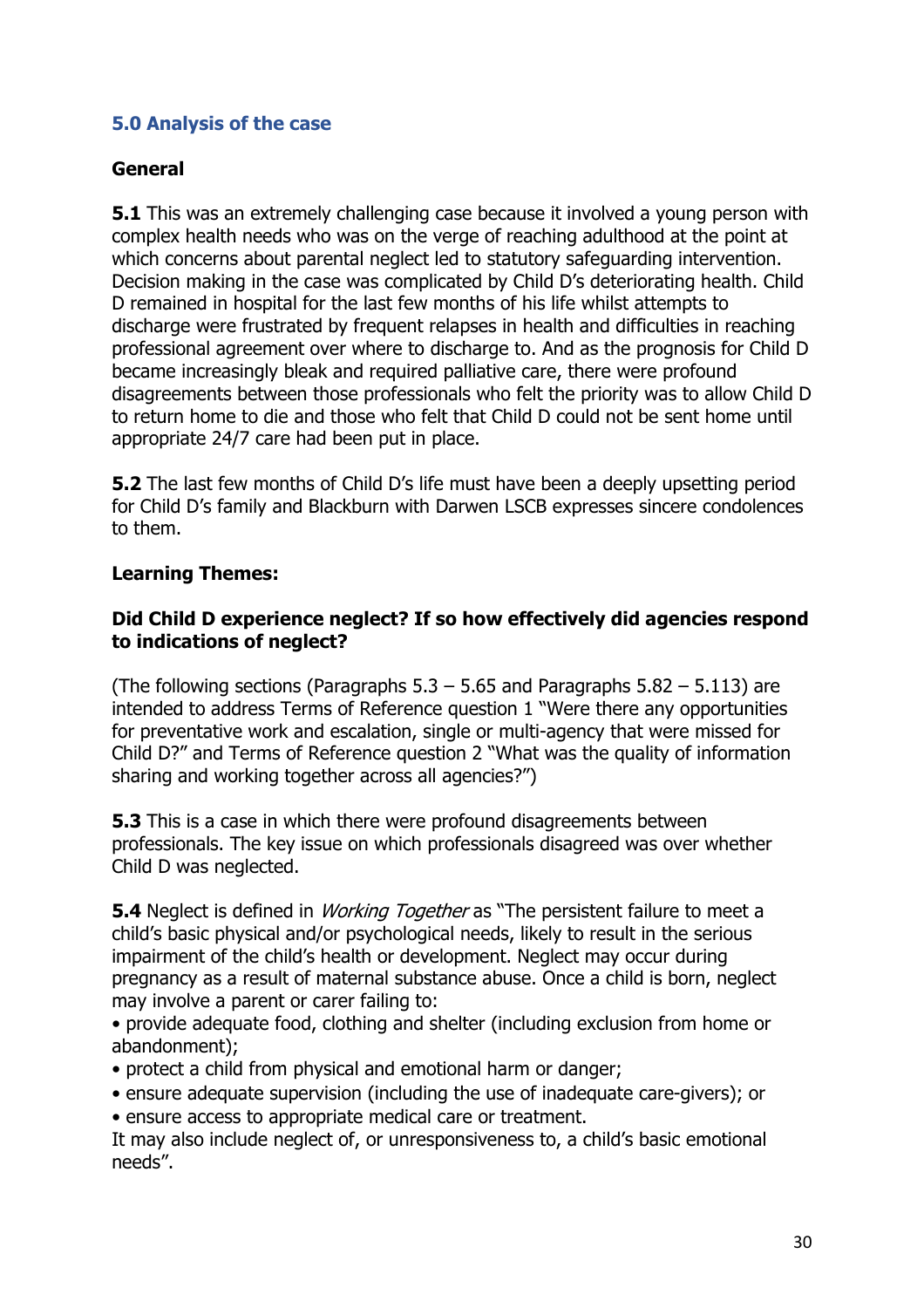## **Neglect: access to appropriate medical care or treatment**

**5.5** Neglect in terms of ensuring access to appropriate medical care or treatment was apparent from the start of Child D's life. Mother disclosed that her child had been experiencing small seizures for over a month before she took her child to the health visitor clinic in 1998 several months after birth. (Paragraph 4.1)

**5.6** In February 2011 Child D had nine teeth extractions under anaesthetic "through lack of attendance at orthodontist". (Paragraph 4.7)

**5.7** When Child D was referred for X-ray in October 2013 to ascertain whether the left hip had been dislocated, mother did not take her child to hospital for the X-ray until early December 2013 (Paragraph 4.16 and 4.18) although she claimed not to have appreciated that she could take her child directly for X-ray without waiting for formal referral.

#### **Neglect: protecting a child from physical and emotional harm or danger**

**5.8** Neglect in terms of protecting a child from physical (and emotional) harm or danger also appeared to be present in this case. In late November 2014 Child D's mother told the dietician that Child D was on 2 x 500ml feeds plus a pureed diet in contravention of medical advice that Child D should be NBM, (Paragraph 4.47) putting Child D at risk of aspiration pneumonia which would constitute a "serious impairment of Child D's health".

**5.9** In December 2014 Special School 2 Teaching Assistant 1 carried out a home visit to Child D and observed that mother was feeding orally in contravention of NBM advice. (paragraph 4.50)

**5.10** In early February 2015 a locum acute inpatient SaLT made a safeguarding referral in respect of Child D on the basis of information provided that Child D was having "oral tastes" against SaLT advice resulting in a high risk of aspiration. (Paragraph 4.56)

**5.11** Whilst it is unclear if NBM was fully explained to Child D's mother at the point at which Child D was discharged from hospital in early October 2014 (Paragraph 4.44), there is no doubt that NBM was fully explained to her by community paediatric SaLT during a home visit in late October 2014. (Paragraph 4.46)

#### **Neglect: concerns over Child D's weight**

**5.12** Child D's weight loss and lack of weight gain were a recurring theme and could have given rise to concerns that Child D was failing to thrive. Paragraphs 4.6, 4.11, 4.13, 4.32, 4.56 relate to this concern, which raised questions over whether "adequate food" was being provided.

**5.13** Coupled with this concern was the not infrequent evidence of under-utilisation of home feeds. (Paragraph 4.11, 4.13, 4.23 and 4.30)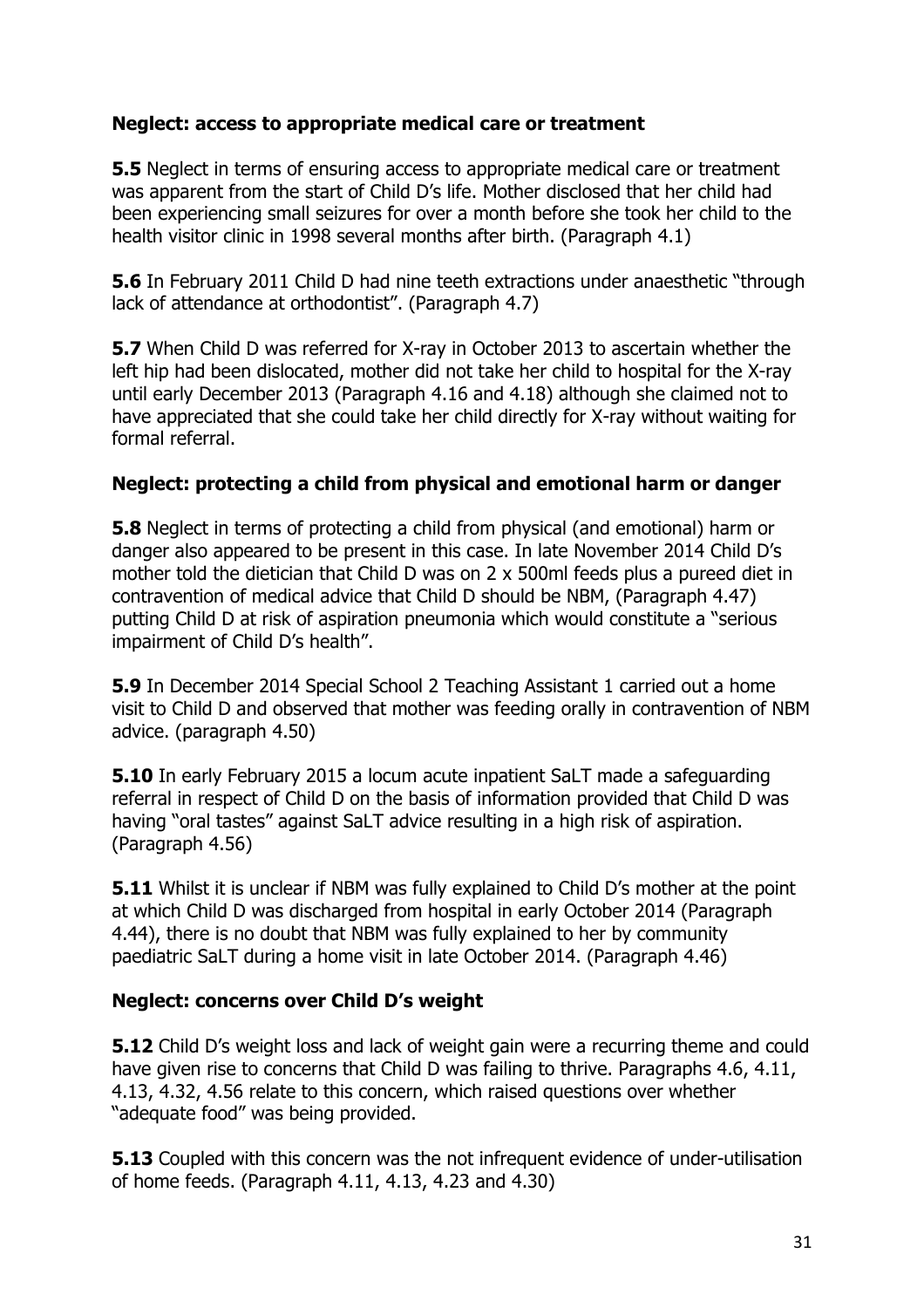**5.14** However, this is a complex issue. Child D's paediatric dietician advised the review that she accepted the validity of Child D's mother's explanation – that because of Child D's ill health Child D had been unable to tolerate feeds - for the under-utilisation of feeds. The dietician added that had Child D been a less medically complex child, this would have been an issue which would have been looked into further. The dietician advised that the build-up of unused feed supplies seen in this case was not common but was more likely to be present in cases where the child has complex needs.

**5.15** However, contact between the paediatric dietician and Child D was limited for a number of reasons which meant that Child D's weight was monitored much less frequently than should have been the case. A patient's weight is a key factor in determining whether feed volume should be increased, decreased or changed.

**5.16** Special School 2 commented that Child D had not been seen by the paediatric dietician for so long that they were not sure what to feed and how much. They were following the most recent prescription given by the dietician which may no longer have been accurate. The school added that their expectation was that the special needs school nurse would work closely with the dietician in an effort to try and overcome this problem. However, evidence of effective collaboration between the special needs school nurse and dietetic services in this case is not abundant.

**5.17** The importance of regular weighing of Child D was illustrated at the TAF meeting in late March 2015 when the paediatric dietician calculated feeds/nutrition for Child D based on a body weight of 40kg which appears to have been a substantial over-estimate. During 2013 Child D's body weight was recorded as close to 40kg but in 2014 body weight had declined to between 36.6 and 37.6kg. By the time of the TAF meeting body weight had probably declined still further because at the beginning of April 2015 (less than two weeks after the TAF meeting) body weight was recorded in hospital to be only 27.6kg. Therefore, the resultant feed volume, speed and type of formula were incorrect. (Paragraph 4.68) This may have been a factor in the serious aspiration incident when Child D next attended school in late March 2015. (Paragraph 4.69)

**5.18** Indeed four out of five school attendances in 2014-15 Child D experienced vomiting and two of these resulted in hospital attendances. During the same period there was only one admission to hospital from home.

**5.19** The community consultant paediatrician, who has known Child D since early childhood advised the review that Child D has always been a difficult feeder with different feeding regimes used to manage low weight gain or weight loss, including the gastrostomy which took place in 2008. (He added that parents of children with similar conditions to Child D require a considerable amount of persuasion when more invasive methods of feeding are introduced, as PEG feeding impacts considerably on the normal family dynamics of feeding and socialising. He said he had considerable sympathy with the parent's initial reluctance to have the gastrostomy procedure and their reluctance is not an uncommon response.) He did not believe that Child D's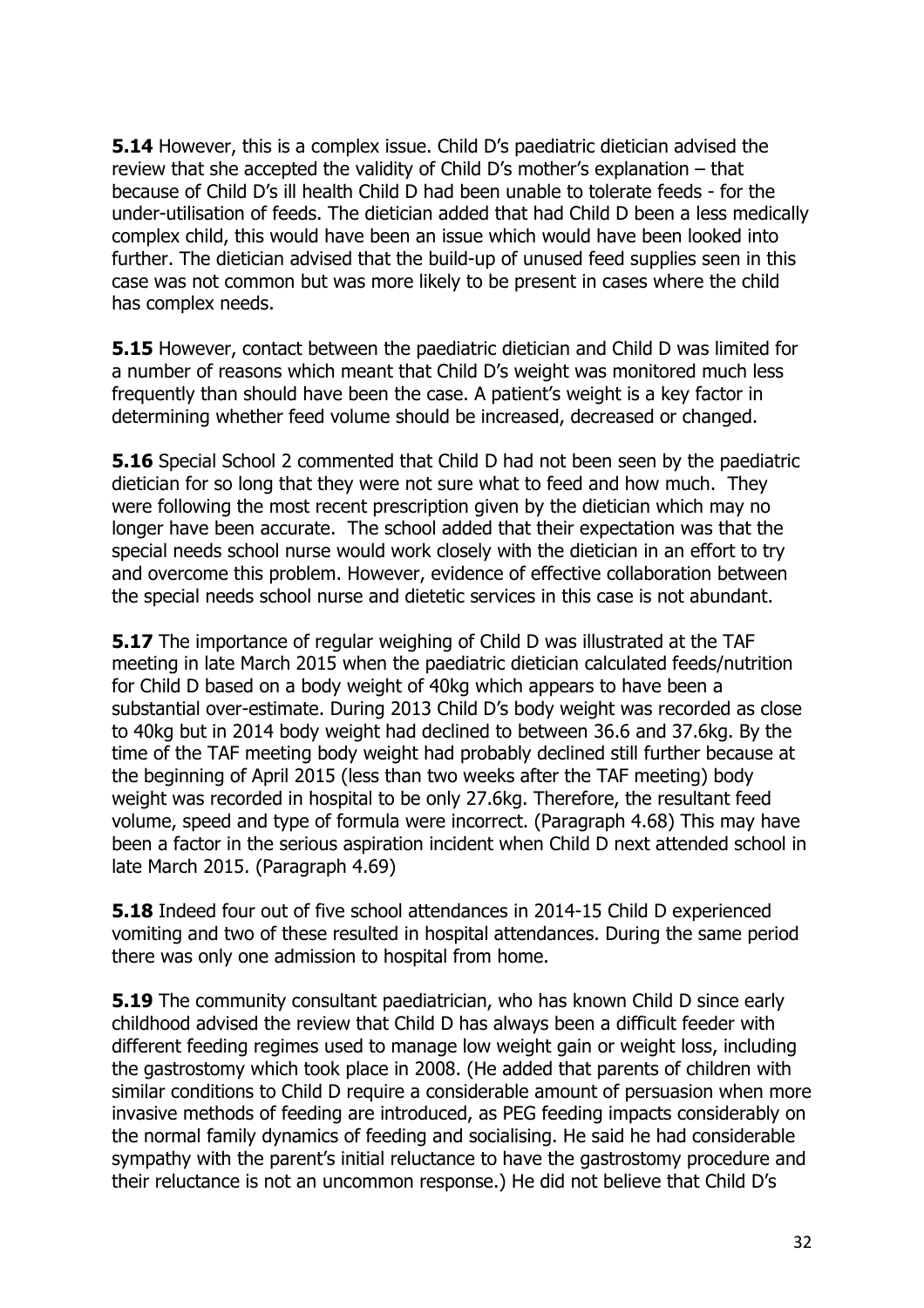weight loss was evidence of parental neglect because the medical condition meant that Child D was likely to lose weight and find difficulty in gaining weight.

**5.20** However, the argument that inability to tolerate feed due to complex health needs was the key factor in weight loss and the build-up of unused feeds is capable of challenge on two grounds. Firstly, concerns over the build-up of feeds were initially raised in February 2013. At this time Child D's health appeared to be relatively stable and attendance at school had increased from 66% in 2011-12 to 77% in 2012-13. The relatively strong attendance suggests that it should have been possible for Child D to have been weighed and seen by a dietician regularly.

**5.21** Additionally, it was noted that Child D's body weight began to increase whilst in hospital where feed formula, volume and speed of delivery were adjusted by the acute dietician in consultation with the acute paediatrician, where nursing care was constant and Child D was fed appropriately when infections allowed. However, it is accepted that hospital is a controlled environment where all health specialisms are on hand whereas care of complex needs in a community setting requires a much higher degree of co-ordination.

**5.22** What is of concern is that so little proactive action was taken by a wide range of professionals to gain a shared understanding of the issue in order to determine whether or what action should be taken which might have included escalation or possibly a medical review.

## **Neglect: care provided by Child D's parents**

**5.23** Professionals observations of the care provided to Child D by family generated mixed views about whether neglect was present or not. In late February 2015 a community paediatric liaison nurse carried out a joint visit with the feeds company nurse and expressed concerns about Child D spending prolonged periods in bed which could lead to pressure areas developing and the fact that the bed had plastic covers and Child D was not dressed. When questioned about this, Child D's mother said that she was in the process of changing her child and was always present at family mealtimes, sitting at the table in a specialist chair. (Paragraph 4.63)

**5.24** At the TAF meeting in late March 2015 it was noted that limited access to Child D's home by professionals had prevented a fully evidence based view of the care provided.

**5.25** In late March 2015 nursing staff expressed concern about "poor interaction" between Child D's mother and her child when she visited in hospital. (Paragraph 4.70) They also expressed concern about the frequency of her visits. (Paragraph 4.71)

**5.26** However, BwD CSO 1 advised the review that Child D appeared to be well cared for on the relatively limited number of occasions on which they managed to gain access to the home and appeared to be part of the family. Other professionals such as the dietician also spoke positively about the quality of care provided by Child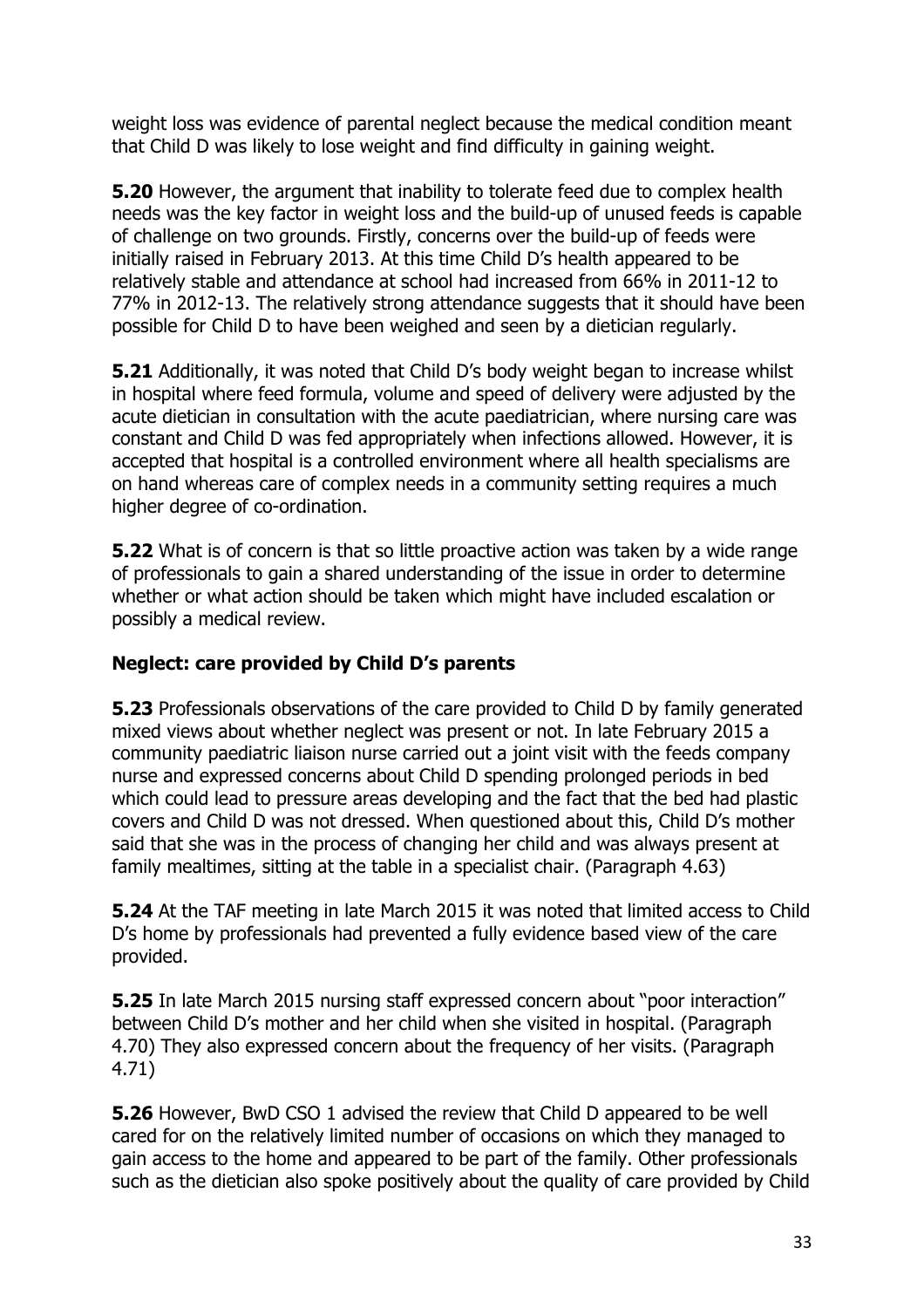D's mother and elder sibling. And when Child D's recent abscesses on arm, ribs and groin were discussed at the ICPC in early April 2015, Occupational Therapist 1 stated that there had been no history of pressure damage indicating good prior positional care.

## **Neglect: missed appointments**

**5.27** Neglect may also have been a factor in the frequency with which appointments were missed - many of them vital. This was a pattern which also appeared to begin early in Child D's life.

**5.28** Within the first few months of Child D's life, Child D had already missed a number of appointments for immunisations. (Paragraph 4.1)

**5.29** During early school years Child D's attendance was described as "poor", which also had a knock-on effect on attendance at paediatrician appointments which were arranged to take place at school. A pattern of non-attendance at appointments with other services such as dietician and ophthalmics was noted also. (paragraph 4.3)

**5.30** A range of agencies including community nurses, consultant paediatrician, dental surgeon, dietician and paediatric surgery recorded a substantial number of appointments to which Child D was not brought.

**5.31** When Child D left hip was X-rayed in early December 2013, in order to rule out any infection to the hip, blood tests were arranged for the following day but Child D's mother did not bring her child to hospital, stating that she was unwell. (Paragraph 4.19)

**5.32** And when it was decided that Child D's hip did not require a surgical intervention at that time but that the position would be reviewed by an Orthapaedic surgeon in three months time, Child D was not brought to the follow-up appointment in March 2014. (Paragraph 4.21)

**5.33** Child D's community consultant paediatrician advised the review that the frequency of missed appointments was not a cause for concern as Child D's condition was relatively stable. However, Child D's condition became much less stable from 2014 by which time the pattern of regularly missed appointments had become entrenched and undermined the confidence of several agencies in the genuineness of parental engagement when safeguarding concerns emerged.

#### **Neglect: attempts to encourage Child D's mother to engage:**

**5.34** Substantial difficulty was encountered in encouraging Child D's mother to engage with services. This was evident from early in Child D's life. Challenges were noted in encouraging her to engage with the "full package of care" which had been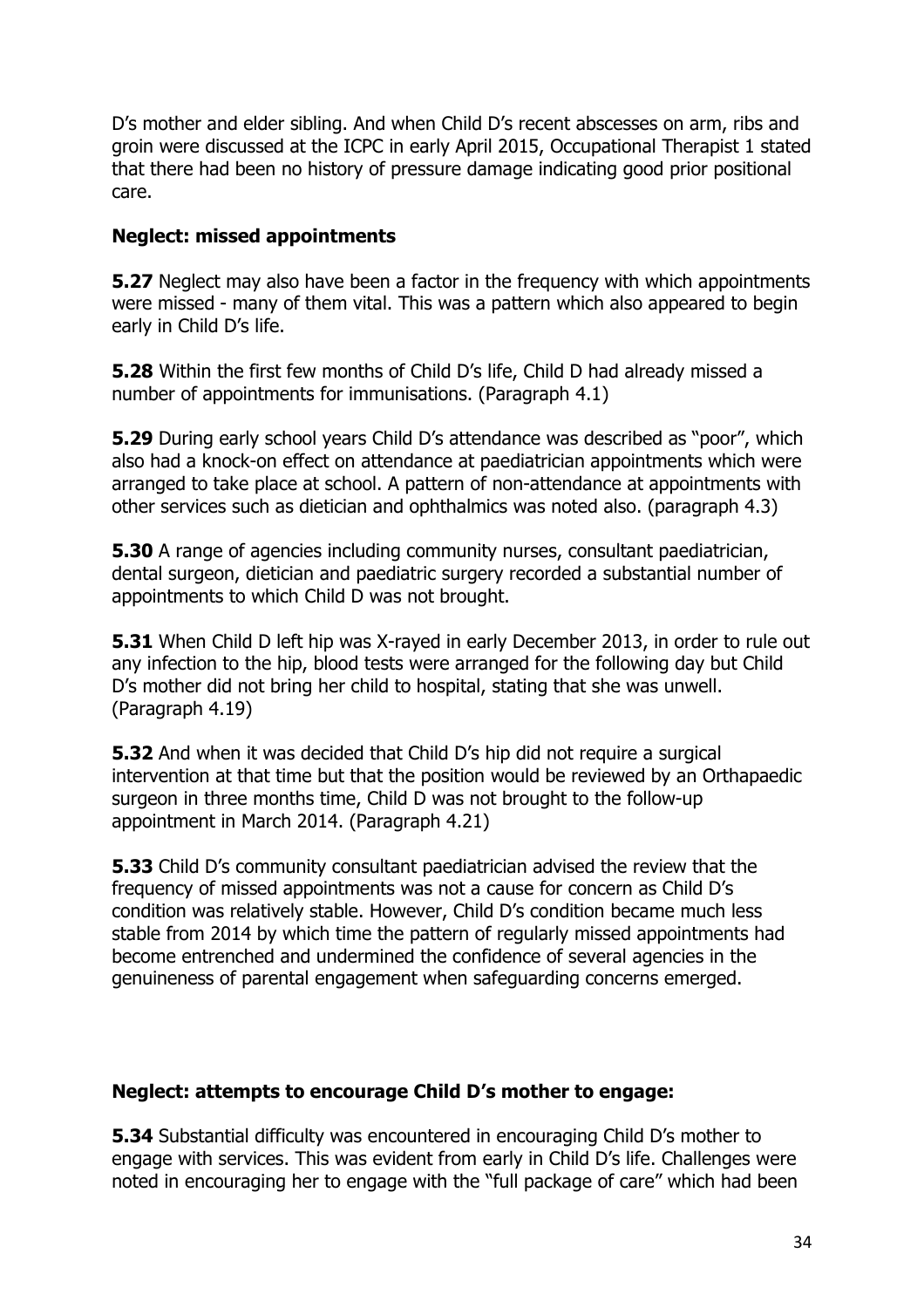put in place for Child D in 1998. (paragraph 4.2) Child D's mother's refusal or failure to engage with numerous offers of extra help is noted in Paragraph 4.9.

**5.35** In conversation with this review, Child D's mother's GP said that in her culture, "people look after their own as much as possible for as long as possible". He added that this stance "strongly prevented them from accepting services and letting go".

**5.36** In her contribution to this SCR, Child D's mother's distrust of "social services" was very apparent, although this appeared largely to have originated in events which took place in the last months of her child's life. She appeared to have developed a positive relationship with Children's social worker 1 who linked very effectively with Special School 2 to support Child D's mother in getting her child to school more regularly.

**5.37** An important consequence of lack of parental engagement and frequently missed appointments was that Child D was not seen by professionals as frequently as should have been and the opportunity for concerns to be noticed, recorded and for evidence of those concerns to accumulate was greatly diminished.

#### **Neglect: difficulties in contacting Child D's mother**

**5.38** Care for Child D was compromised by difficulties in contacting Child D's mother - often at critical times:

**5.39** When Child D's mother was noted to be feeding orally in December 2014, Special School 2 notified community paediatric SaLT 1 who said she would contact Child D's mother to advise her to stop this practice immediately. However, the latter professional made repeated attempts to contact Child D's mother who did not respond to messages left. (Paragraph 4.50)

**5.40** When Child D was discharged from the hospital in late February 2015, various professionals were unable to make any contact with Child D's mother in the week or so following her child's discharge from hospital at a time when there were concerns over whether she would comply with the NBM guidance. (Paragraph 4.63)

**5.41** In late April 2015 it is noted that several agencies had difficulty in contacting Child D's mother by telephone. Nor had she provided incontinence pads for Child D which the hospital had requested urgently. (Paragraph 4.82)

#### **Neglect: the vital role of Special School 2**

**5.42** Special School 2 played a vital part in ensuring Child D's care needs were met as it was the place where Child D accessed health care from a range of services such as physiotherapy, dietician, SaLT and school nurse. It was also a place where appointments with other professionals such as the community consultant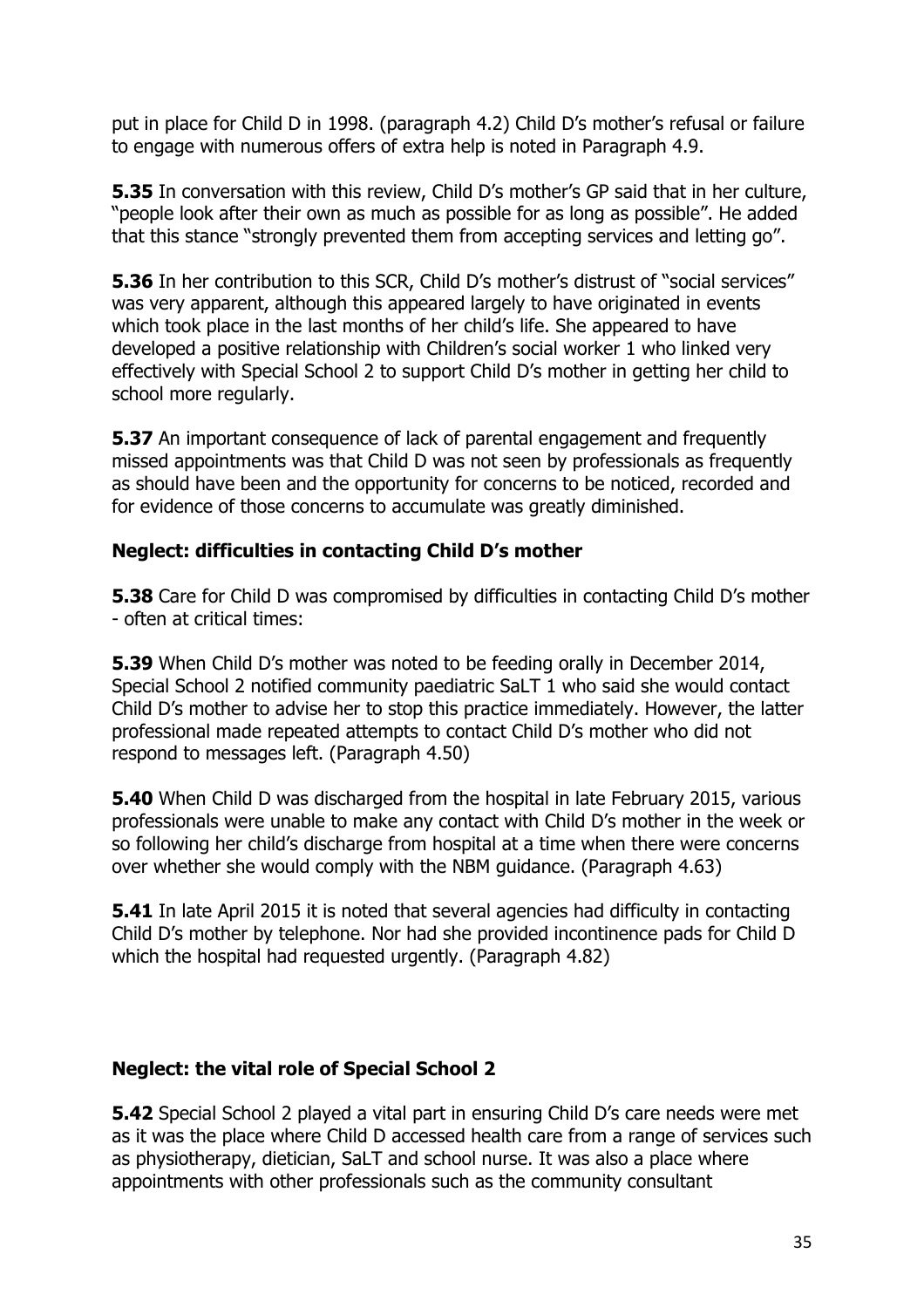paediatrician could take place for the convenience of Child D's family. The school was also a place of safety and a place of scrutiny where any concerns might become apparent and could be shared by professionals.

**5.43** However, the ability of Special School 2 to fulfil all of these important functions was compromised by deteriorating attendance. Child D's school attendance was stable during the school years 2008-9 to 2013-14, fluctuating between a low of 53% and a high of 77%. However, from September 2014 Child D only attended school five times. Given that Child D had been de-registered as a CiN three months earlier, Child D became much less visible to agencies from the summer of 2014.

**5.44** As school attendance plummeted, one wonders whether Special School 2 could have been more proactive in raising concerns? Educational Welfare tend to be deployed differently in special schools as absences are more likely to be as a result of complex health needs and therefore considered to be "authorised". This was the case with Child D. Education Welfare are able to take action where non-attendance is unauthorised or unexplained but only a small number of Child D's absences fell into these categories. The Head of Special School 2 takes the view that more proactive engagement of Education Welfare would have made little difference as they would likely have faced similar difficulties in engaging with Child D's parents. He adds that in any event Special School 2 no longer benefitted from a dedicated Education Welfare Officer due to budget cuts. However, Children with Disabilities Hub expectation was that Education Welfare could have taken a more active role once Child D's status as a CiN ended. This expectation appears to have been founded on a misunderstanding of Education Welfare's role in respect of post 16 pupils such as Child D which is limited by the absence of sanctions for pupils of that age who are absent from school.

#### **Neglect – need for a shared understanding of neglect where the child's needs are complex**

**5.45** The profound disagreement between professionals over whether Child D experienced neglect is a very concerning feature of this case which must be addressed. Child D and other children and young people with complex needs are an extremely vulnerable group and they are entitled to expect professionals to adopt a common approach to understanding neglect. In the absence of a common approach, the risk of neglect continuing unaddressed increases.

**5.46** On the definition of neglect set out in *Working Together* parental neglect appears to have been made out in respect of Child D in terms of failure to access medical care, failure to protect from physical harm, regularly missing appointments, lack of parental engagement including difficulty in making contact with parents. There are mixed views about the quality of care provided by parents and the extent to which there was a failure to thrive.

**5.47** However, caring for a child with complex needs is very challenging indeed and as a result the emphasis of professionals is inevitably, and rightly, on supporting families to provide the level of care the child needs. In these circumstances a great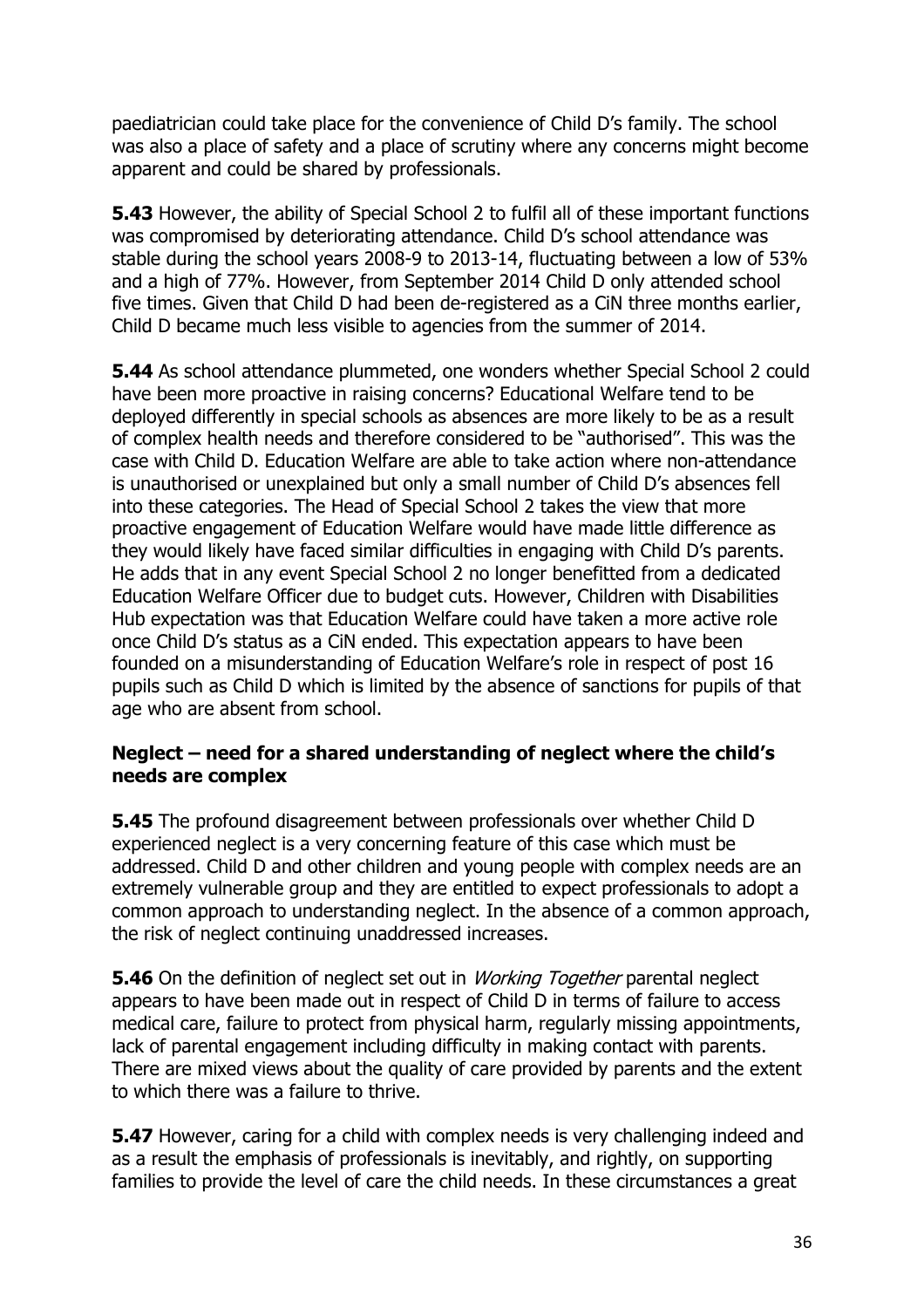deal is expected of the parents including understanding their child's medical condition, knowing when to seek medical assistance, understanding the role that a range of professionals can play in supporting and assisting them, advocating for their child's needs when necessary etc. In these circumstances it is more challenging for professionals to determine when, and to what extent neglect may be present. For example, absence from school may be much more prevalent, build-up of feeds may relate to inability to tolerate them, reluctance to access support may arise from genuine parental concern that no-one understands their child's needs as well as they do, and so on.

**5.48** When concerns over parental neglect led to statutory intervention in this case the disagreement between social care and health appeared to narrow down to a binary choice over whether Child D's ill health, including potentially life threatening instances of aspiration, was caused or contributed to by parental neglect or was to be expected as a result of deteriorating health. This review suggests that determining whether neglect is present requires a much more nuanced approach. This case may be a valuable case study to assist in developing a shared understanding of neglect in cases where the child or young person has complex health needs.

#### **Neglect – practices of key services not conducive to effective safeguarding practice**

## **(i) Community Paediatric Speech and Language Therapy (SaLT) service**

**5.49** Safeguarding children practice within the community health trust's community paediatric SaLT service has been found to be less than robust by this review.

**5.50** When reinforcing hospital advice that Child D should continue to be NBM in October 2014, Child D's mother gave them the impression of being a knowledgable and competent carer who fully understood these instructions. When they were advised in December 2014 by Special School 2 that Child D's mother was giving tastes of foods, and they were unable to contact her, the positive impression of Child D's mother from the October home visit meant that the report from school did not cause concern. As a result, they did not consider a referral to safeguarding services within their health trust. (At this point the community health trust SaLTs had no knowledge of previous safeguarding concerns in respect of Child D)

**5.51** In early February 2015 the community SaLT did not attend an important safeguarding meeting in respect of Child D and omitted crucial information from the report provided to that meeting. (Paragraph 4.60)

**5.52** The community SaLT service appeared to depart from their undertaking not to discharge Child D from their caseload without first contacting safeguarding on one occasion. (Paragraphs 4.58 and 4.65) Additionally the community SaLT service appeared to adopt a rigid approach to discharging individuals from their caseload following non-engagement. In discharging service users there appeared to be no consideration of the wider picture nor any assessment of any risks involved in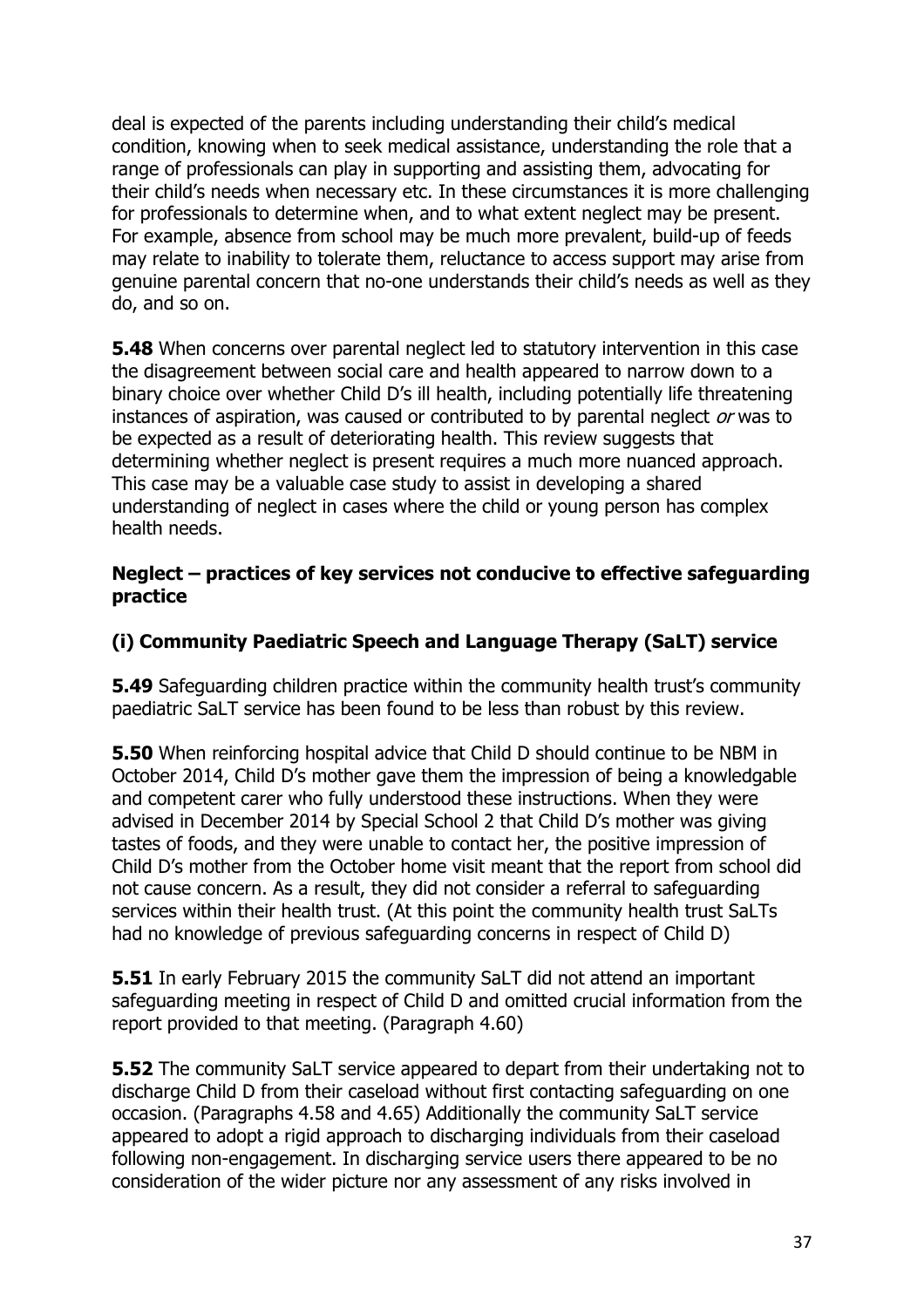discharge from service. The community SaLT advised this review that they had misunderstood the need to keep Child D's case open as a request from mother, whereas the request came from the hospital's inpatient SaLT team.

**5.53** In their contribution to this review, community SaLT 1 said that they were unaware of any concerns in respect of Child D's case prior to January 2015. They suggested that record keeping was incomplete at that time and that key colleagues in the special needs school nurse service did not have access to the information system on which information about Child D would have been recorded.

**5.54** A further observation about the community health trust's SaLT service is that arrangements for collaboration between themselves and the hospital trust's SaLT service appeared far from seamless.

# **(ii) Special Needs School Nurse Service (SNSN)**

**5.55** The role of the community health trust's Special Needs School Nurse team (which also includes Health Care Assistants) at Special School 2 includes (in brackets how the role differs to other special schools LCFT provide school nurse services to):

- Medication dispensing and feed dispensing (undertaken by Teaching Assistants in other special schools with support and training provided by the nurses)
- Dealing with any TAF, CiN, CP or LAC issues for the pupils at the school; contributing to education reviews (SEN) for pupils
- Responding to any ill health issues for children when in the school which can range from dealing with scratches to serious ill health issues that may require hospital referral (in other special schools, scratches, bumps or bruises are dealt with by Teaching Assistants)
- Parent/Carer consultations as part of Health Care Plans.

**5.56** The aim in providing special needs nurse services to special schools is that they lead on case planning and early help/safeguarding tasks whilst teaching assistants dispense medication and organise feeds. There has been discussion on bringing school nurse practice at Special School 2 into line with other special schools for a considerable time between the Head Teacher and senior community health trust managers, but with no successful conclusion. Special School 2 takes the view that the needs of their pupils are more complex than other special schools.

**5.57** Special Needs School Nurses contributed to this review and offered the view that as all medical issues are dealt with by their team, relatively "minor" medical issues impact upon the time they have available to undertake early help, CiN or Child Protection work. As a trained nurse is required to be on site during the school day, the nurse's capacity to attend multi-agency meetings is reduced unless there is cover.

**5.58** The nurses suggested that the following organisational issues impacted on their ability to exercise effective oversight of Child D's case: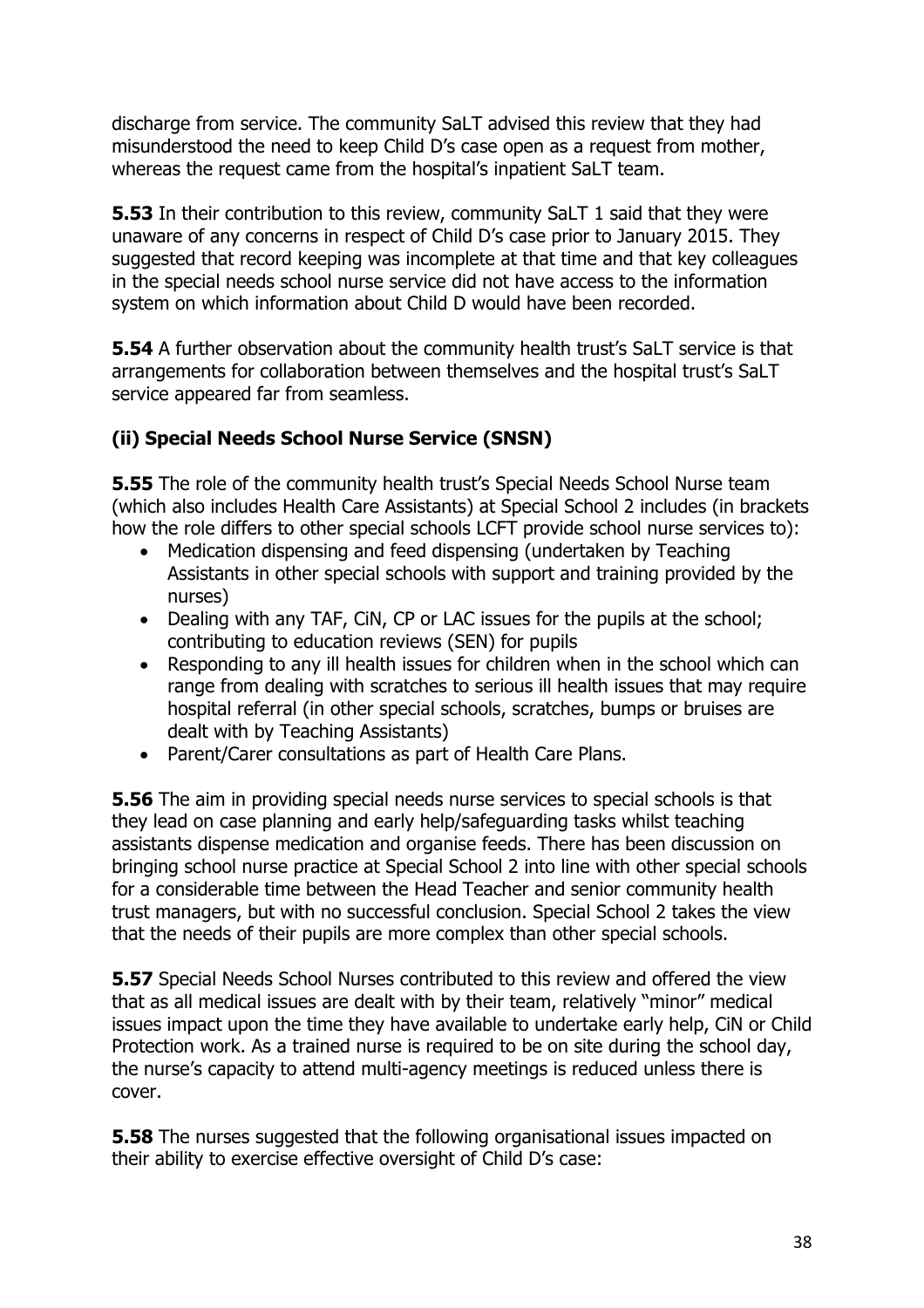- record keeping in the school was not in line with community health trust's policy with records for different medical and feeding needs kept in separate files (e.g. PEG feed file, epilepsy file etc.) and no overall record kept in the child's file
- weights and measurements were not always recorded in the community health trust files, and if recorded were then not always recorded on a centile chart
- the scales within the school were rarely reliable to give an accurate weight
- inconsistent practice in recording DNAs/FTAs for clinics or attendance issues as significant events
- Child D's file had not been case load weighted so that any concerns would not be immediately evident on viewing a file. It was suggested that the community health trust weighting tool may not be entirely applicable for Special School pupils as the majority of children could be CiN and so all, or most, files may have priority flags as a result
- Case files for Special School 2 pupils are paper based which can create problems when new pupils begin at the school as their existing records are likely to be electronic which the nurses may be unable to readily access. The nurses say they are then over- reliant on parents completing HCPs in order to become aware of medical needs
- One nurse said that when they began working at Special School 2 there had been no handover of the 150 cases. All files pupils are bulky and so reviewing each of them had not been possible. Reviews of files tended to happen only when incidents occurred. As a result, Child D was not on nurse's radar until February 2015
- As a result of firewall issues (health and school) the nurse's access to electronic care records and other community health trust intranet resources is limited within the school. Apparently it has not been possible to find a technical solution to this issue.

**5.59** It is clear that the special school nurse service within Special School 2 did not exercise effective oversight of Child D's case. Numerous issues with swallowing between January and June 2014 did not generate any contact with the community SaLT service. Concerns which could have merited a safeguarding referral such as the delay in seeking medical attention to Child D's dislocated hip in 2013 do not appear to have been dealt with effectively. The absence of an up to date HCP from Child D's parents went unaddressed for far too long.

**5.60** The organisational issues set out in Paragraph 5.58 are not consistent with effective safeguarding practice. Special School 2 acknowledges that the relationship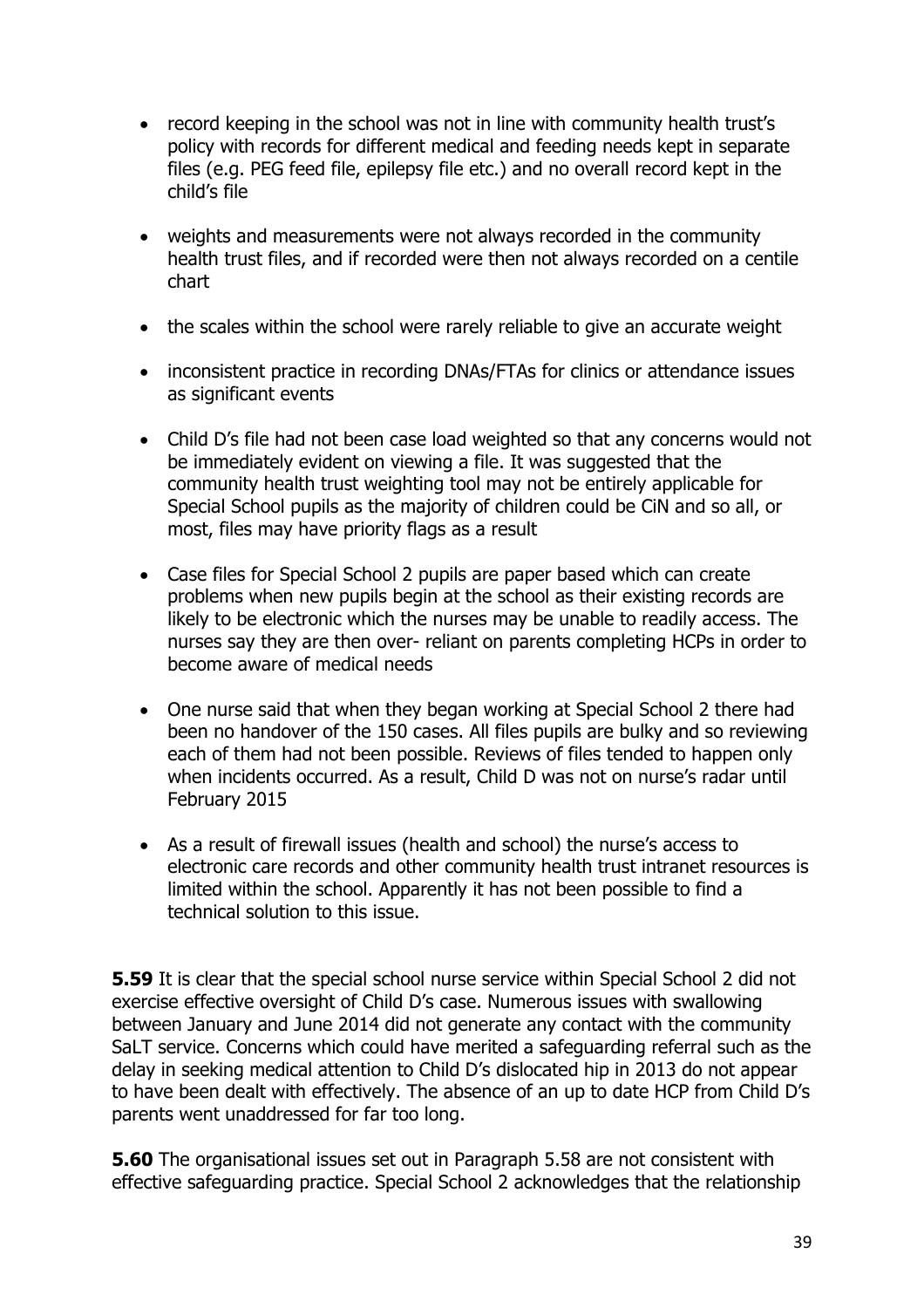between the leadership of the community health trust and the school has been challenging, but they do not accept that this is an acceptable reason for ineffective safeguarding practice.

## **(iii) Acute Health Trust Paediatric Dietetics Service**

**5.61** Child D's dietician worked 15 hours per week in a number of clinics across East Lancashire. She held one clinic each month in Special School 2. Her caseloads meant that she was unable to fully complete tasks from clinic. The practice was for the practitioner alone to manage their cases without input from the wider team and no management oversight which impacted on ability to liaise with partners, update records and follow up missed appointments.

**5.62** As stated earlier, the scales in Special School 2 did not always work and a lack of administrative support to assist in liaising with special needs school nurses for clinic arrangements meant weight and height measurements were not regularly undertaken. As stated earlier, weight and length measurements were crucial to calculation of Child D's feeds.

**5.63** Contact with Child D was adversely affected by lack of attendance at clinics as absences from school increased. The process for monitoring missed appointments was not robust resulting in children who missed appointments not always being identified. Neither was the process of re-booking missed appointments sufficiently robust for children who constantly missed appointments like Child D.

**5.64** A consequence of these issues was that the risks in Child D's case were perceived to be lower than they probably were and, as a result, professionals were not in a position to verify or challenge the accounts given them by Child D's mother. There was an absence of links between the dietician and community SaLT. The reasons for this are unclear, as in complex needs cases there is an expectation that the school nurse, dietician and SaLT would undertake joint work.

**5.65** As Child D began to be admitted to hospital more frequently, management of the case moved between the hospital and community dieticians which adversely affected oversight of his case, although in the latter stages of Child D's life, sharing of information was good.

#### **The support needs of Child D's mother**

(In this Section of the report (Paragraphs 5.66 – 5.81) Terms of Reference question 3 "What was the extent of parental non-engagement, the reasons for this, the way agencies responded to this and the impact this had on Child D?" will be addressed)

**5.66** Child D's mother had insulin dependent diabetes, hyperthyroidism and experienced depression. (Paragraph 4.4) There is some evidence that she had difficulty in satisfactorily managing her conditions. (Paragraph 4.85) Caring for a child with such complex needs as Child D must have put an immense strain on parents and immediate family. Mother appears to have been very much the primary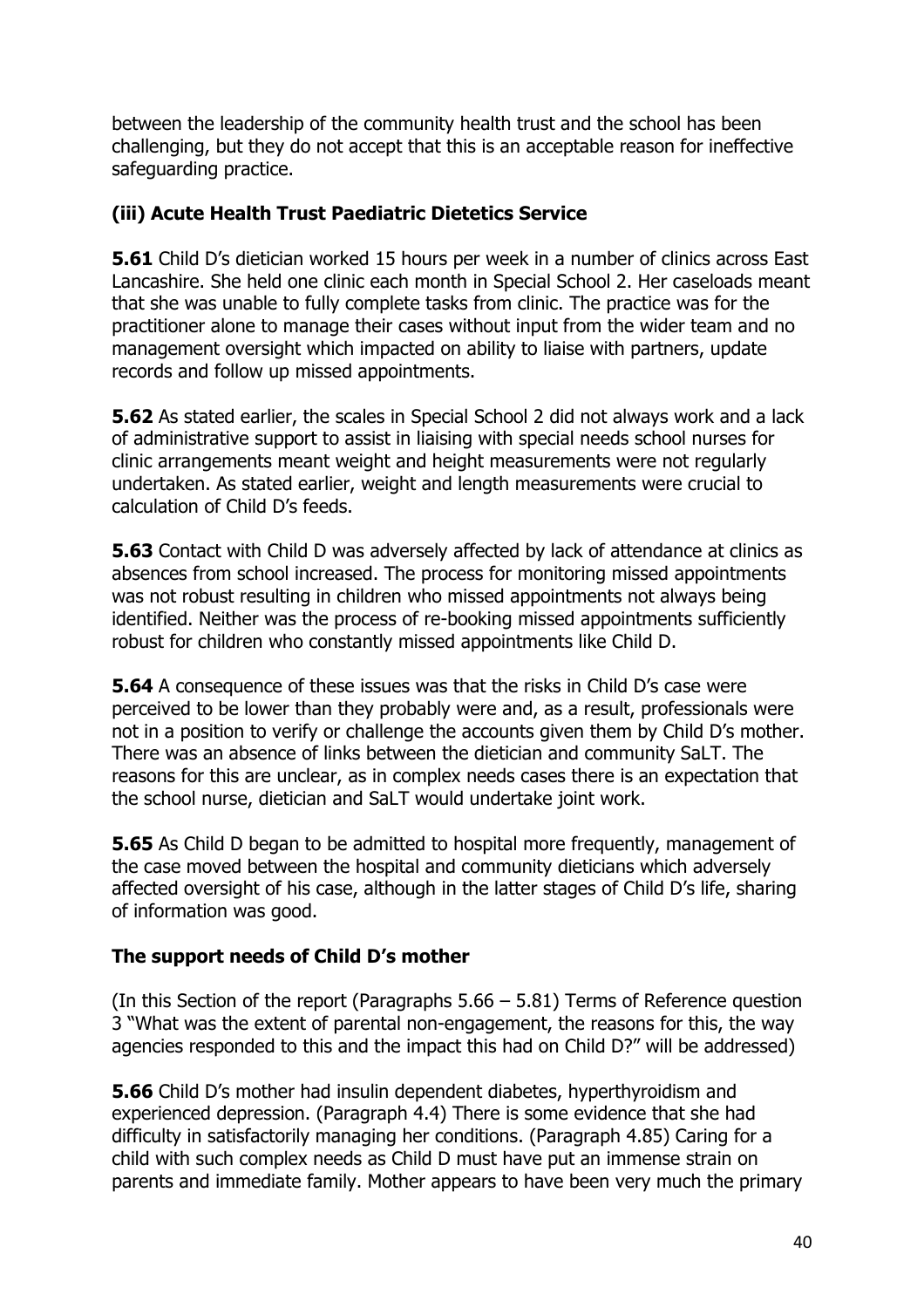carer although Child D's elder sibling seems to have played a role in care until she left the family home. As Child D's father was unable to speak english, his wife was the exclusive contact with agencies. However, it seems clear that his return from abroad in late May 2015 coincided with much greater parental presence at the hospital where Child D was noted to have a very positive connection with father.

**5.67** Child D's mother became pregnant with her fifth child in 2012 and gave birth in 2013. Shortly after the birth she contacted the Out of Hours GP service to say that she was worried about recurrence of her depression and "emotional breakdown". It was noted that the antidepressants she had previously taken had been stopped because of her pregnancy. (Paragraph 4.12) There may, or may not, be any connection between the arrival of a fifth child in June 2013, at a time when she was less able to rely upon her grown up eldest daughter for support and the significant decline in Child D's attendance at school noted in 2013 -14 school year.

**5.68** However, her first referral to the Carer's Service did not take place until May 2015. (Paragraph 4.90) It is unknown whether this was considered, or offered, prior to this date. In any event she struggled to sustain engagement with the Carer's Service (Paragraph 4.116), although by this time Child D was terminally ill.

**5.69** Child D's mother speaks english fluently and presented to this review as a capable and confident person. Her claims that missed appointments were the result of her poor memory (Paragraph 4.84) and that she simply didn't understand the meaning of NBM and was confused about the arrangements for taking Child D for X-Ray for a potential dislocated hip were not wholly convincing.

**5.70** However, as the safeguarding concerns about Child D escalated in the last few months of Child D's life, large number of professionals became involved and as she was exposed to a range of legal and commissioning processes, she must have found this overwhelming at a time when she and her family were having to come to terms with the increasingly bleak prognosis for Child D. Child D's parents were rightly advised to obtain independent legal advice.

**5.71** However, Child D's parents should have been offered advocacy support at this time. Several professionals have advised this review that they themselves did not fully understand the issues being discussed in the meetings during Significant Practice Episodes 4 and 5. Others commented on the burden placed upon Child D's mother during this period, with a senior manager from Children's social care commenting that Child D's mother must "have been completely confused by it all after having raised her child until age 17 then people telling her that her child couldn't go home". The community consultant paediatrician reflected that the hospital should have been more of an advocate for the family.

**5.72** Overall professionals failed to achieve an appropriate balance between support and challenge in their relationship with Child D's mother. Looking over the period covered by this SCR, Child D's mother was insufficiently challenged by professionals particularly in respect of her increasing failure to engage with services. Over time, professionals appeared to become desensitised to this lack of engagement and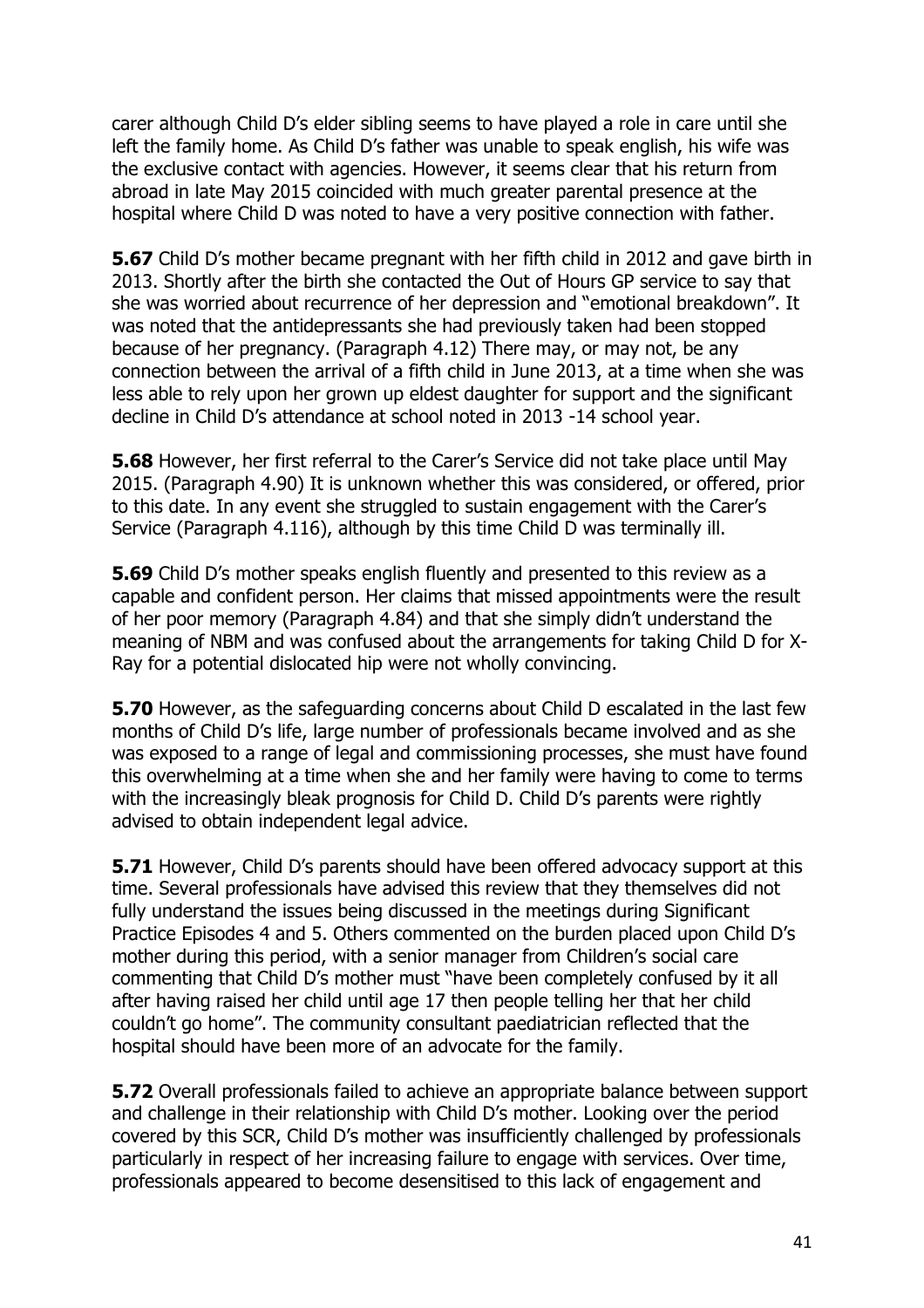appeared to largely accept it. Yet when safeguarding concerns began to escalate from March 2015 the approach of professionals became much more challenging to her. The dietician felt that professionals "went in all guns blazing" and spoke quite offensively to Child D's mother. The schedule of expectations drawn up by social care in April 2015 was a legitimate approach but the chances of Child D's parents complying with it seemed remote given the absence of any relationship of trust to underpin it. In hindsight, the loss of the trusting relationship between Child D's mother and Children's social worker 1 when the Children with Disabilities service was reorganised in 2013 appears to have been significant.

**5.73** The relationship between Child D's mother and professionals may have been affected by issues of race, culture and religion. Several professionals made reference to the strong emphasis in families of Asian heritage to "look after their own". It is unclear to what extent this was a factor in this case. Certainly Child D's mother spoke of her child as "her baby" and expressed doubt about the ability of services to provide Child D with the same level of love and care that she provided. It has also been suggested that agencies may have made assumptions about Child D's family wishing to "look after their own", which may have sub consciously affected their decision making at times. (This paragraph addresses Terms of Reference question 5 "Were the diversity needs of Child D and his family met by services?")

#### **Views of Child D's parents**

**5.74** Child D's parents met with the independent reviewer and the LSCB safeguarding development manager in order to contribute their views to this review. Child D's father was born abroad and speaks little english. Child D's mother was born in the UK and is english speaking. The religious identity of the family is Muslim. The family live in social housing in a ward, which falls within the bottom 10% of the most deprived areas in England. Three out of the four Lower Layer Super Output Areas in the ward fall in the bottom 1% whilst one falls within the bottom 20%. An interpreter was present to enable Child D's father to fully participate. Through her parents, Child D's elder sibling was also invited to participate in the review, given her involvement in caring for her sibling. It is understood that she decided against participating.

**5.75** Overall, Child D's parents said that they understood Child D's needs better than anyone. Child D's mother believed that the care she, her husband and elder daughter had provided to Child D at home had resulted in Child D being relatively free from hospital care for the first 15 years of life. Child D's mother was critical of the care her child received whilst receiving respite care between 2012 to 2014.

**5.76** Once feeding difficulties and infections became more prevalent, Child D's parents felt that problems with either swallowing or infection were treated differently by professionals. If problems arose at school, then the matter was "swept under the carpet" in their view. If the problems arose at home and necessitated hospital care, then they were accused of neglecting their child.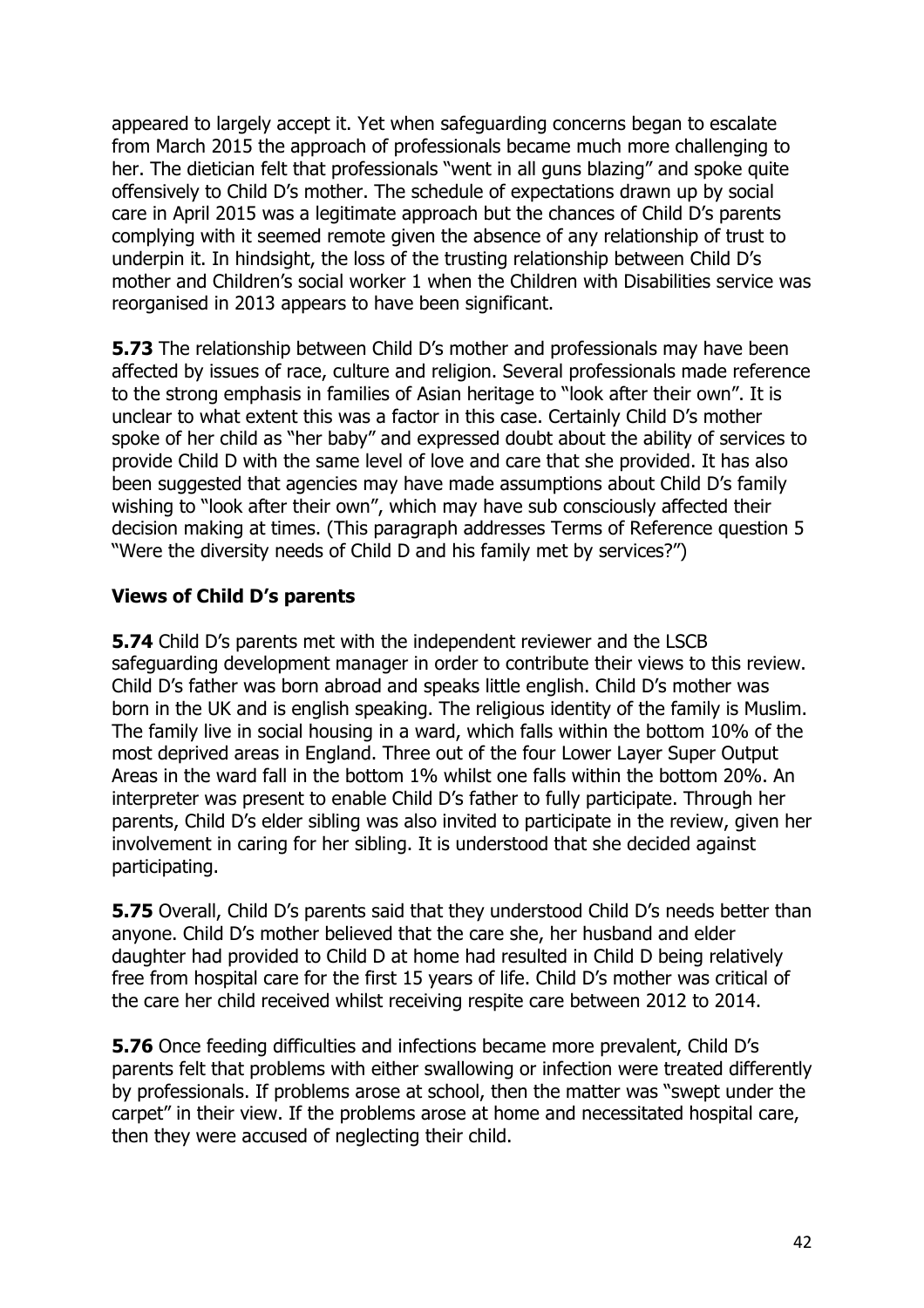**5.77** When she agreed to participate in the CAF, Child D's mother said she was under the impression that she would receive additional support, but instead it escalated to social care trying to take Child D into care.

**5.78** Child D's mother's overwhelming feeling was of being judged, of services looking down on her and using quite historic information to justify Child D being taken into care.

**5.79** The parents felt that in "allowing" their child to die in hospital, services achieved what they wanted by not sending their child home to die. They felt that this did not benefit their child in any way.

**5.80** Child D's parents strongly felt that agency nurses could have been used by the hospital to provide the necessary nursing care at home which would have allowed Child D to be discharged home to die.

#### **Engagement of Children's Services**

**5.81** Children's Services became involved with Child D from 2006 when concerns arose over failure to thrive and parents' unwillingness to agree to gastrostomy despite concerns over weight loss. This ultimately led to a CAF and the identification of Child D as a child in need (CiN) (Paragraph 4.5)

**5.82** A child in need is defined under the Children Act 1989 as a child who is unlikely to achieve or maintain a reasonable level of health or development, or whose health and development is likely to be significantly or further impaired, without the provision of services; or a child who is disabled.

**5.83** In August 2013 Child D was transferred from the case load of Children's social worker 1 to CSO 1 who was a member of the newly formed children with disability hub which at that time consisted of six CSOs managed by a team leader who was a qualified social worker. At that point Child D's parents were accessing respite care from the respite care service.

**5.84** CSO 1 experienced considerable difficulty in gaining access to Child D's home for monthly CiN visits or engaging mother in CiN reviews which had to be repeatedly rearranged. However, after Child D's mother advised CSO 1 that she no longer wished to avail herself of the respite care service, Child D's case was closed as a CiN, subject to CSO 1 liaising with health and Special School 2 to ensure there were no safeguarding concerns.

**5.85** The rationale for this decision was that the respite care offered under Section 17 of the Children Act 1989 was a voluntary offer of support which Child D's parents were not obliged to accept. Whilst CSO 1 was aware of some of Special School 2's concerns and had experienced difficulties in contacting Child D's family and accessing the family home, she found Child D's mother to be open and honest. CSO 1 felt that mother was meeting Child D's needs and had a right to decline services.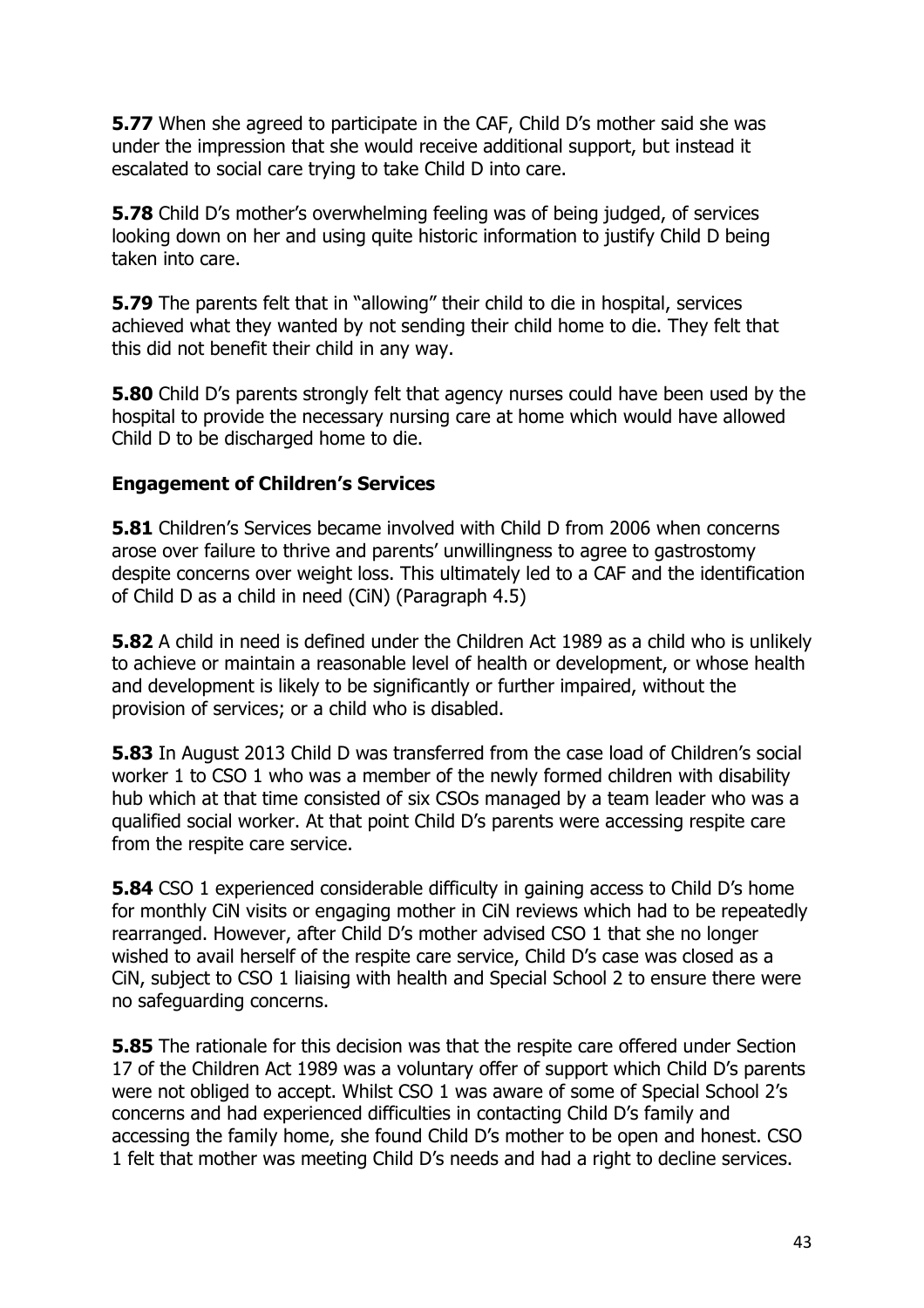**5.86** It is a questionable how thoroughly the liaison with health services was carried out. The chronologies submitted by health agencies as part of this SCR do not record any liaison. When they contributed to this review CSO 1 said that they were aware of the school attendance issues but only became aware of the concerns over unused home feed subsequent to the decision to close Child D's case.

**5.87** At the point at which the decision to close Child D's case to the children with disabilities hub was confirmed at the end of June 2014, it was documented that there were considered to be "no compromised parenting issues" and "no recent concerns expressed by other agencies". (Paragraph 4.35) The latter point was incorrect as Special School 2 had expressed their reservations about the decision. (Paragraph 4.34)

**5.88** The Children with Disabilities Hub team manager has advised the review that there is often a conflict of opinion between Children's social care and Special School 2 about whether a case should remain open. It is unclear how thoroughly, and in what forum the concerns of the school were explored? A senior manager from the school advised the review that they were unaware of procedures for resolving professional differences set out in the Pan-Lancashire LSCB policy and procedures.

**5.89** The decision to close Child D's case as a CiN was questionable and the timing appeared unwise for the following reasons:

Disabled children are more vulnerable to abuse (DfE Safeguarding Children with Disabilities (2009) because:

- Many disabled children are at an increased likelihood of being socially isolated with fewer outside contacts than non-disabled children
- Their dependency on parents and carers for practical assistance in daily living, including intimate personal care, increases their risk of exposure to abusive behaviour
- They have an impaired capacity to resist or avoid abuse
- They may have speech, language and communication needs which may make it difficult to tell others what is happening
- They often do not have access to someone they can trust to disclose that they have been abused
- They are especially vulnerable to bullying and intimidation
- Looked after disabled children are not only vulnerable to the same factors that exist for all children living away from home, but are particularly susceptible to possible abuse because of their additional dependency on residential and hospital staff for day to day physical care needs.

**5.90** All but the last bullet point applied to Child D whose disabilities were very substantial. Child D's speech, language and communication needs were such that the primary means of communication was by facial gestures. And given the withdrawal of respite and the difficulties with Child D's school attendance, the risk of social isolation appears to have been high. CSO 1 said they considered this issue but were convinced by Child D's mother's assertion that she regarded Child D as her baby and that no-one else could care for Child D as well as she did.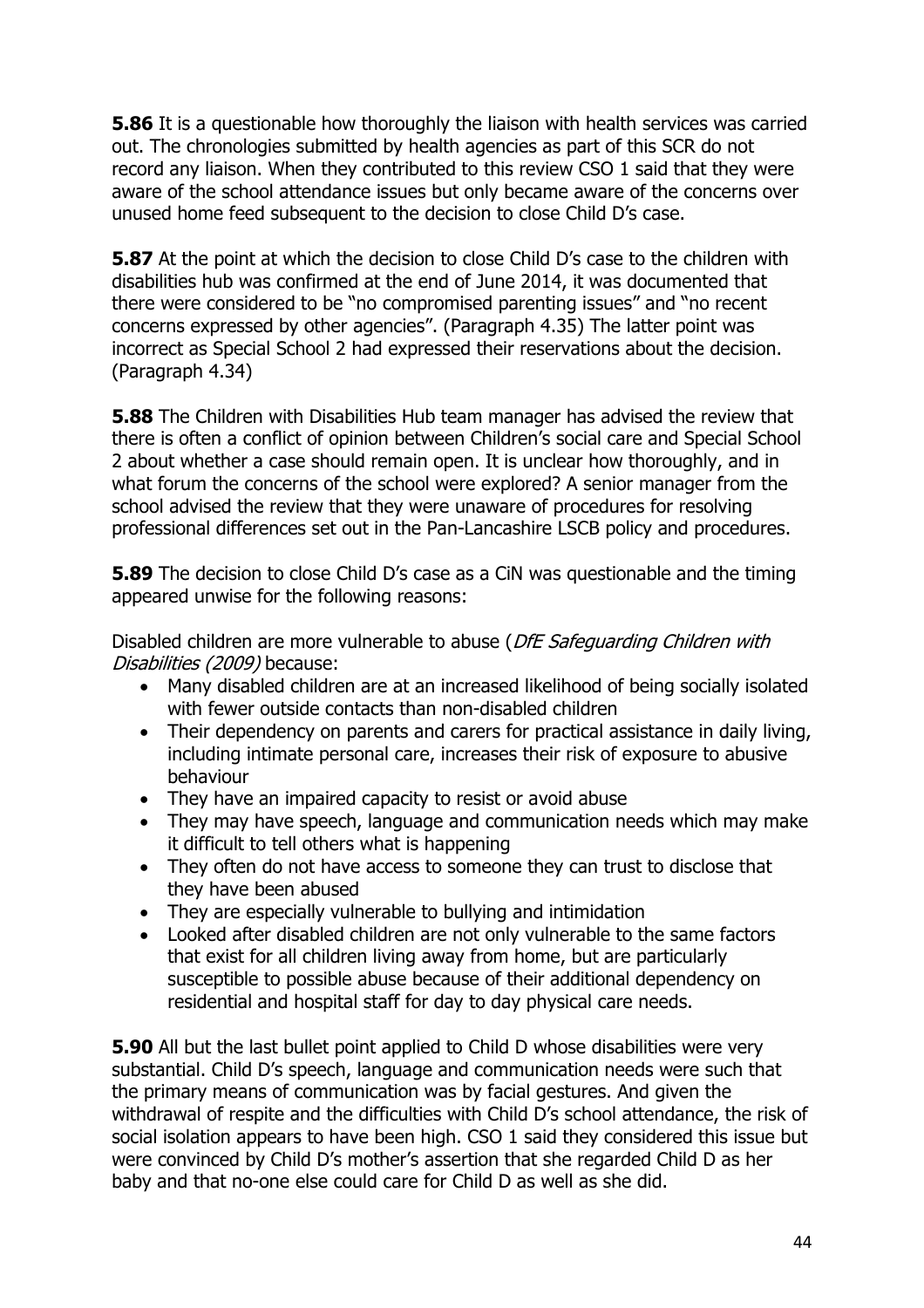**5.91** At the point of case closure, safeguarding concerns were beginning to accumulate. These concerns were articulated by Special School 2 in their email to the Children with Disabilities Hub team manager in May 2014 in which they highlighted concerns in respect of Child D including missing school, missing respite, missing CIN reviews, missing educational reviews and refusal of feeds and equipment for feeds by Child D's mother. A senior manager at the school concluded that these concerns "begin to paint a picture that I am not comfortable with". (Paragraph 4.30)

**5.92** And closing Child D's case when Child D was less than a few weeks away from a seventeenth birthday precluded arrangements being made for transitions to adult social care services which had been an integral part of the forward planning for Child D when the case was handed over by Children's social worker 1 in August 2013. Had Child D remained a CiN for a further 27 days the social care transition process would have formally begun.

**5.93** The Children with Disabilities Hub team manager has contributed to this review and advised that the decision to close Child D's case was relatively unusual. The team manager felt that the concerns about Child D that the Hub were aware of at the time the case was closed were not unusual in complex needs cases. She accepted that because of poor recording and inadequate information sharing, a full picture of the concerns relating to Child D was not obtained prior to case closure.

**5.94** One wonders whether the formation of a predominantly CSO, as opposed to social worker led, children with disabilities services may have contributed to the less than satisfactory decision to close Child D's case. Engaging effectively with Child D's mother to ensure that Child D's care needs were met had become quite a challenging assignment by 2013. (In the interaction with CSO 1, Child D's mother appeared to get her needs met at the expense of Child D's.) And drawing out the safeguarding concerns in this complex case required a degree of skill and experience which CSOs might not be expected to possess. It certainly may have been advisable for a social worker to have accompanied the CSO on the home visit to Child D which preceded case closure.

**5.95** Additionally, it is noticeable that the children with disabilities service played a much less prominent role during the increasingly challenging decision making which took place during Significant Practice Episodes 3, 4 and 5, when one would have expected their expertise to be of particular importance. Representation at key strategy, care planning, best interests and discharge planning meetings was intermittent and it is unclear to what extent Children with Disabilities Hub contributed to assessments and plans. Whilst senior management from the Hub were involved in discussions over funding and Court of Protection issues they do not appear to have been involved in subsequent decision making over discharge home when Child D move to palliative care.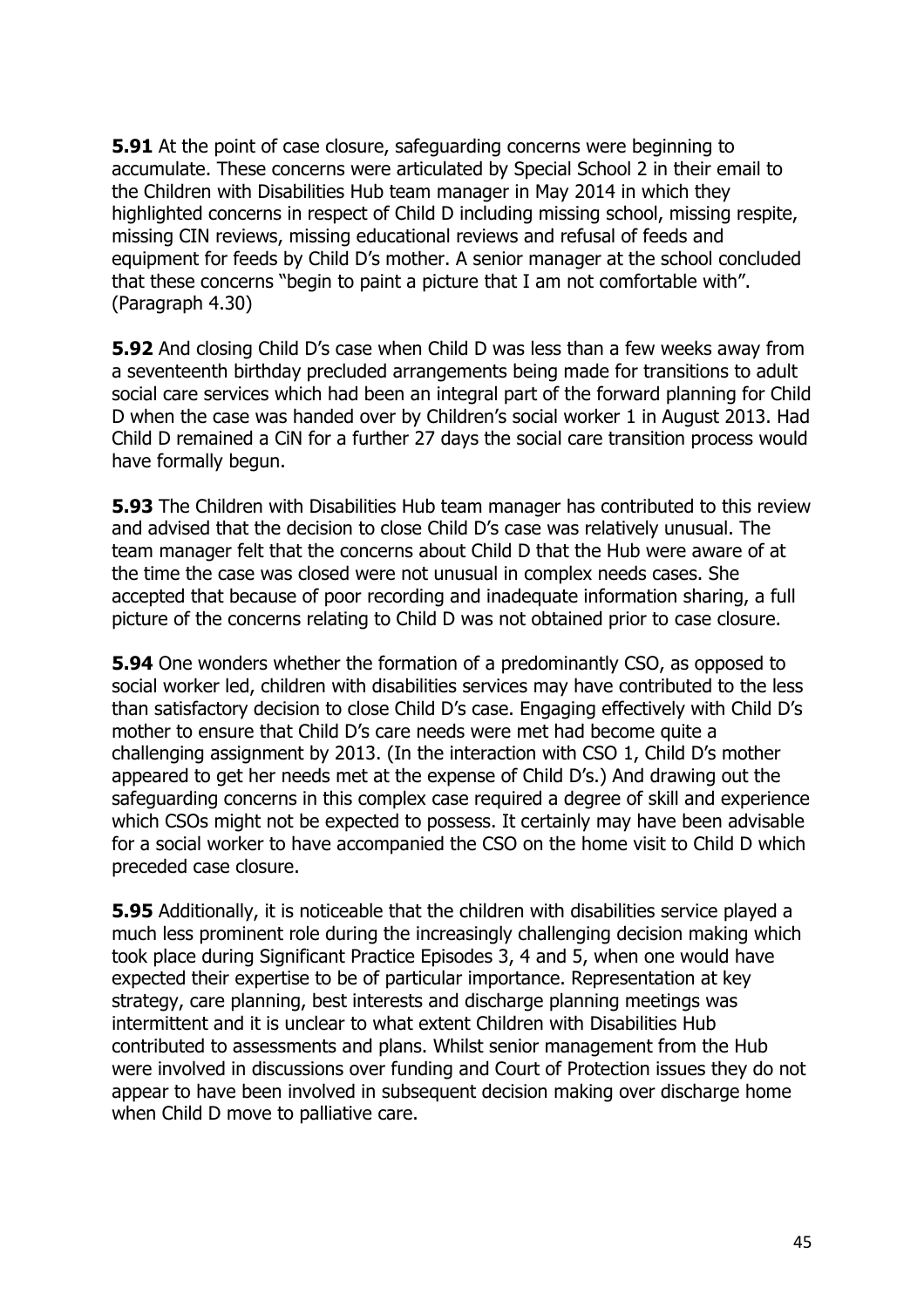## **Transition from Children's to Adults Services**

**5.96** At the point when concerns that Child D was being neglected led to child protection measures in March 2015, Child D was over 17 and a half years of age. Child D's close proximity to adulthood generated a range of issues including whether Child D should be cared for on a child or adult hospital ward, whether continuing health needs should be assessed as a child or an adult, from which budgets funding for health and social care should come from and whether deprivation of liberty safeguards applied to him for example.

**5.97** The difficulties professionals encountered in approaching and attempting to resolve these issues raised questions about the effectiveness of arrangements which had been put in place for managing Child D's transition from children's to adult health and social care services.

**5.98** Child D's transition plan was in place from year 9 (age 12) at Special School 2 and was revisited at each annual SEN review thereafter. However, there appears to have been little overall change in the plan between year 9 and year 13 when Child D's final SEN review took place. For example, the transition plan included transfer from children's to adult social care with Children's social worker 1 allocated responsibility for this. But the plan was not updated to reflect the reallocation of Child D's case from Children's social worker 1 to CSO 1 in 2013, nor was it updated when Child D's case was closed to Children's Social care as a CiN in 2014.

**5.99** Child D's transition plan addressed only current health needs and there appeared to be no plan for potential transfer from the hospital trust's Paediatrics team to their Community Adult Learning Disability team for example. There was no paediatrician or school nurse involvement (it is not known if they were invited) in the SEN reviews and contributors appeared to dip in and out over the six year period. Only one report was received from the dietician (in year 10) who never attended. There was no Children's social worker involvement until year 11 and verbal updates only thereafter. An Adult's social worker was invited in year 10 but not thereafter. The respite service sent reports in 2 out of the 3 years they were involved. The only constant was Special School 2 and Child D's parents – with the latter attending all but one of the SEN reviews.

**5.100** Overall the impression gained is that the SEN review process was primarily an administrative task rather than a meaningful planning process in which the plan was revised over time to reflect identified and emerging needs and risks.

**5.101** As previously stated the closure of Child D's case as a CiN precluded the transfer of the case to adult social care services. This process would have begun had the case still been open to Children's Social Care when Child D reached 17. In the event the case was closed a few weeks prior to Child D's 17<sup>th</sup> birthday.

**5.102** The guidance on transition arrangements at that time was set out in a Department of Health Good Practice Guide entitled Transition: Moving on well (2008) which stated that transition should be seen as a process and not an event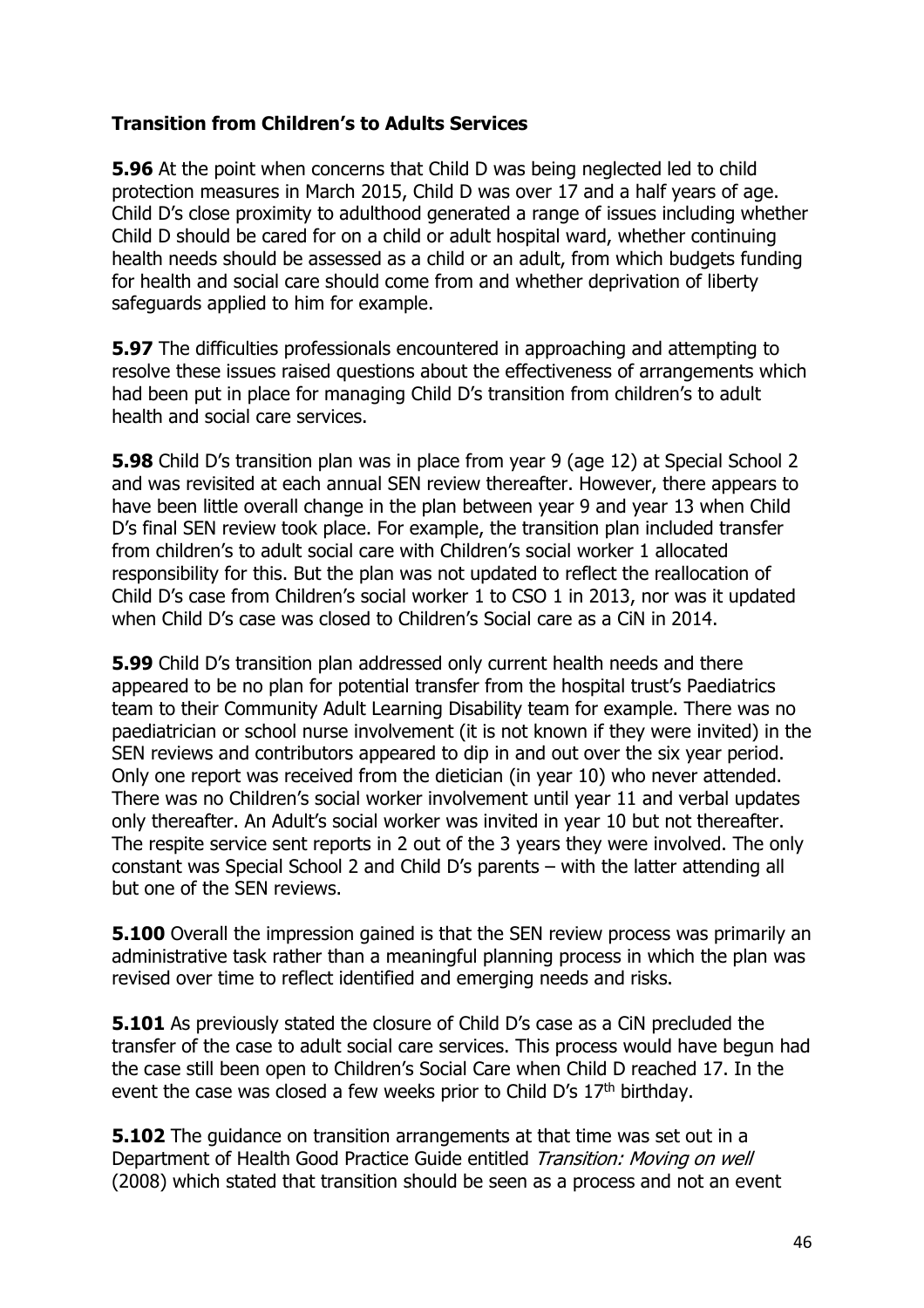and that preparation should begin early. The guidance recognised that children are surviving longer into adulthood with conditions that they would once have died from. The health transition plan was envisaged to be much broader than medical diagnosis. It was envisaged that the most relevant health professional would help the young person navigate their way around the health and social care system. (In Child D's case there was no involvement of health professionals in his transition plan.) The guidance highlighted the risk of parental disengagement arising from poorly managed transition. Health practitioners who contributed to this SCR appeared unaware of this DoH guidance and were unable to identify any local health guidance on transition.

**5.103** A COC review of the transition of children with complex health needs to adult services entitled *From the Pond into the Sea* (2014) found that the transition process was variable and that the above DoH guidance had not always been implemented. In particular, the review found that 80% of cases they examined did not have a transition plan that included their health needs, there was no lead professional in 50% of cases, the burden of co-ordinating transition often fell upon parents and assessments to allocate funding were often completed by professionals with no prior connection with the family. (In Child D's case his health needs as a child and then as an adult were assessed during significant practice episodes 4 and 5 by health professionals who had no prior knowledge of his case.)

**5.104** During the final months of Child D's life major reforms of transition began. The Children and Families Act 2014 came into force in September 2014. This act envisages a system from birth to 25 years including a single Education, Health and Care plan to improve co-operation between all services involved in transition. The Act also emphasises SEND (Special Educational Needs and Disability) in which preparing for adulthood is a key element. And in April 2015 the Care Act 2014 was implemented which placed a new duty on local authorities to carry out a Child's Needs Assessment if there are likely to be care and support needs post 18. These reforms are reflected in Children's Services revised transitions guidance which has been shared with this review. This new transitions guidance may need to be revisited in the light of this SCR. For example, the guidance advises parents of young people who are unable to make their own decisions to talk to their social worker for advice on mental capacity. In this case Child D had no social worker from 2013 and his case was closed to children's social care from 2014.

**5.105** There was effective joint working between children's social care and adult social care, and their legal teams, in Child D's case once safeguarding concerns arose in 2015. However, when interviewed, practitioners, managers and legal advisors involved observed that they had had to negotiate a steep learning curve in terms of understanding each other's processes and added that it would have been useful to have been able to call upon a specialist in transition.

**5.106** Joint working between adult and children's practitioners within health services was also apparent. A similar learning curve was also remarked upon by several health interviewees. However, there appeared to be a less flexible approach to transition which is evidenced by an initial insistence on Child D's health needs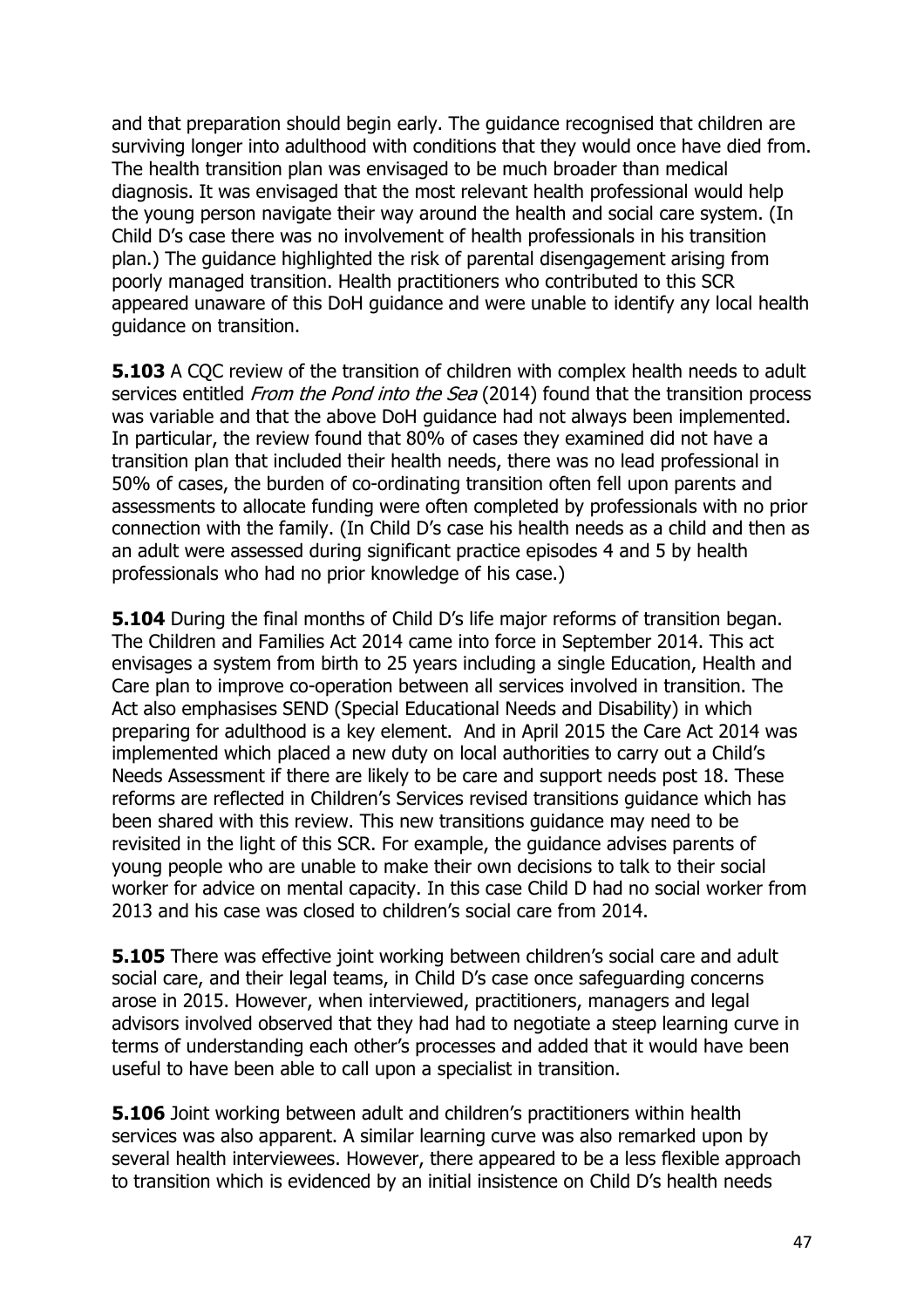being assessed as a child. Crucial time was lost in planning for Child D's needs in pursuing a child's health needs assessment which ultimately proved a less suitable vehicle than the adult continuing healthcare route.

#### **Professional disagreement between Social Care, Health and Education**

**5.107** Tensions arose between social care services and health services in determining how best to meet the increasingly complex care needs of Child D and ensure his safety. For example, whilst social care saw the hospital as a place of safety, health professionals pointed out the increasing risks of hospital infection for Child D as discharge from hospital was delayed to ensure safeguarding concerns were addressed in any post-discharge arrangements.

**5.108** Social care became frustrated with paediatrician difficulty in providing a clear answer to the question of whether parental neglect may have caused or contributed to Child D's deteriorating health. This was a difficult question to provide an unequivocal answer to. An apparently less difficult question which social care felt they had equal difficulty in obtaining a clear answer to was whether the deterioration in Child D's health, such as weight loss and more frequent aspiration, might be expected or anticipated consequences of his complex health needs. (In interview the acute health trust consultant said that weight loss would have been expected during a period of infection, for example)

**5.109** This challenging case understandably generated some emotional responses. Health professionals expressed the view that social care were being cruel in resisting Child D's return home once it became clear that health had deteriorated to the point at which palliative care only was required.

**5.110** The Council were so concerned about the pace of the assessment of the 24 hour care package required by Child D that they wrote to the Head of Governance at the acute health trust. They also considered making a formal complaint when the same health trust failed to notify them of the death of Child D.

**5.111** One wonders how strong the personal relationships were between senior managers in social care and senior clinicians and commissioners, if it was necessary to write to the Head of Governance rather than picking up the phone or arranging a short notice meeting or teleconference. One also wonders whether use might have been made of the many statutory and non-statutory partnership fora on which health and social care colleagues attended?

**5.112** Additionally, other disagreements went unresolved. As stated earlier Special School 2's concern over the closure of Child D's case by children with disabilities team in June 2014 did not appear to be satisfactorily addressed. In interview, a senior manager from the school indicated a sense of powerlessness when they found themselves in disagreement with Adult and Children's Social Care during meetings to plan Child D's care as Child D's health deteriorated in the final months of life. She asked "what recourse did you have if you disagreed with anything in this case?" adding that they were "not aware of LSCB escalation procedures".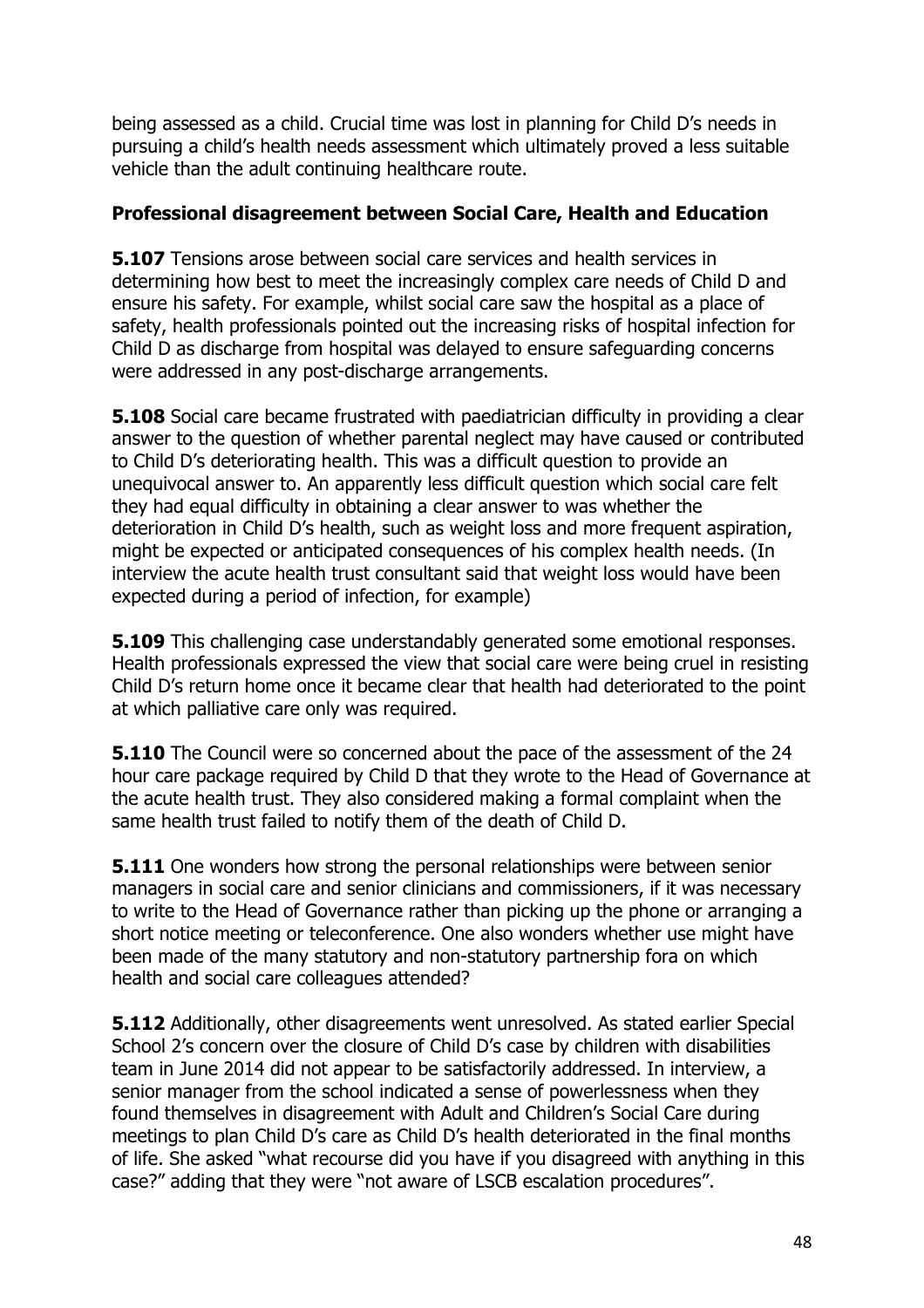## **Decision making during Significant Practice Episodes 4 and 5**

(In the following sections (Paragraphs  $5.114 - 5.133$ ) Terms of Reference question 4 "What outcomes, for Child D and his family, were services trying to achieve; what systems and processes (single and multi-agency) did agencies have to achieve the outcomes and what can be learned to improve these?" will be addressed.)

**5.113** Decision making was very challenging as Child D's health deteriorated. The complex plan for Child D's discharge, which had been painstakingly constructed through consultation with a very wide array of professional disciplines, had to be largely abandoned once it became clear that Child D required palliative care. Then an almost completely new plan was required against unknown, but probably quite short, timescales. Perhaps inevitably, concerns about processes tended to dominate discussions. It is unclear whether the focus on processes might have obscured the desired outcomes at times.

**5.114** The possibility was ever-present that Child D could die in hospital before the completion of plans which were being urgently made to die at home where Child D needed to receive care uncompromised by parental neglect. Involvement in such a difficult decision making process appeared to have exacted quite an emotional toll on several of the professionals interviewed for this SCR.

**5.115** With the benefit of hindsight, some options which were ultimately found not to be viable remained "on the table" for longer than was helpful. For example, the health needs assessment for children proved an unsatisfactory vehicle for achieving a 24 hour care package for Child D. This was because a key focus of the assessment was to provide a reasonable level of care to support the parents and not to take over from them. Had this been understood by social care from the outset, this may have led to earlier active consideration of the adult health assessment route, although it is appreciated that health initially ruled this adult health needs assessment route out.

**5.116** Additionally, one wonders if Palliative Care Placement 2 was ever a viable option for palliative care for Child D? Apparently Palliative Care Placement 2 wouldn't be prepared to admit a patient under 16 without parental consent which may not have been forthcoming, probably necessitating the submission of the application to the Court of Protection. And Palliative Care Placement 2's hospice at home service was discovered, at a very late stage in the process, to be some distance from the level of care Child D required if Child D was discharged home.

**5.117** Again with the benefit of hindsight, one wonders whether the palliative care plan of 24 hour care at home for Child D was actually achievable? The clinical advice was that 24 hour care would be required because "airways would need to be cleared by suction and for administration of medicines". (The acute health trust consultant in interview for this review) When the detail of the health package began to be examined by the CCG, it became clear that this package of care was going to be very challenging to achieve and even more challenging to achieve quickly.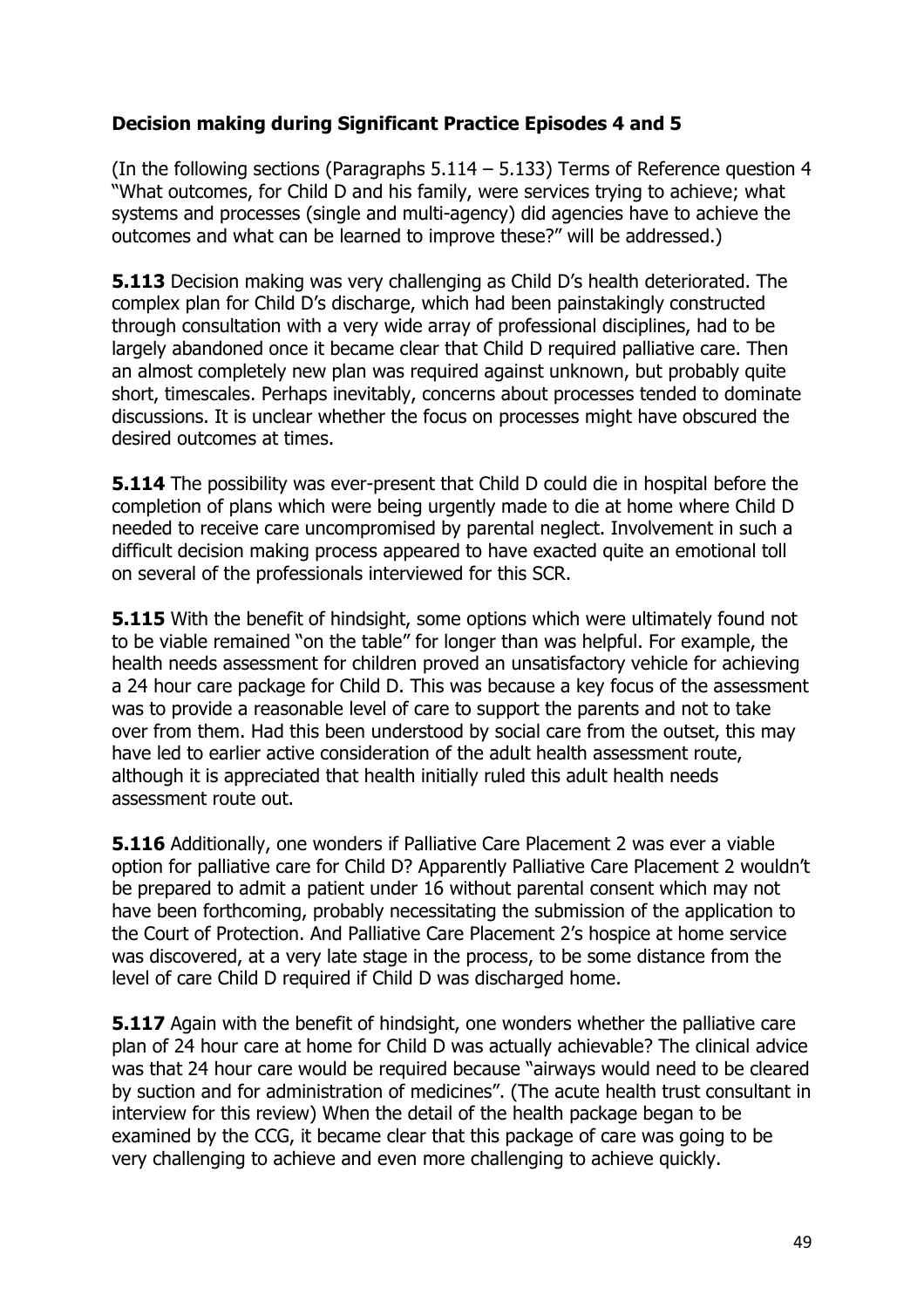**5.118** Was it actually viable for Child D to be cared for anywhere but an inpatient setting, given how poorly Child D was and the fact that needs were more complex than parents had become accustomed to meeting in earlier years. The acute health trust consultant said in interview that "it was clear that he was probably never going to be discharged".

**5.19** One final observation about decision making in this extremely complex case; this case had many of the features of an emergency in that decisions were being made against very tight deadlines, there were implications for a human life, there were legal and professional dilemmas to resolve etc. It might have been prudent to adopt approaches to decision making which are used in emergency or critical incident management such as forming a multi-agency "gold" group which brought together key partners from health (clinical), health (commissioning), adult social care, children's social care, education, legal and others with a suitably qualified person in the role of chair.

## **Leadership**

**5.120** Within the Council the role of senior managers in taking legal advice and arriving at a considered position was apparent throughout Significant Practice Episodes 4 and 5. Key decisions were escalated appropriately.

**5.121** It was more difficult to discern where leadership was being exercised within the health economy where decision making appeared quite dispersed. Clinicians appeared to decide the level of overall care required, complex case specialists assessed detailed health needs and then the commissioners considered how to resource the care package which emerged. It appeared to be a logical process into which urgency could be injected through fast track processes, but it was not easy to discern the impact of senior management oversight. Certainly social care found it quite challenging to engage with such a dispersed decision making process and in interviews for this review suggested that it would have been useful if health had been able to identify a single point of contact (SPOC).

## **Deprivation of Liberty Safeguards (DoLS)**

**5.122** Because of safeguarding concerns, the discharge of Child D from hospital was delayed on several occasions between February and July 2015 despite the fact that Child D was considered fit to be discharged. This raised concerns that the deprivation of his liberty may need to be authorised. As Child D was over 16 and under 18, any DoLS authorisation would have needed to be actioned by the Court of Protection and on the advice of the Adult social care solicitor an application to the Court was prepared but eventually abandoned at the point at which it was decided that Child D needed palliative care only.

**5.123** It is worthy of note that the hospital DoLS advisor took the view that no authorisation was required as Child D's parents were fully involved in discharge planning discussions, did not object to hospitalisation, were not restricted in visiting their child and made no attempt to remove their child from hospital. However, it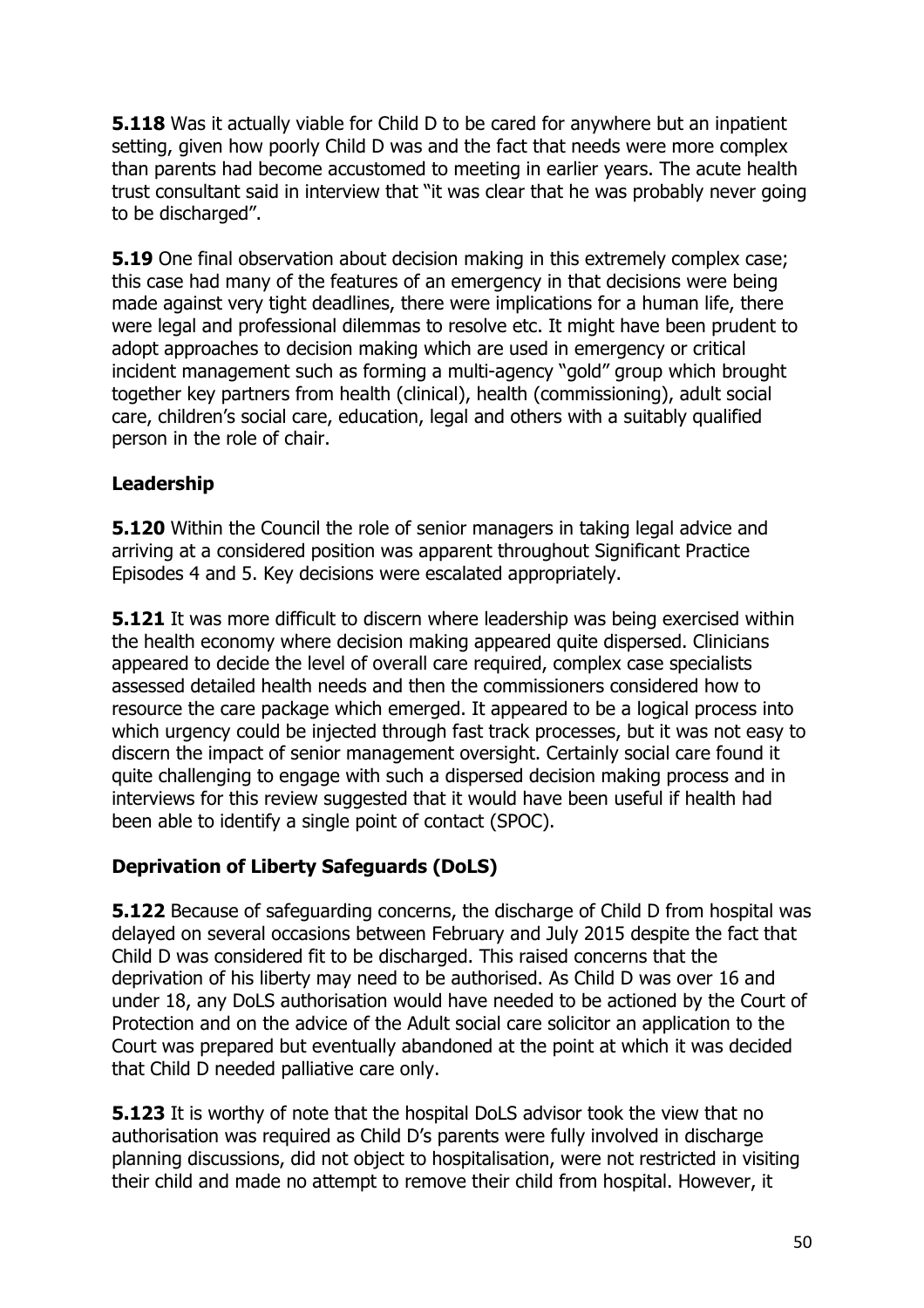seems unlikely that Child D's parents fully understood DoLs, they did not initially access legal advice and did not have the support of an advocate.

## **Inappropriate discharge from services**

**5.124** There were occasions when agencies withdrew services or discharged Child D from their service without fully considering the implications of so doing. In this case there was a risk that a perverse incentive was thus offered to Child D's mother to further disengage from services which did not appear to be considered.

**5.125** For example, CIN visits were reduced from monthly to three monthly despite the inability of CSO 1 to achieve even monthly visits. This seemed to be "rewarding" Child D's mother for not engaging with the Children with Disabilities service.

**5.126** The community SaLT appeared to have a rigid policy of removing Child D from their caseload if they were unable to make contact with mother. They even appeared to discharge Child D from their caseload after providing an undertaking not to do so without first contacting safeguarding on one occasion.

# **Appropriateness of decision to complete a CAF**

**5.127** Was a CAF referral an appropriate response to the concerns articulated by the hospital acute SaLT in respect of Child D? A referral to children's social care appeared inevitable as there was concern that medical advice was not being following which was putting Child D's life at risk. The referral was delayed from early February 2015 until late March 2015 whilst the CAF process ran its course. A consequence of this delay was that measures to safeguard Child D were put in place quite suddenly which increased the urgency with which decisions needed to be made.

# **Child D's death in hospital**

**5.128** Was it in Child D's best interests to remain in hospital until death? The hospital health trust states that Child D's needs were assessed, monitored, managed and met whilst in hospital receiving 24 hour care from a multi-disciplinary team of staff. They add that although that as the hospital was not able to discharge Child D home to die, Child D was cared for with dignity and respect to enable a peaceful death. Child D's family were present and staff were able to support them as well as Child D.

**5.129** Had it been possible to discharge Child D it is clear that Child D would require 24 hour care to a higher level than parents had previously managed to provide at home. As stated earlier, this was due to the necessity of clearing airways with suction to prevent aspiration. There was also the potential for respiratory arrests, seizures and infections. Had Child D died at home there is a possibility that there could have been further child protection enquiries.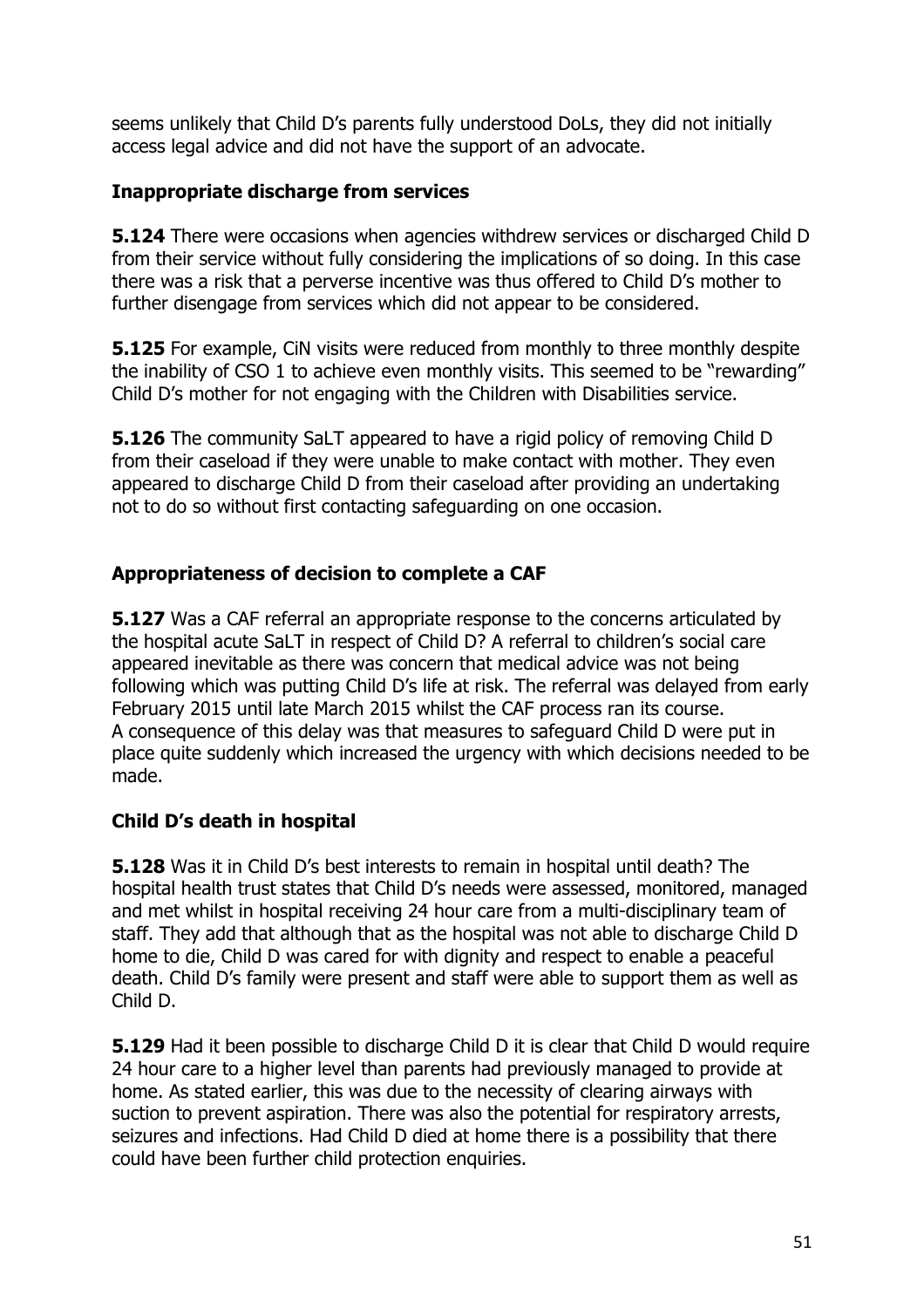**5.130** The acute consultant and community consultant paediatrician question whether Child D ever got to the stage where Child D could be safely discharged from hospital during the palliative care period prior to death.

**5.131** Child D died on an adult ward with limited stimulation. The acute consultant said that Child D was admitted to an adult ward due to the fact that Child D was approaching 18 years of age and that management on an adult ward would aid future transition to adult services.

**5.132** It is not known if there is any shortage of non-hospital based palliative care for young people with very complex needs. This case suggests this may be the case given the difficulty found in finding a hospital discharge option other than home with 24 hour care.

## **DNAR**

**5.133** Child D's father did not appear to be consulted in respect of the two DNAR decisions taken in respect of Child D. The absence of consultation with the father in respect of the second DNAR decision was challenged by social care. The hospital chronology indicated that decision making in respect of these DNAR decisions was in line with expected practice in that one parent was consulted who would then would be expected to advise the other. This does not appear to be an entirely satisfactory basis on which to proceed given the potential for two parents to have a difference of opinion on an issue of this significance.

## **Independent Mental Capacity Advocate availability**

**5.134** An IMCA referral in respect of Child D was made in early May 2015 and two days later IMCA advised that they are unable to allocate an IMCA straight away. By early June 2015 the IMCA had still not been allocated and timescales for allocation could not be provided. This review has received no information about the pressures the IMCA service may have been under, but this does not appear to be a satisfactory state of affairs. The IMCA could have had an integral role to play had the Court of Protection application been pursued.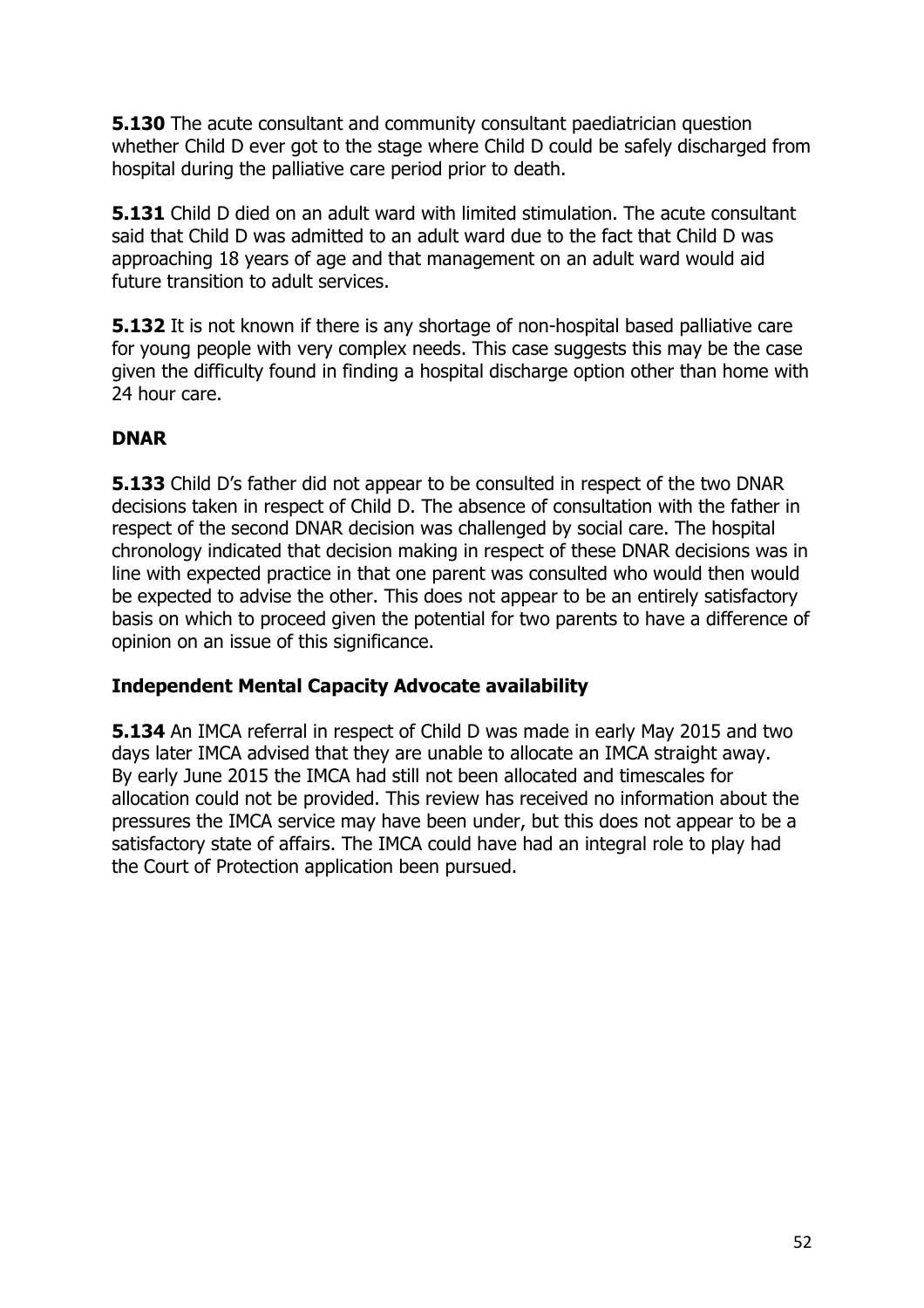## **6.0 Findings and Recommendations**

#### **Closure of Complex Needs CiN cases**

**6.1** This review has been advised that the closure of Child D's case as a Child in Need shortly before the  $17<sup>th</sup>$  birthday was a relatively unusual decision in a case in which the child had such complex health needs. The process by which Child D's case was closed was far from robust. Case closure took place without full consideration of safeguarding concerns and the timing of the decision, just prior to transition to adult services would have formally begun, was unwise. It is understood that as a result of reflecting on this case, the Children with Disabilities service would now only close a case as a CiN after completing a single assessment which should enable any risk of significant harm to be considered.

#### **Recommendation 1:**

That Blackburn with Darwen Local Safeguarding Children Board obtains assurance that the Children with Disabilities service has a robust process in place to ensure that any decision to close the case of a child or young person with complex needs as a Child in Need is sound.

#### **Safeguarding Review of Children with Disabilities Service**

**6.2** Children's Service moved to a Child Support Officer (CSO) led Children with Disabilities service in 2013. This review suggests that this significant change may have diminished the effectiveness of safeguarding practice within the Children with Disabilities service. The review raises questions about the extent to which Children with Disabilities CSO's receive the training, support and supervision necessary to address the safeguarding challenges that cases involving children with complex needs can generate. Considerable onus is placed on the Children with Disabilities team manager as the team's only qualified social worker to sign off all assessments and chair all half yearly reviews of cases amongst other functions. Additionally, the Children with Disabilities service appear to have played a less than prominent role in contributing to decision making during significant practice episodes 4 and 5.

#### **Recommendation 2**

That BwD LSCB commissions a review of the effectiveness of safeguarding practice within the Children with Disabilities service.

#### **Discharge from Services**

**6.3** Ceasing service provision because of service user non-engagement appears to be a standard, relatively automatic decision for some agencies which has the potential to undermine safeguarding children arrangements. In the case of the Community Paediatric SaLT service the presence of safeguarding concerns appeared to have no discernable impact on the process by which service provision ended. And Child D's mother's decision to decline respite care from the respite service appears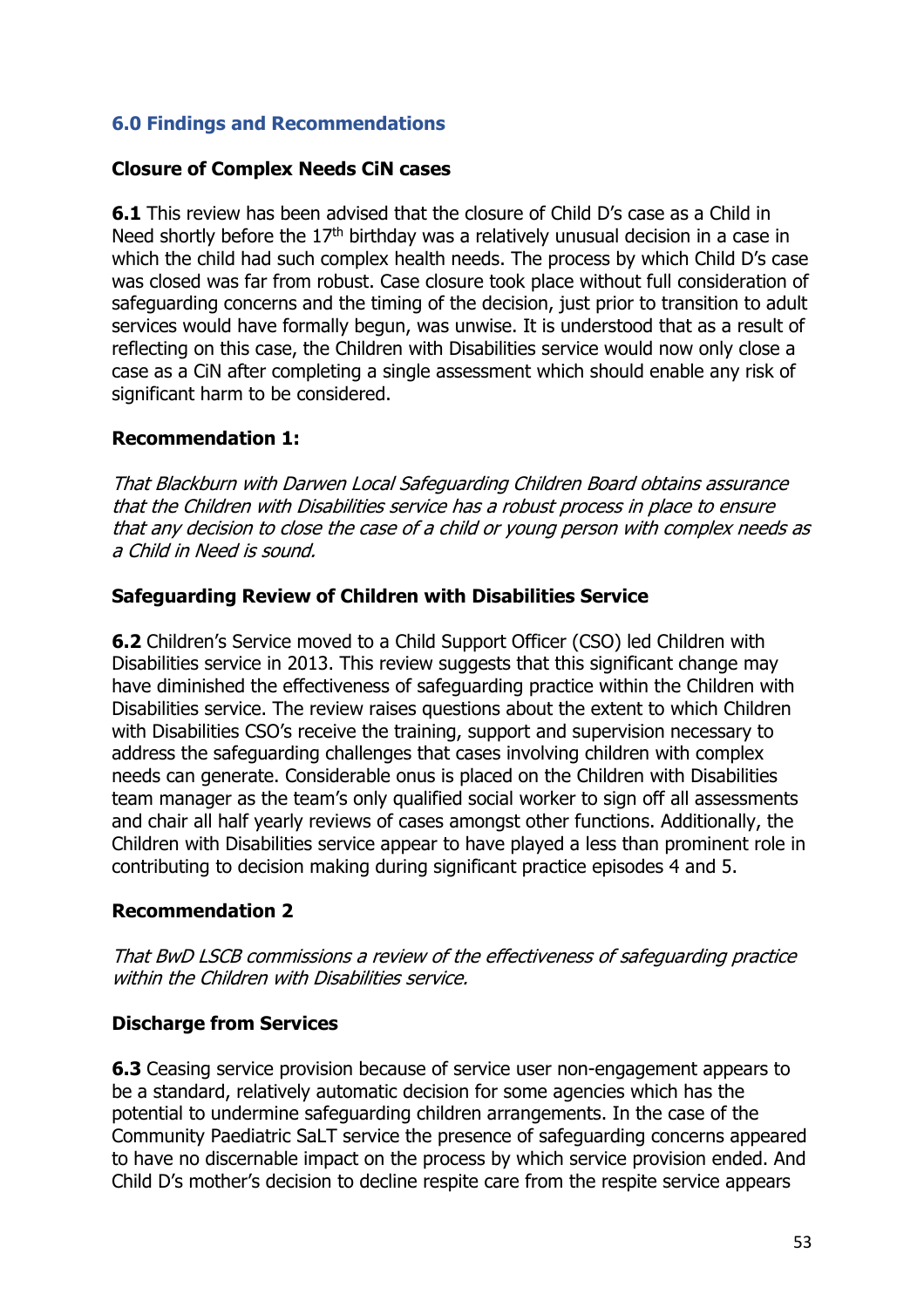to have been the key factor in Children with Disabilities service's decision to close Child D's case as a CiN in June 2014.

## **Recommendation 3**

That BwD LSCB seeks assurance from partner agencies that they have robust systems in place to ensure that decisions to cease service provision as a result of service user non-engagement are not taken without fully considering any safeguarding implications.

# **Shared Understanding of Neglect**

**6.4** When concerns over parental neglect led to statutory intervention in this case the disagreement between social care and health appeared to narrow down to a binary choice over whether Child D's ill health, including potentially life threatening instances of aspiration, was caused or contributed to by parental neglect or was to be expected as a result of deteriorating health. This review suggests that determining whether neglect is present in cases involving children and young people with complex needs requires a much more nuanced approach. However, it is vital that there is a shared understanding of what constitutes neglect, otherwise joint working will be undermined, children may be exposed to the risk of significant harm for longer and conflict between agencies is likely to result. This case may be a valuable case study to assist in developing a shared understanding of neglect in cases where the child or young person has complex health needs.

## **Recommendation 4**

That BwD LSCB makes use of the learning emerging from this case to assist in developing a shared understanding of neglect in cases where the child or young person has complex health and social care needs.

## **Streamlining Statutory Processes**

**6.5** Complying with statutory child protection processes generated a substantial number of multi-agency meetings during significant practice episodes 4 and 5. It may have been possible to streamline or otherwise adjust the process in a case such as this where decisions needed to be taken with urgency. It may have been prudent to adopt approaches to decision making which are used in emergency or critical incident management such as forming a multi-agency "gold" group which brought together key partners from health (clinical), health (commissioning), adult social care, children's social care, education, legal and others with a suitably qualified person in the role of chair.

## **Recommendation 5**

That BwD LSCB consider whether it would be appropriate to set out in broad terms, processes which could be followed or considered where a complex case required urgent multi-agency decisions to be made.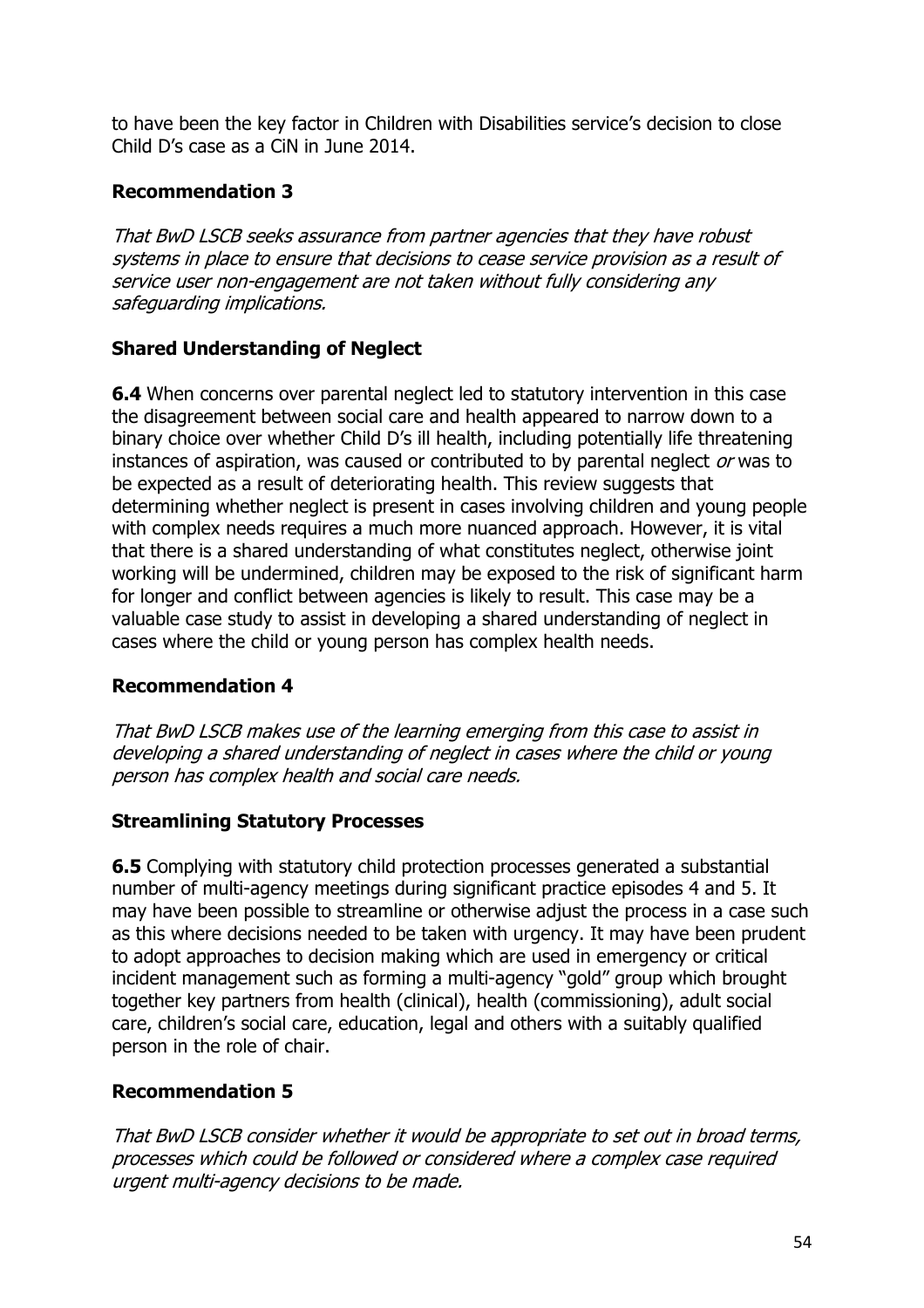## **Health Services and Decision Making Authority**

**6.6** This case discloses that there was difficulty in establishing where authority resided within health services and commissioning involvement when critical decisions needed to be agreed by partner agencies in respect of Child D. It is suggested that the identification of a Health Single Point of Contact (SPOC), and knowledge of the safeguarding, decision making and crisis escalation processes would have been of assistance in this case.

#### **Recommendation 6**

That BwD LSCB invites the CCG and local NHS providers to consider how to provide clarity to partner agencies over where authority for decision making resides within the health sector when critical multi-agency decisions need to be made and report back to the Board on their findings.

#### **Resolving Professional Disagreements**

**6.7** This was a case in which professional disagreement was a prominent aspect. This was particularly apparent at the point at which Child D's case was closed as a CiN; in discussions between social care, health and education practitioners and managers over whether parental neglect had contributed to Child D's deteriorating health; and in deciding whether, and in what circumstances, Child D could be discharged home to die. However, the Protocol for the Resolution of Professional Disagreement Between Agencies Working with Children in Blackburn with Darwen was never invoked nor apparently even considered. The Special School 2 senior manager advised this review that they were unaware of the protocol and this may have been the case for other practitioners also.

**6.8** The protocol may be in need of improvement in any case as it is predicated on escalation to increasingly senior levels. The protocol makes no mention of tried and trusted means of resolving conflict such as the involvement of a third or independent party to mediate for example.

#### **Recommendation 7**

That BwD LSCB reviews its protocol for resolving professional disagreements, ensures it is widely shared and promotes its use.

#### **Transition from Children's Services to Adult Services**

**6.9** Considerable changes have been implemented, or are in the process of being implemented to the process by which young people with complex needs transition from children's services to adult social care and health services. The case of Child D largely preceded these changes but discloses a number of deficiencies in the transition process which may still be present in the redesigned process.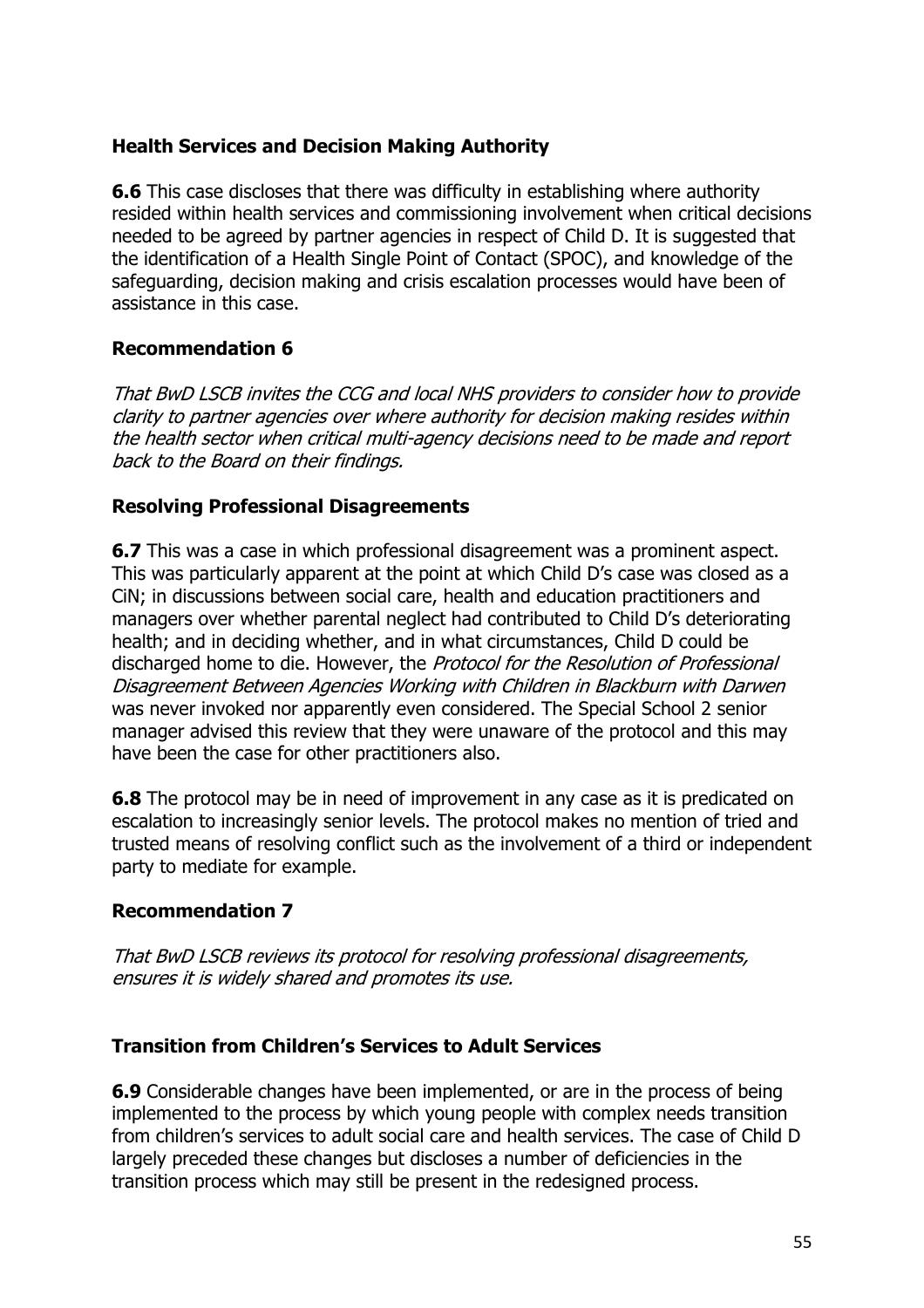## **Recommendation 8**

That BwD LSCB and BwD Safeguarding Adults Board (SAB) establish a joint task and finish group to examine the process by which children and young with complex needs transition from children's to adult health and social care services in the light of the learning from this SCR.

## **"Language barriers"**

**6.10** The conversations with practitioners highlighted the overall professional competence and commitment of colleagues within a wide range of disciplines. What the conversations also disclosed was that the majority of practitioners who specialise in children's health and social care often lacked even a basic knowledge of adult health and social care law, policy and procedure - and vice versa. This led to considerable difficulties in a case in which Child D was a child on the cusp of adulthood. Practitioners were striving to work effectively with colleagues who often spoke a "different language". It would seem sensible to invest in ensuring there are at least some practitioners who "speak more than one language". This could be done by identifying those practitioners who may have experience in both children's and adult services, arranging periodic job shadowing and running joint training for example.

#### **Recommendation 9**

That BwD LSCB and SAB obtain assurance that partner agencies ensure that identified individuals receive the training and support necessary for them to operate effectively across the children's and adult health and social care fields.

#### **Professional engagement with Child D's parents**

**6.11** This case discloses substantial challenges in engaging with the parents of Child D. It would be of value for practitioners and managers to reflect on the learning which emerges from these parental engagement challenges and consider whether professional expectations of Child D's parents were pitched at an appropriate level and whether there is scope to flex the way in which practitioners work with parents and families of children with complex needs.

**6.12** There is broad agreement that Child D's parents must have found the series of meetings which took place during significant practice episodes 3, 4 and 5 bewildering. Given the strong emphasis on working *with* families and helping them to build upon their *strengths*, it would surely have been appropriate to have ensured Child D's parents had access to advocacy, to enable them to play a more informed part in decision making about their child.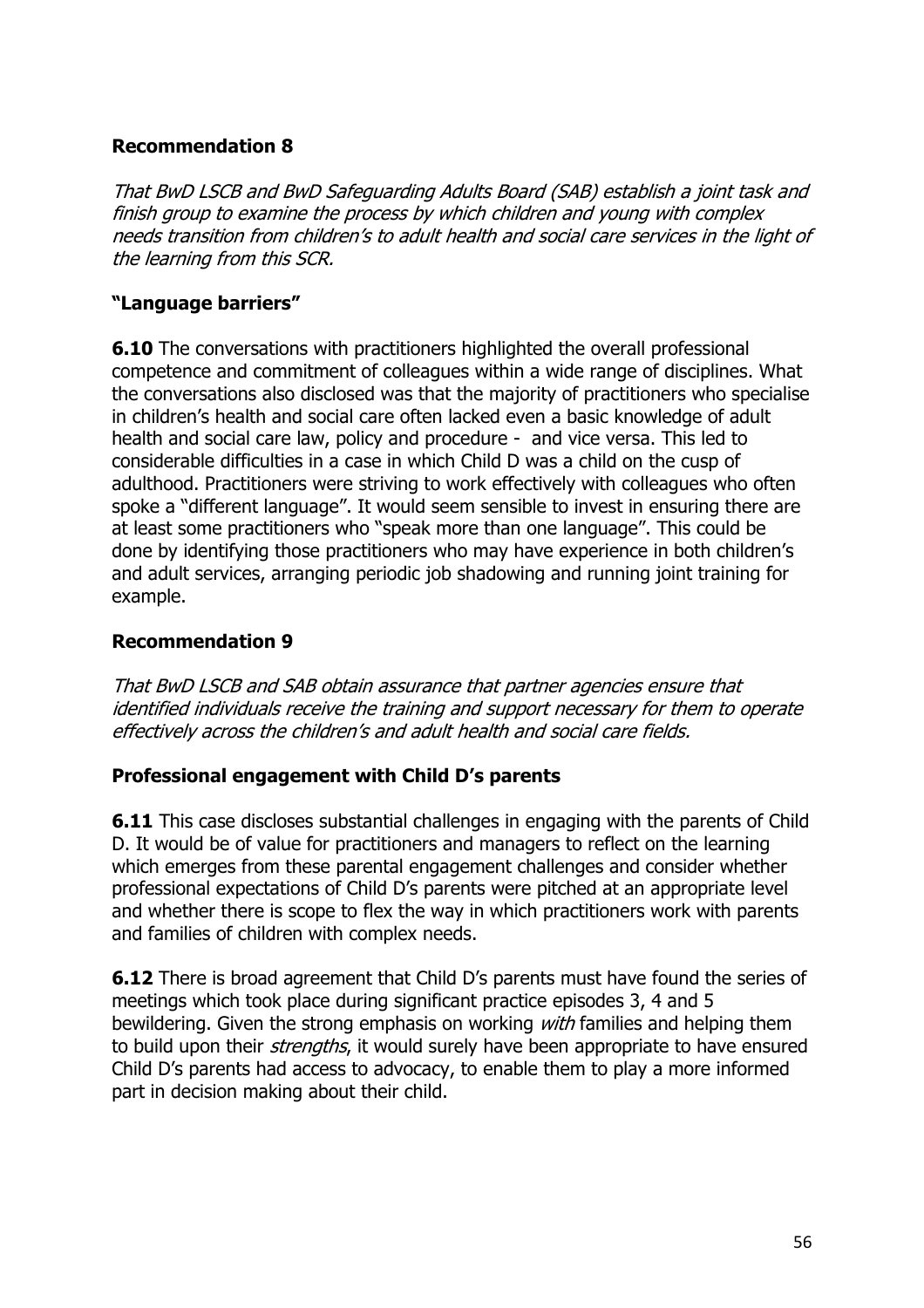## **Recommendation 10**

That BwD LSCB ensures that the learning arising from this SCR is widely disseminated and in particular practitioners and managers are asked to reflect on how best to engage with and support families of children with complex needs.

## **Recommendation 11**

That BwD LSCB obtains assurance that advocacy is offered at regular intervals to parents of children and young people with complex needs where appropriate.

## **Carer's Assessments**

**6.13** Child D's parents do not appear to have been formally offered a carer's assessment until April 2015. It would therefore be prudent for BwD LSCB to seek assurance that the parents of children and young people with complex needs are offered carer's assessments when appropriate.

## **Recommendation 12**

That BwD LSCB obtain assurance that the parents of children and young people with complex needs are offered carer's assessments where appropriate.

#### **Use of interpreters**

**6.14** Partner agencies involved in providing support to Child D had much less engagement with father than with mother. A contributing factor may have been the fact that the father did not speak english. However, an interpreter was not always provided for him. Partner agencies appeared to take the view that if one parent spoke english, he or she could generally interpret for their spouse. This appears to be a pragmatic approach which may suffice generally but there were many occasions in this case in which the parents were involved in making critical decisions in which informed consent and engagement necessitated the use of an interpreter.

## **Recommendation 13**

That BwD LSCB obtains assurance from partner agencies that they make appropriate use of interpreters when one parent has no english or insufficient understanding of english to be able comprehend what is taking place.

#### **Education Welfare role**

**6.15** Education Welfare did not engage in Child D's case despite substantial absences from school because the majority of those absences were adjudged to be authorised. The assumption that Child D's absences were largely related to complex needs appeared to have been open to challenge had they examined absence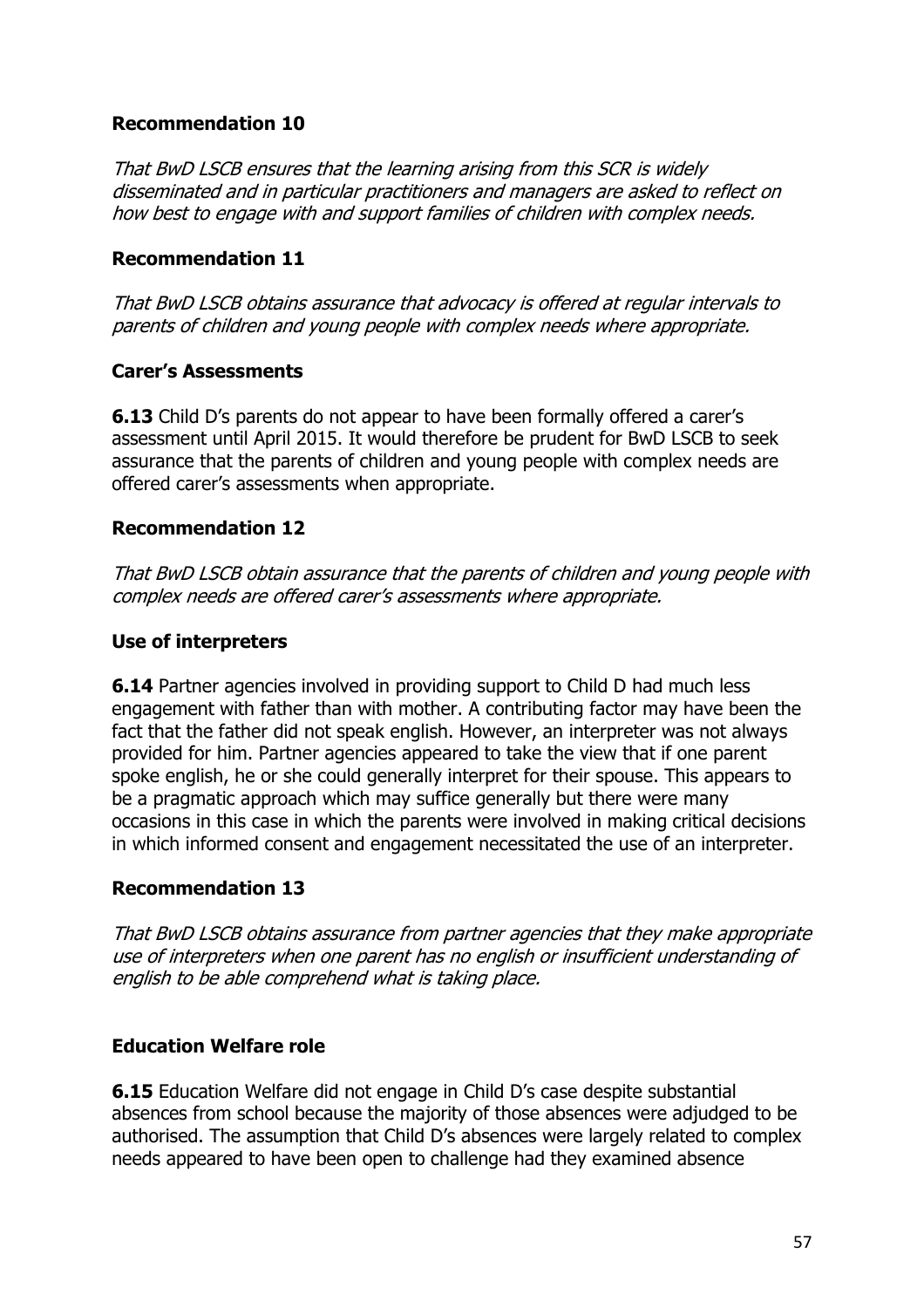alongside other concerns such as parental engagement with services and access to home address for example.

## **Recommendation 14**

That BwD LSCB requests Education Welfare to review their policy and practice in respect of the monitoring of school absence of pupils under the age of 16 who have complex needs.

## **Safeguarding Practices within Individual Agencies**

**6.16** Several key agencies did not operate in a manner which contributed to effective safeguarding practice. For example, there are many examples of inadequate recording of information, deficits in timely information sharing and in partnership working generally. Some basic but vitally important issues were not grasped such as ensuring scales actually worked for example.

**6.17** A drawback in the systems approach adopted for this SCR is that whilst there has been a helpful focus on practitioner views on what needs to change as a result of the learning emerging from this review, there has been no obligation on contributing agencies to advise the review of any action plans they have, or are in the process of implementing as a result of learning from this review.

#### **Recommendation 15**

All agencies involved in this SCR should be asked to advise BwD LSCB of actions and learnings they have taken as a result of this review and the outcomes they anticipate achieving. BwD LSCB may wish to seek assurance that single agency action plans have been implemented and outcomes achieved.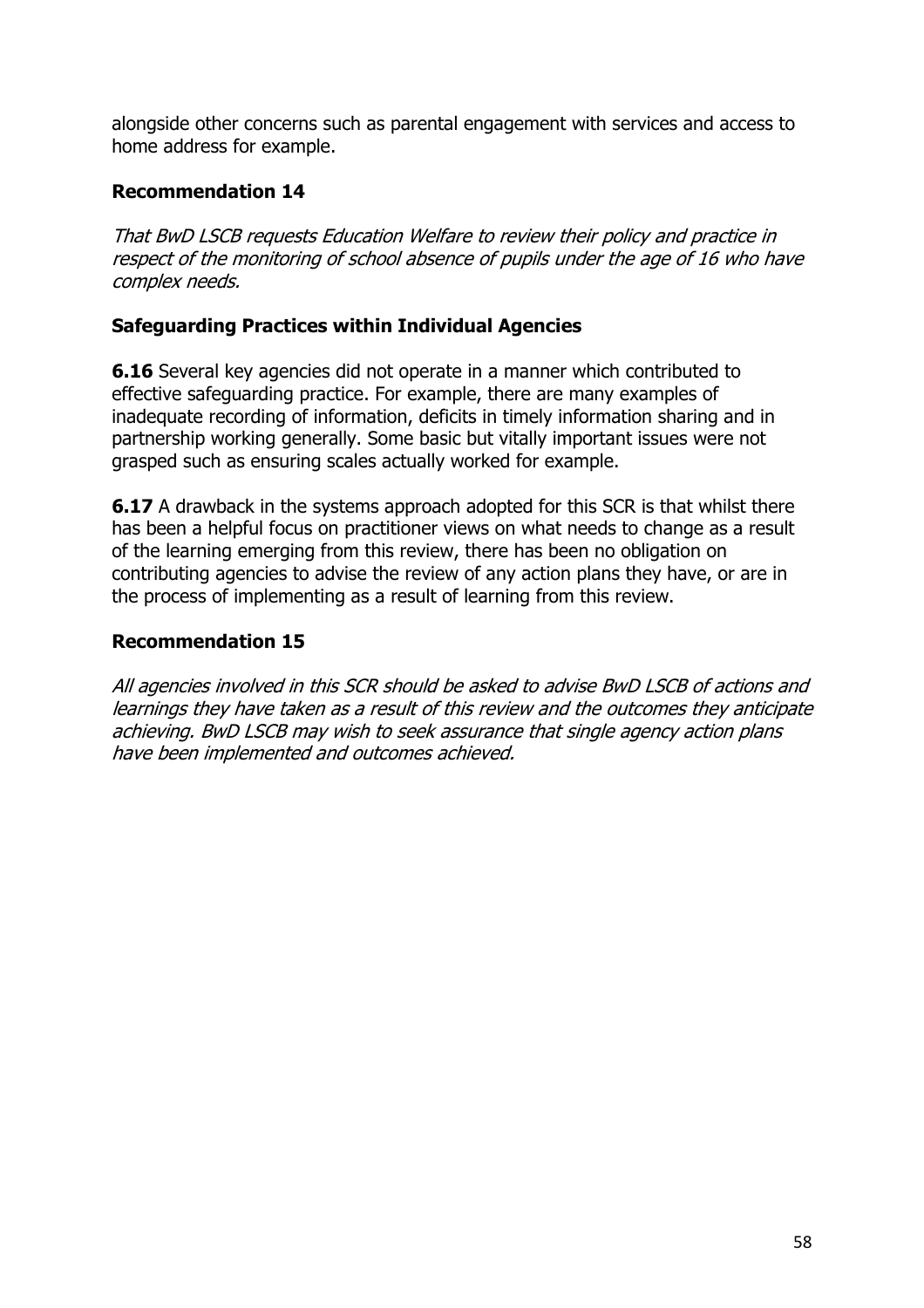## **Appendix A**

#### **The process by which this SCR was conducted**

After BwD LSCB decided to commission a SCR there was an initial meeting between the lead reviewer, the LSCB safeguarding development manager and Child D's mother to explain the SCR process and to invite her, her husband and Child D's elder sibling to contribute to the review.

A review group of senior managers from partner agencies was established to oversee the SCR which was chaired by the lead reviewer. The membership of the review group is as follows:

David Mellor, Independent Lead Reviewer Safeguarding Development Manager, BwD LSCB Principal Solicitor, the Council Service Leader, Children's Services Social Work, BwD Borough Council Service Leader, Children's Services Education, BwD Borough Council Service Leader, Adult Services, BwD Borough Council Head Teacher, Special School 2 Review Officer, Police Designated Doctor, Clinical Commissioning Group & Community Paediatrics Designated Nurse, Clinical Commissioning Group Named Nurse, Hospitals Trust Named Nurse, Community Health Trust Independent Advisor to Review Group, Carer's Service.

Chronologies which described and analysed relevant contacts with Child D and family were completed by the following agencies:

- Legal Services including both children and adult solicitor involvement
- Children's Services & Education including early help, social care, children with disabilities, Independent Review Officer (IRO), Disability Respite Service, education welfare and special educational needs services
- Adult Social Care
- Special School 2
- Police
- Acute Hospital Trust including A&E, Medical Assessment Units, paediatrics, physiotherapy, midwifery, diabetes, dietician, speech & language therapy, occupational therapy, orthodontics, surgical teams, genetics, continence, safeguarding, DoLs and complaints services
- Community Health Trust including occupational therapy, physiotherapy, school nurse, speech and language therapy (SaLT) and complex packages of care services
- CCG & NHS England including GP and Clinical Commissioning Unit services